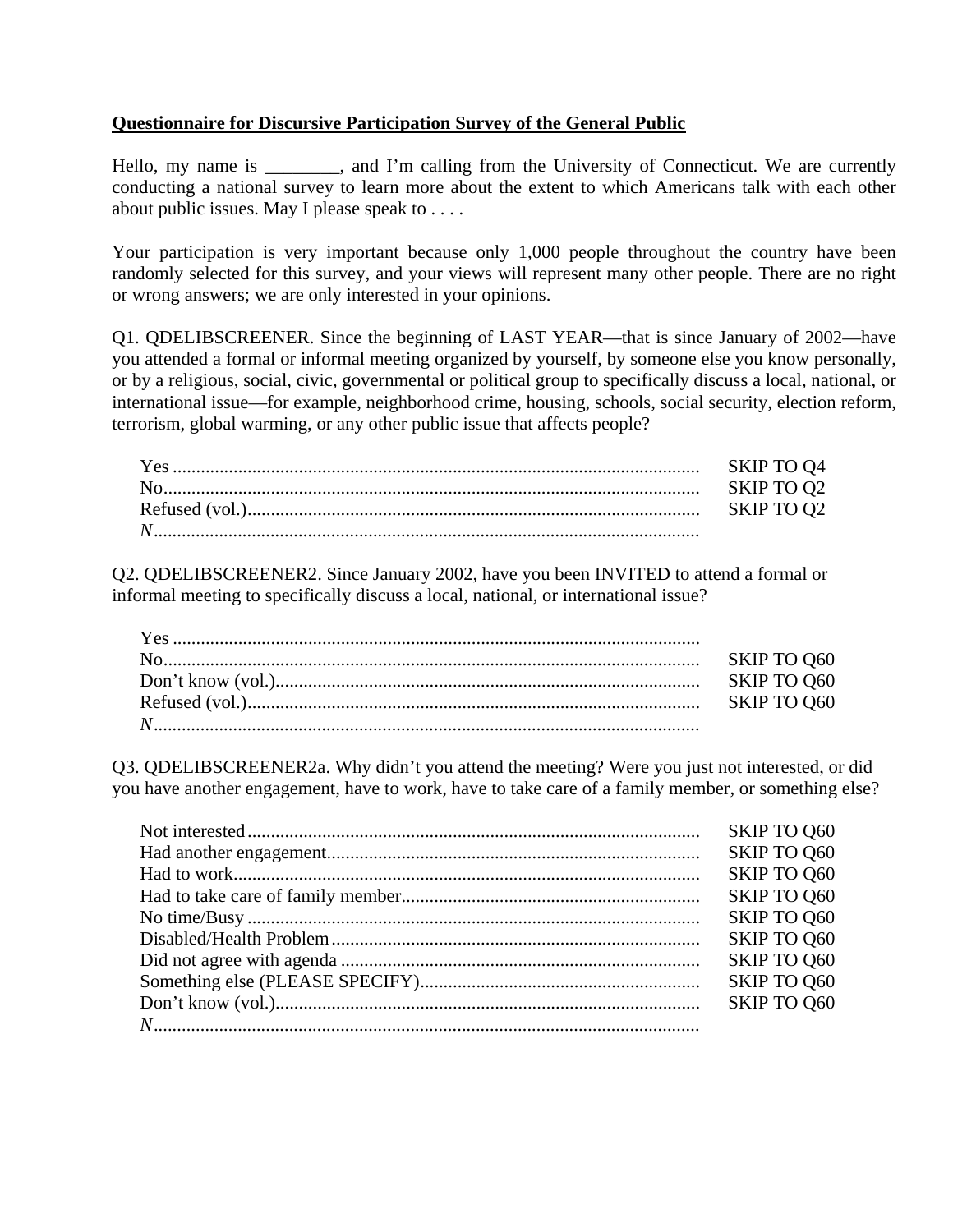Q4. QDELIB1. Approximately how many such meetings have you participated in since January 1st of LAST year (2002)? (PROBE IF RESPONDENT SAYS DK/REF SAY: Just roughly how many? Just what you think? (ENTER 3 DIGIT NUMBER 1-997)

Q5. QDELIB2. When was the last meeting you participated in to discuss a public issue? Was it within the last week, within the last month, within the last six months, or more than six months ago?

Q6A. QDELIB3. Thinking about the LAST meeting you participated in, what public issue did you discuss? (ASK OPEN-ENDED)

| Town / Community Issues / Local Elections / Church Issues |                   |
|-----------------------------------------------------------|-------------------|
| Economy and Budget / Economic Development / Fund-raising  |                   |
|                                                           |                   |
|                                                           |                   |
|                                                           |                   |
|                                                           |                   |
|                                                           |                   |
|                                                           |                   |
|                                                           |                   |
|                                                           |                   |
|                                                           |                   |
|                                                           |                   |
|                                                           |                   |
|                                                           |                   |
|                                                           |                   |
|                                                           | <b>SKIP TO Q7</b> |
|                                                           | <b>SKIP TO Q7</b> |
|                                                           |                   |

Q6B. QDELIB3. Is there anything else?

Town / Community Issues / Local Elections / Church Issues ....................... Economy and Budget / Economic Development / Fund-raising ...................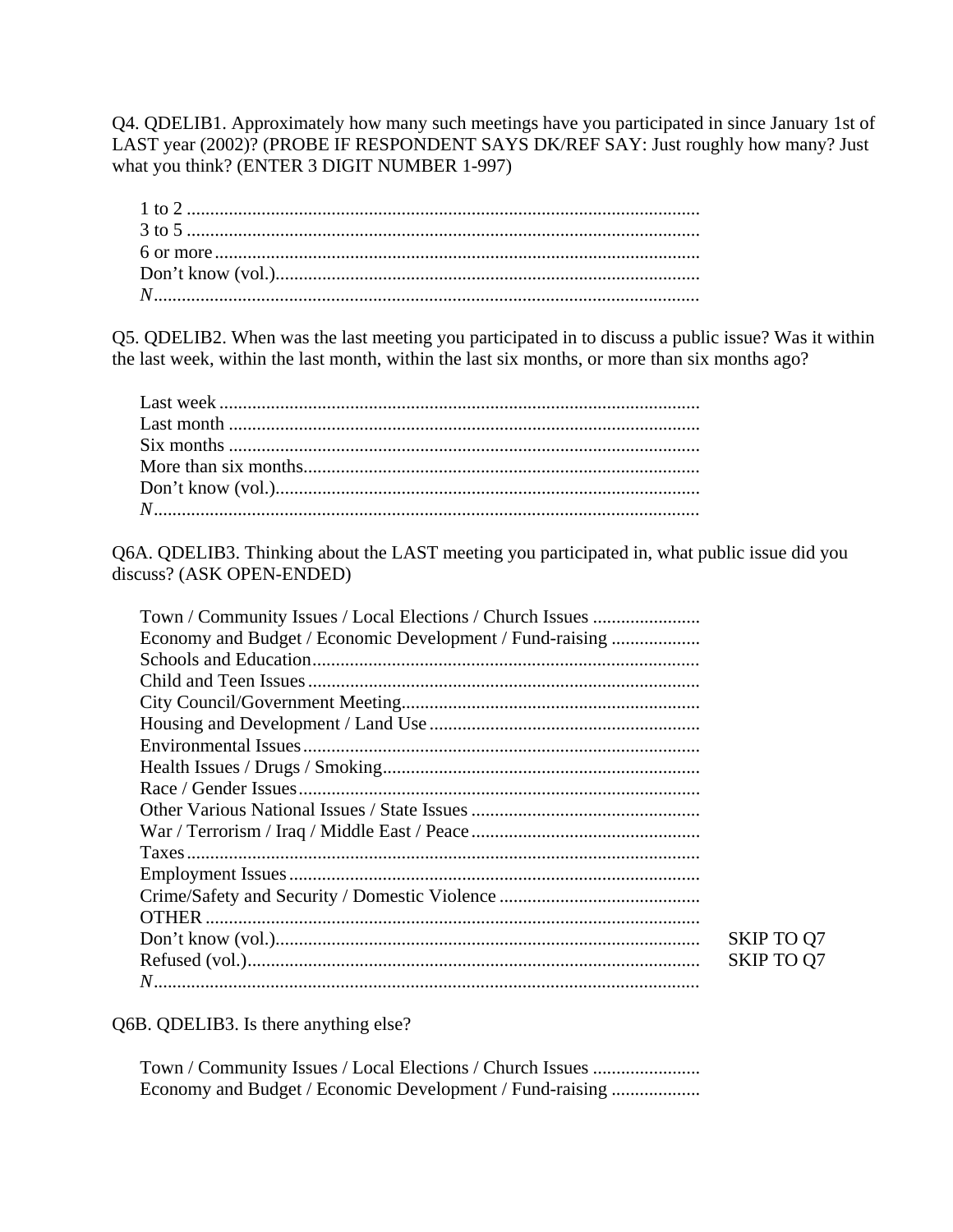| <b>SKIP TO Q7</b> |
|-------------------|
| <b>SKIP TO Q7</b> |
|                   |

# Q6C. QDELIB3. Anything else?

| Town / Community Issues / Local Elections / Church Issues |                   |
|-----------------------------------------------------------|-------------------|
| Economy and Budget / Economic Development / Fund-raising  |                   |
|                                                           |                   |
|                                                           |                   |
|                                                           |                   |
|                                                           |                   |
|                                                           |                   |
|                                                           |                   |
|                                                           |                   |
|                                                           |                   |
|                                                           |                   |
|                                                           |                   |
|                                                           |                   |
|                                                           |                   |
|                                                           | <b>SKIP TO Q7</b> |
|                                                           | <b>SKIP TO Q7</b> |
|                                                           |                   |
|                                                           |                   |

Q6D. QDELIB3. And is there anything else?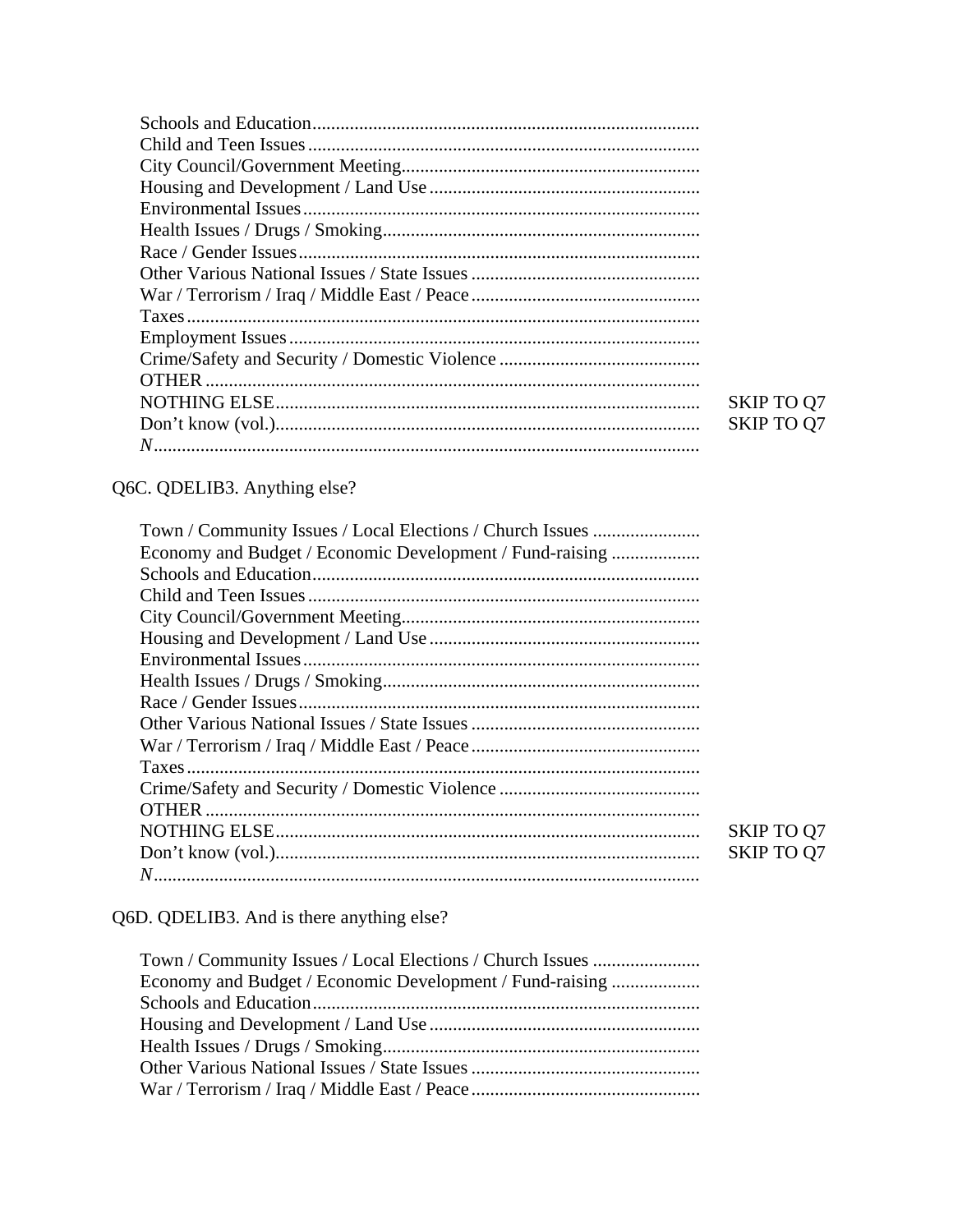Q7. QDELIB4. Still thinking about the last meeting you participated in to discuss a public issue, did you or someone you know personally such as a family member, friend, neighbor or co-worker help to organize it?

Q8. QDELIB4a. Who helped organize the meeting? (ASK OPEN-ENDED)

| Committee or Organization / Group / Association / Community  |
|--------------------------------------------------------------|
| City Council/Government Official or Agency / Political Group |
|                                                              |
|                                                              |
|                                                              |
|                                                              |
|                                                              |
|                                                              |
|                                                              |

Q9. QDELIB5. And was the last meeting you attended sponsored or organized by a religious, social, civic, governmental, political or other any organized group?

| SKIP TO 011 |
|-------------|
| SKIP TO Q11 |
|             |

Q10. QDELIB5a. Can you tell me what kind of organization or group that was? (ASK OPEN-ENDED AND CODE INTO CATEGORIES. ACCEPT UP TO FOUR RESPONSES)

# **MULTIPLE MENTIONS**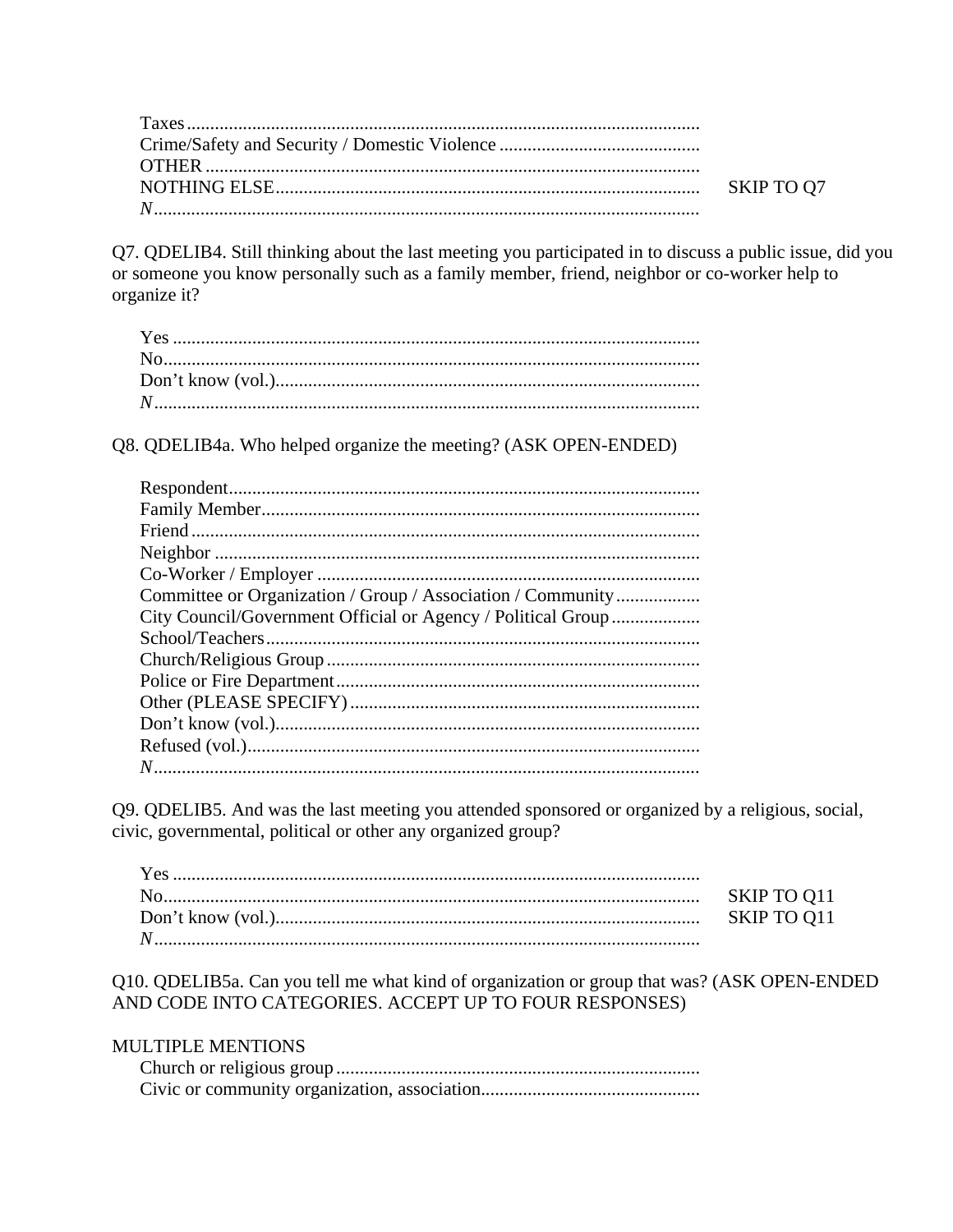Q11. QDELIB6. Still thinking about the last meeting you attended this year to discuss a public issue, please tell me where it was held. (ASK OPEN ENDED AND CODE INTO CATEGORIES. PROBE IF NECESSARY: "Did it occur in a school, a library, the offices or space of a community group, someone's home, or somewhere else?")

Q12. QDELIB7. Approximately how many people attended this meeting? (PROBE IF UNCERTAIN: "Just want your best guess?")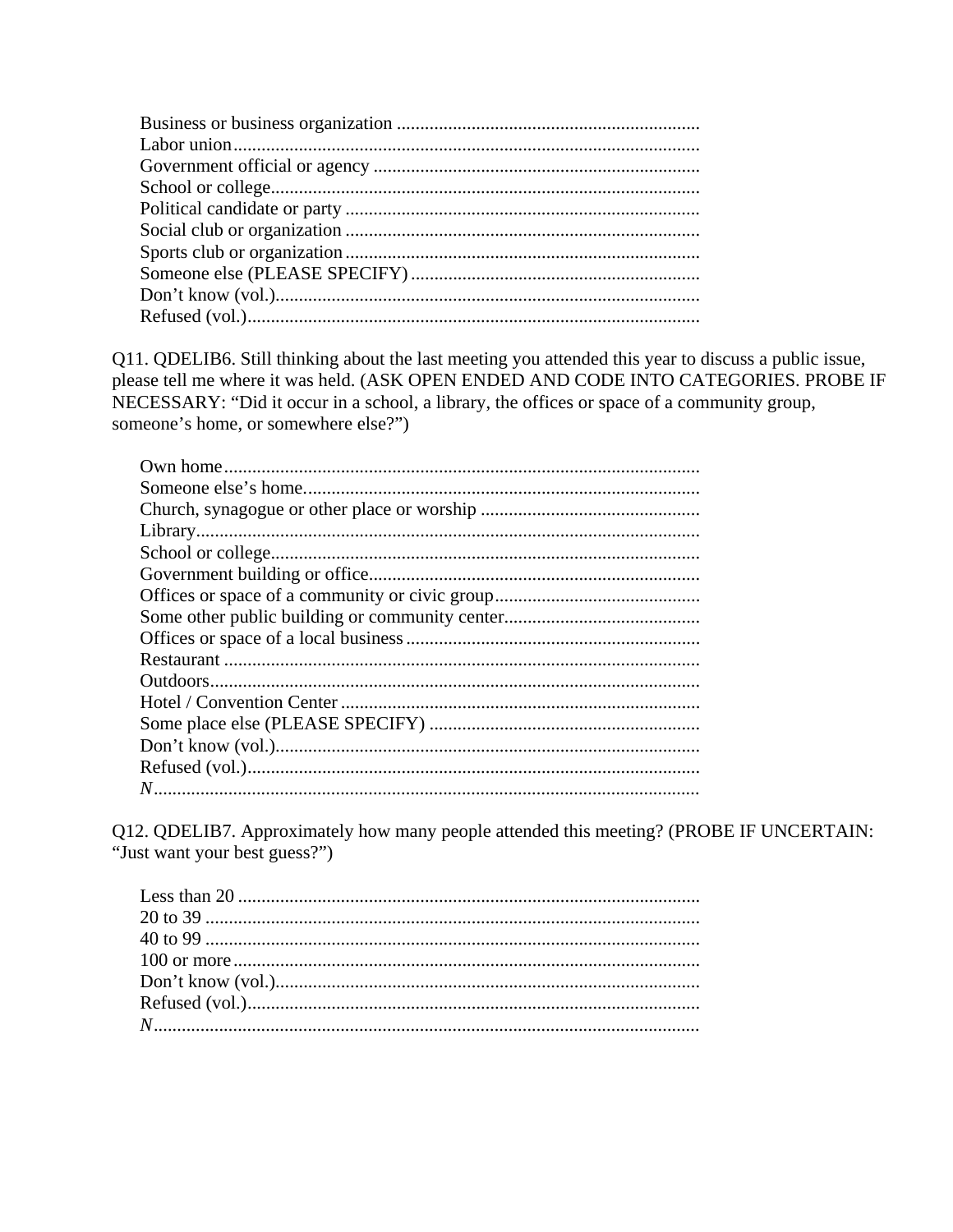Q13. QDELIB8. Generally speaking, how many of the people at the last meeting you attended would you say you already knew or were acquainted with - All of the people, most of them, some of them, only a few of them or none of them? (PROBE IF UNCERTAIN: "What is your best sense?")

Q14. Different meetings attract different mixes of people. Using a scale from zero to ten, where zero is 'not diverse at all' and ten is 'very diverse,' how racially or ethnically diverse would you say the people at the last meeting you attended were? (PROBE: "What's your best sense?" By 'not diverse at all,' we mean everyone had exactly the same racial or ethnic characteristic, and by 'very diverse' we mean there was a fairly equal mix of all examples of that racial or ethnic characteristic.)

Q15. QDELIB10. Using the same scale from zero to ten, where zero is 'not diverse at all' and ten is 'very diverse,' how diverse were the people attending this meeting by income? (PROBE IF UNCERTAIN: "What is your best sense?")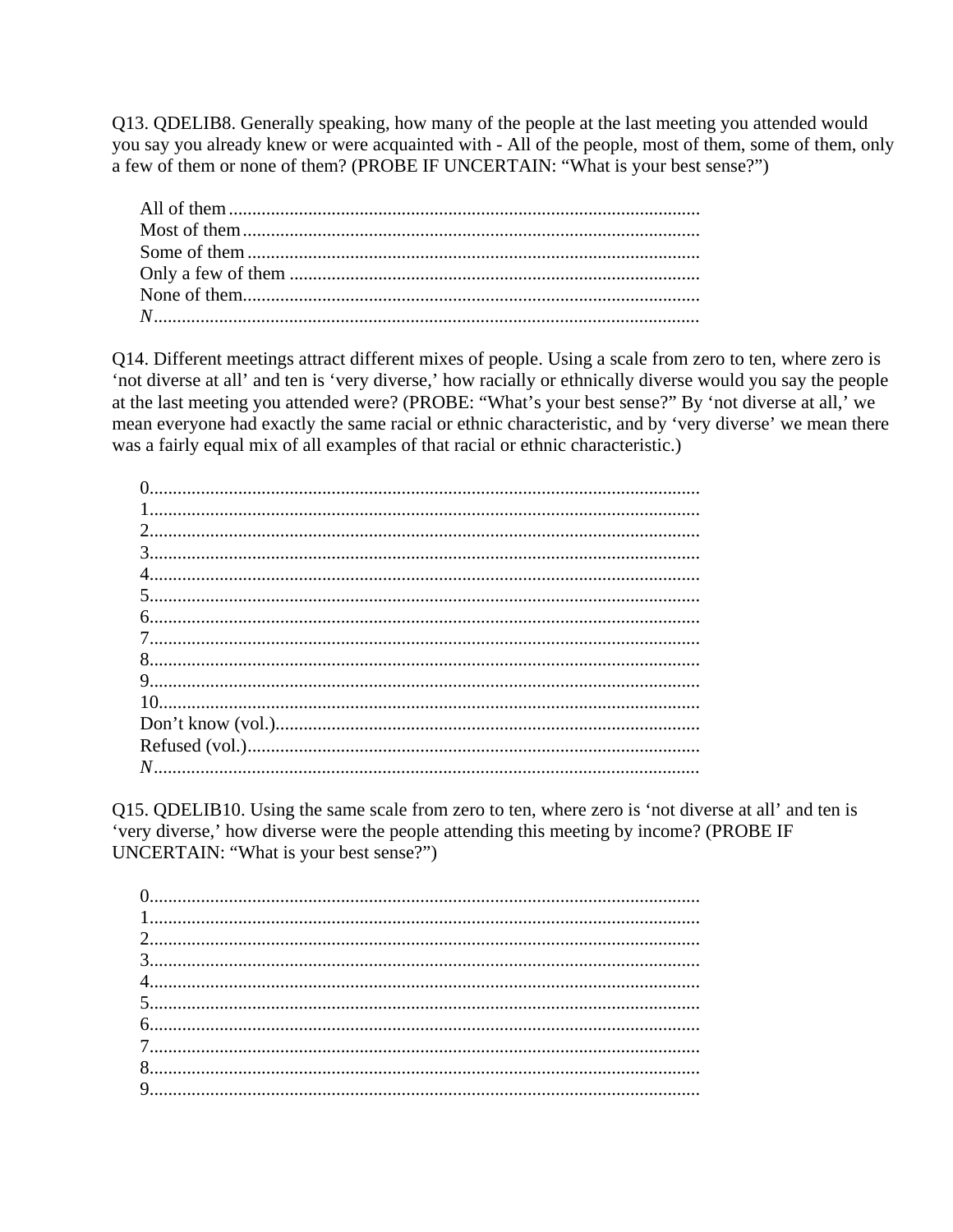Q16. QDELIB11. How diverse were the people attending this meeting by age (PROBE IF UNCERTAIN: "What is your best sense?" Zero is 'not diverse at all' and ten is 'very diverse.')

Q17. QDELIB12. How diverse were the people attending the meeting by gender? (PROBE IF UNCERTAIN: "What is your best sense?" Zero is 'not diverse at all' and ten is 'very diverse.')

Q18. QDELIB13. And, using the same scale, how diverse were the points of view expressed during the meeting? (PROBE IF UNCERTAIN: "What is your best sense?" Zero is 'not diverse at all' and ten is 'very diverse.')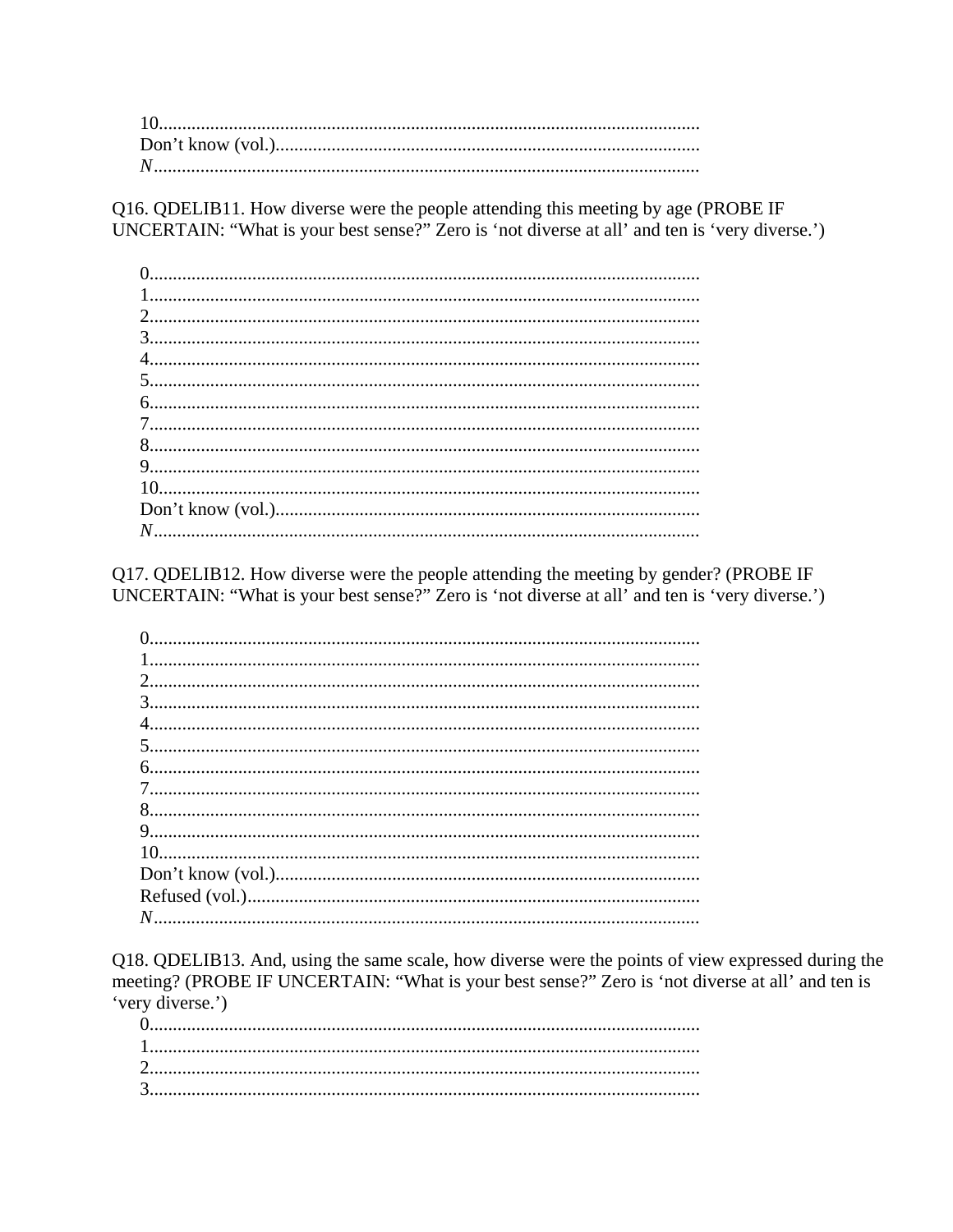### Q19. QDELIB14. How did you find out about the last meeting you attended? (ASK OPEN-ENDED AND CODE INTO CATEGORIES. ACCEPT UP TO FOUR RESPONSES)

# **MULTIPLE MENTIONS**

Q20. QDELIB15. Was there someone at the last meeting you attended who was responsible for leading or facilitating the discussion?

| SKIP TO Q27 |
|-------------|
| SKIP TO Q27 |
|             |

IQ21. QDELIB16. Discussion leaders often play different roles during the course of a meeting. Using a scale from zero to ten, where zero is 'not often at all' and 10 is 'very often,' please tell me how often the leader or facilitator of the last meeting you attended played any of the following roles.

Q22. QDELIB16a. Trying to educate the meeting's participants about the issue being discussed in a neutral, balanced way. (IF NECESSARY: "On a scale from zero to ten where zero is 'not often at all'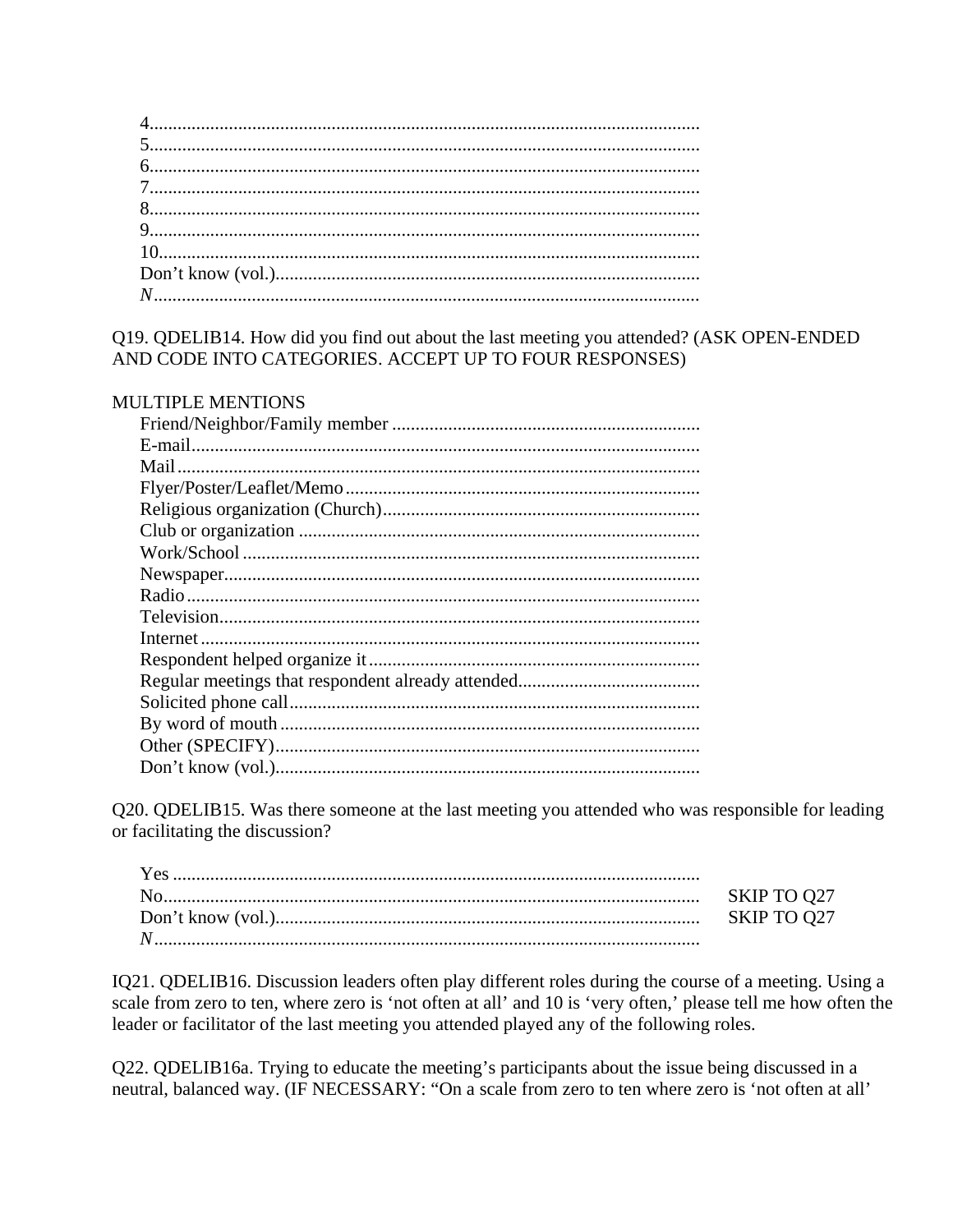and 10 is 'very often,' how often did the leader or facilitator of the last meeting you attended play this  $role?")$ 

Q23. QDELIB16b. Making sure that everyone's opinions were heard. (IF NECESSARY: "On a scale from zero to ten where zero is 'not often at all' and ten is 'very often,' how often did the leader or facilitator of the last meeting you attended play this role?")

Q24. QDELIB16c. Attempting to convince people of a particular point of view. (IF NECESSARY: "On a scale from zero to ten where zero is 'not often at all' and ten is 'very often,' how often did the leader or facilitator of the last meeting you attended play this role?")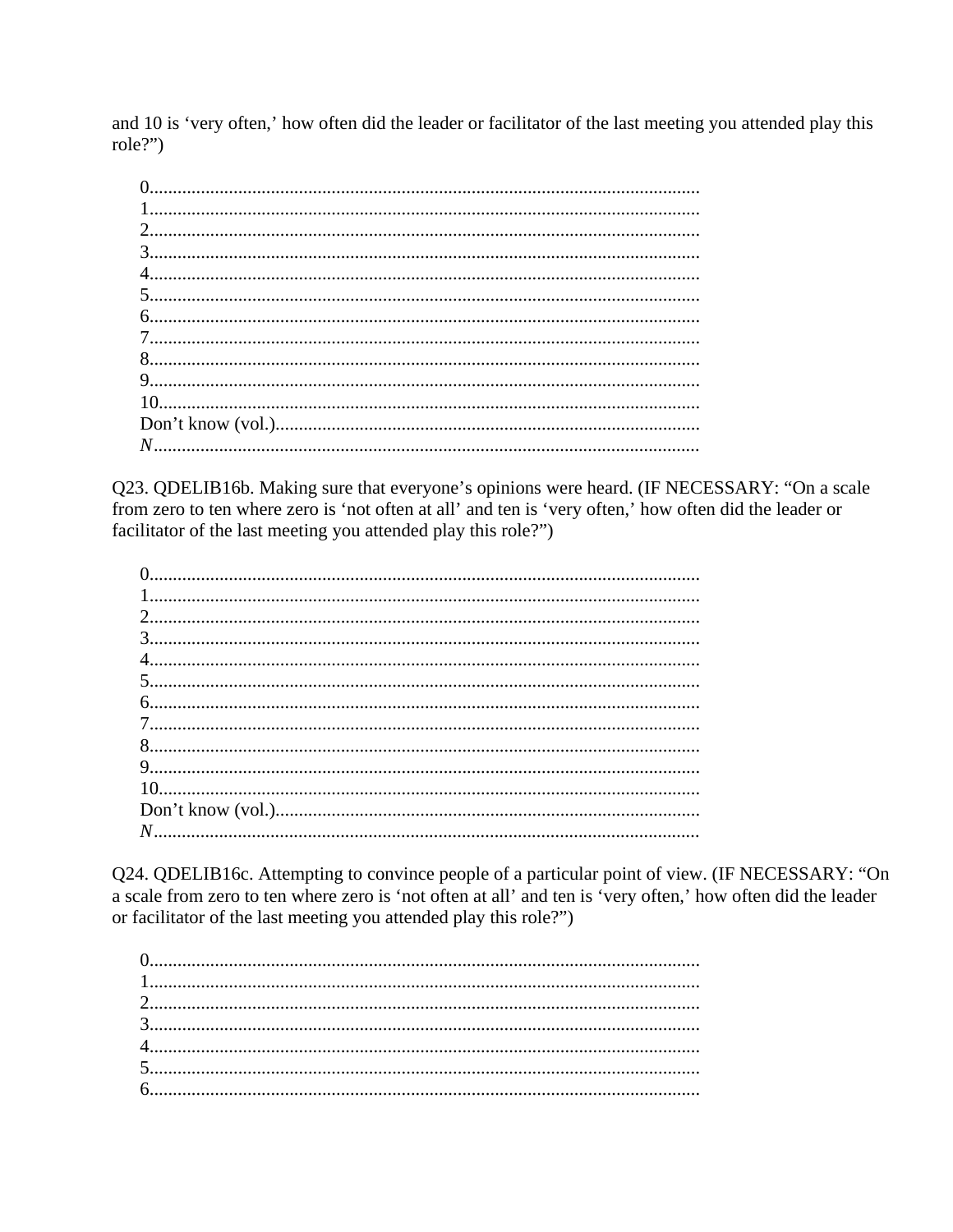Q25. QDELIB16d. Helping the group come to agreement on the issue. (IF NECESSARY: "On a scale from zero to ten where zero is 'not often at all' and ten is 'very often,' how often did the leader or facilitator of the last meeting you attended play this role?")

Q26. QDELIB16e. Trying to convince people to do something about the issue. (IF NECESSARY: "On a scale from zero to ten where zero is 'not often at all' and ten is 'very often,' how often did the leader or facilitator of the last meeting you attended play this role?")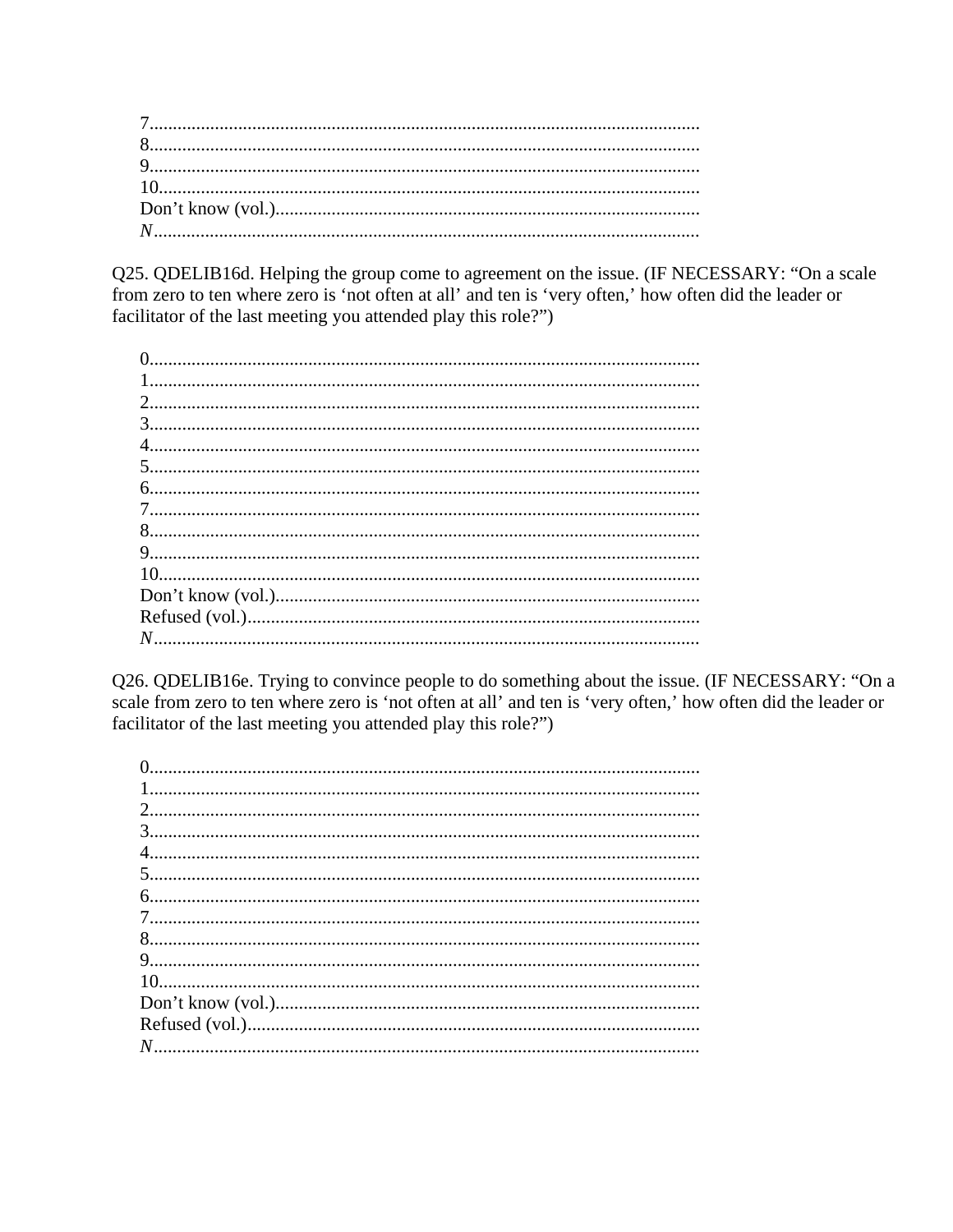Q27. QDELIB17. Was there any one else at the last meeting you attended whose role was to serve as a neutral expert on the issue being discussed and to help educate participants in other ways?

Q28. QDELIB18. Did the meeting include any people whose roles were to formally advocate for or debate different points of view on the issue being discussed?

Q29. QDELIB19. Were you given any reading materials before, during or after the last meeting you attended to help you better understand or think about the issue?

Q30. QDELIB19a. When were you given this material—before the meeting, during the meeting, or after the meeting?

Q31. QDELIB19b. Which of the following best describes this material? Would you say it was generally neutral and objective, generally balanced between different points of view, or generally biased in favor of a particular point of view?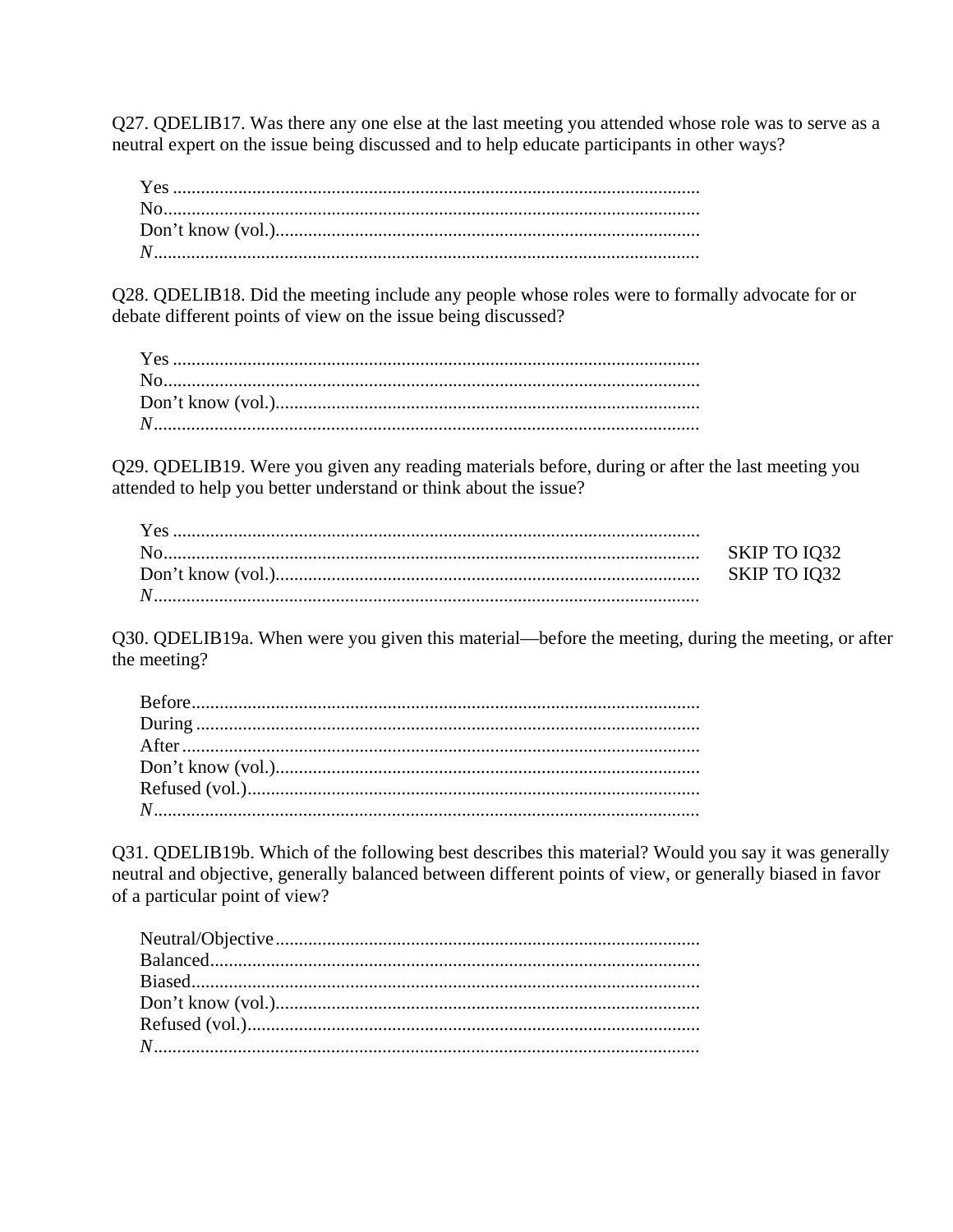IQ32. QDELIB20. Meetings to discuss public issues serve different purposes. Using a scale from zero to ten, where zero is 'not important at all' and ten is 'very important,' please tell me how important each of the following goals were to the last meeting you attended this year.

Q32. QDELIB20a. To teach people about the issue in a neutral, factual way. (IF NECESSARY: "On a scale from zero to ten where zero is 'not important at all' and ten is 'very important,' how important was this goal to the last meeting you attended this year?")

Q33. QDELIB20b. To allow people to air differences of opinion and discuss different points of view. (IF NECESSARY: "On a scale from zero to ten where zero is 'not important at all' and ten is 'very important,' how important was this goal to the last meeting you attended this year?")

Q34. QDELIB20c. To allow people to come to agreement about the importance of the issue being discussed, its causes, and/or how it might be addressed. (IF NECESSARY: "On a scale from zero to ten where zero is 'not important at all' and ten is 'very important,' how important was this goal to the last meeting you attended this year?")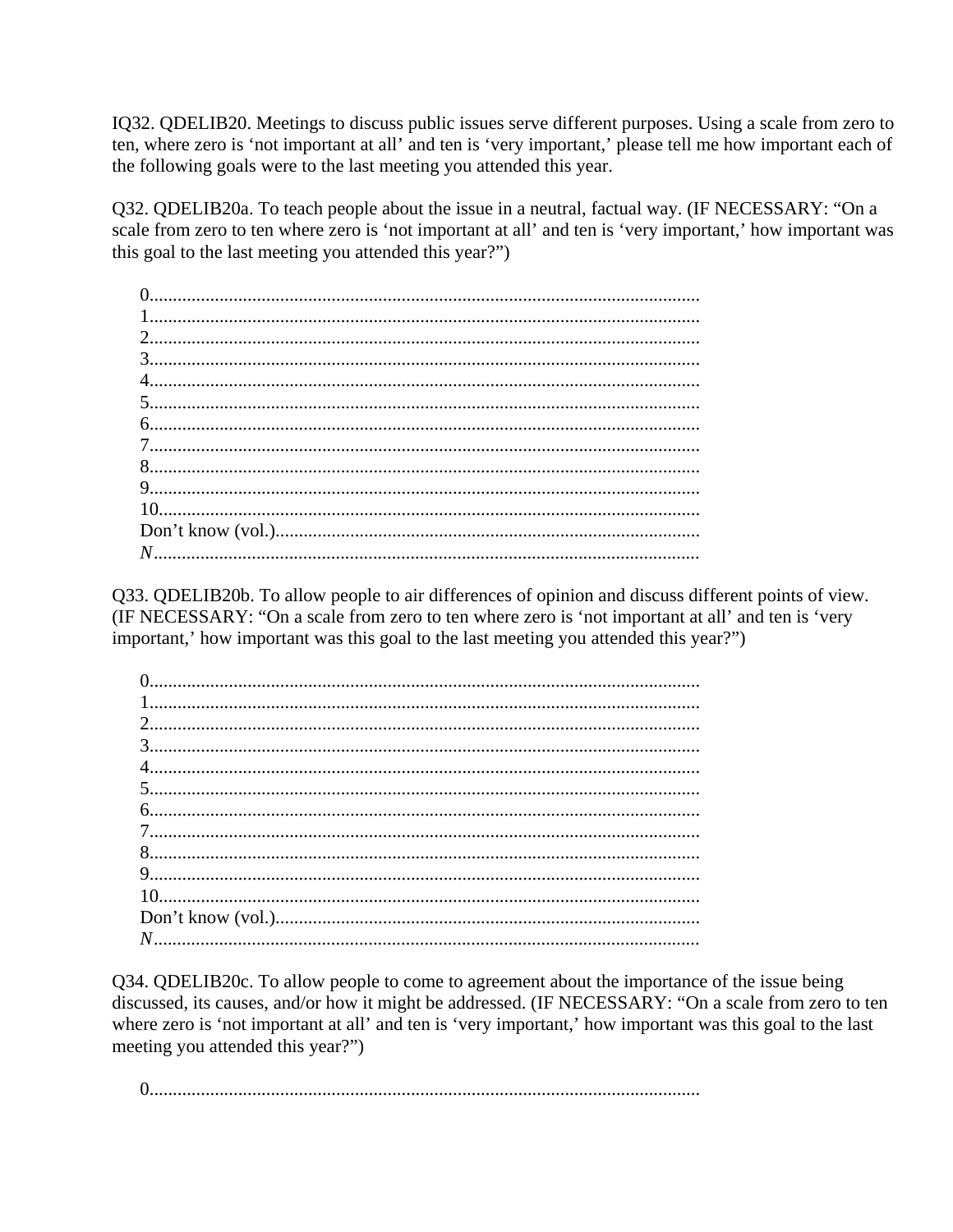Q35. QDELIB20d. To give people an opportunity to decide on concrete actions to take to address the issue. (IF NECESSARY: "On a scale from zero to ten where zero is 'not important at all' and ten is 'very important,' how important was this goal to the last meeting you attended this year?")

Q36. QDELIB21. Using a scale from zero to ten, where zero is "not often at all" and ten is "very often," how often would you say you personally participated in the discussion during the last meeting you attended?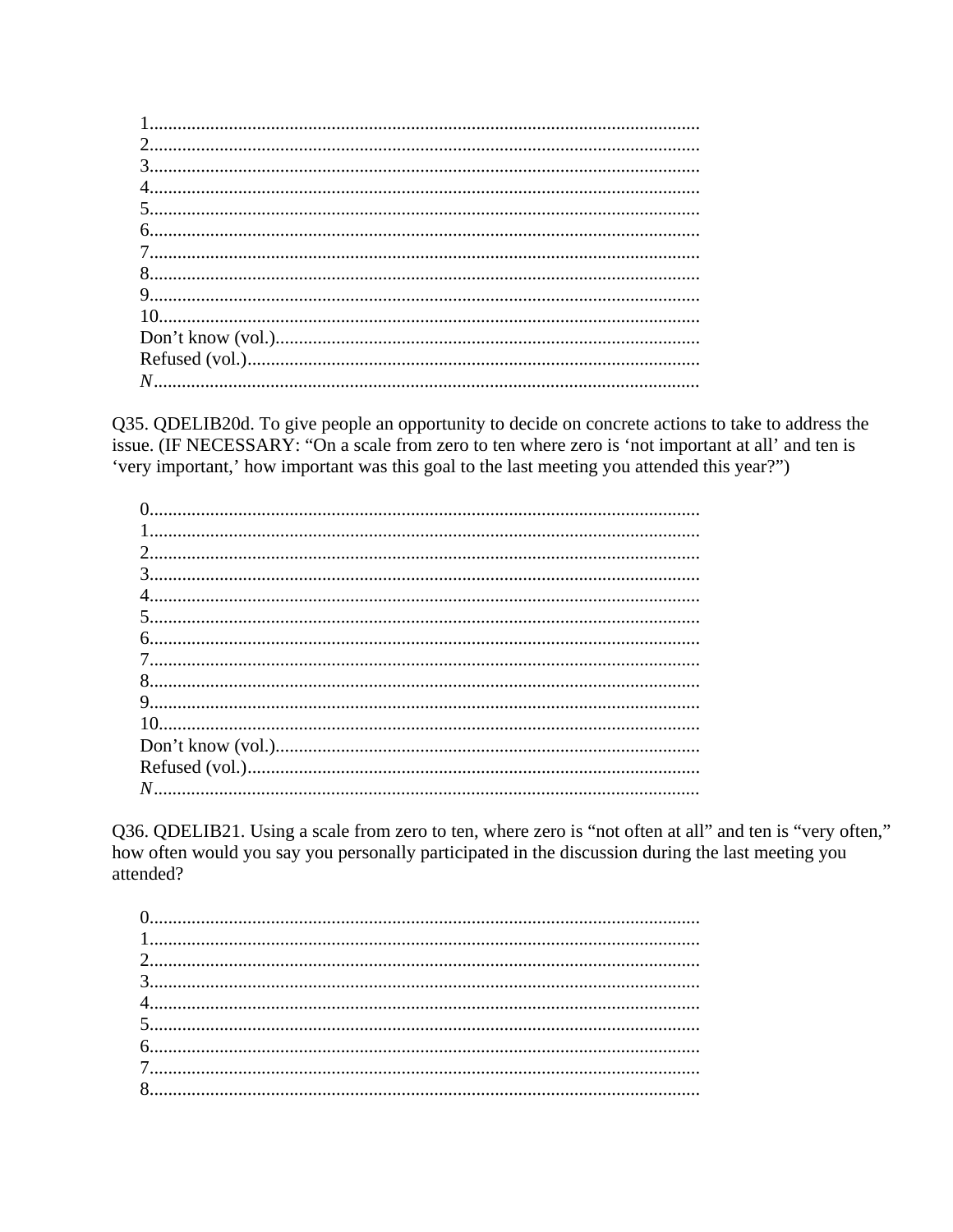Q37. QDELIB22. What about others at the meeting? Using the same scale, zero is "not often at all" and ten is "very often," how often would you say most other people participated in the discussion?

IQ38. QDELIB23. People participate in meetings for different reasons. Using a scale from zero to ten, where zero is "not important at all" and ten is "very important," please tell me how important each of the following reasons were to your decision to participate in the last meeting you attended.

Q38. QDELIB23a: I felt it was my duty as a citizen or member of the community. (IF NECESSARY: "Please tell me how important this reason was in your decision to participate in your last meeting to discuss an issue."  $0 = Not$  important at all /  $10 = V$ ery important.)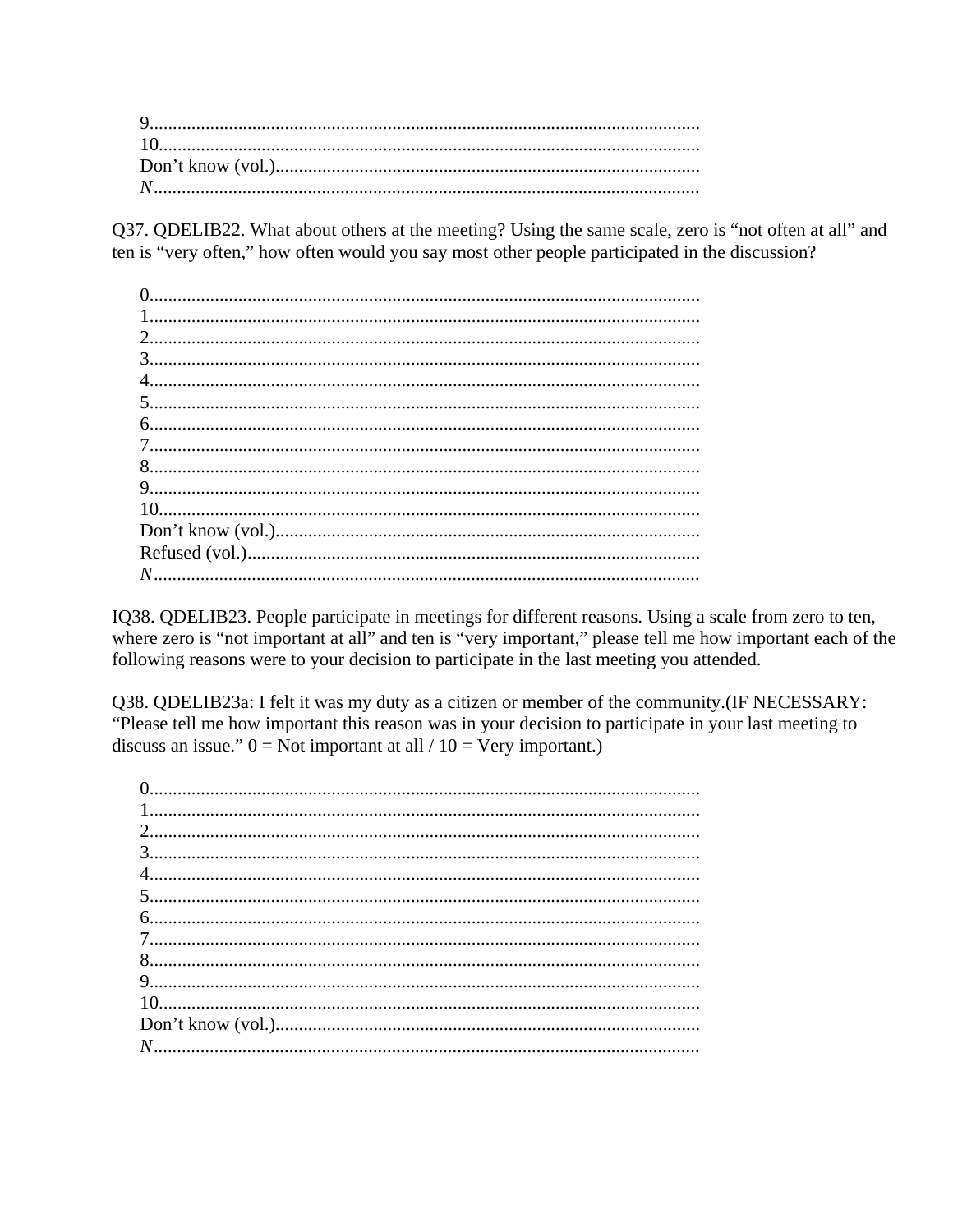Q39. QDELIB23b: The issue under discussion directly affected me and my family.(IF NECESSARY: Please tell me how important this reason was in your decision to participate in your last meeting to discuss an issue.  $0 = Not$  important at all / 10 = Very important.)

Q40. QDELIB23c: The issue under discussion directly affected other people who live in my community. (IF NECESSARY: Please tell me how important this reason was in your decision to participate in your last meeting to discuss an issue.  $0 = Not$  important at all / 10 = Very important.)

Q42. QDELIB23e: The issue being discussed just sounded interesting to me. (IF NECESSARY: Please tell me how important this reason was in your decision to participate in your last meeting to discuss an issue.  $0 = Not$  important at all  $/10 = Very$  important.)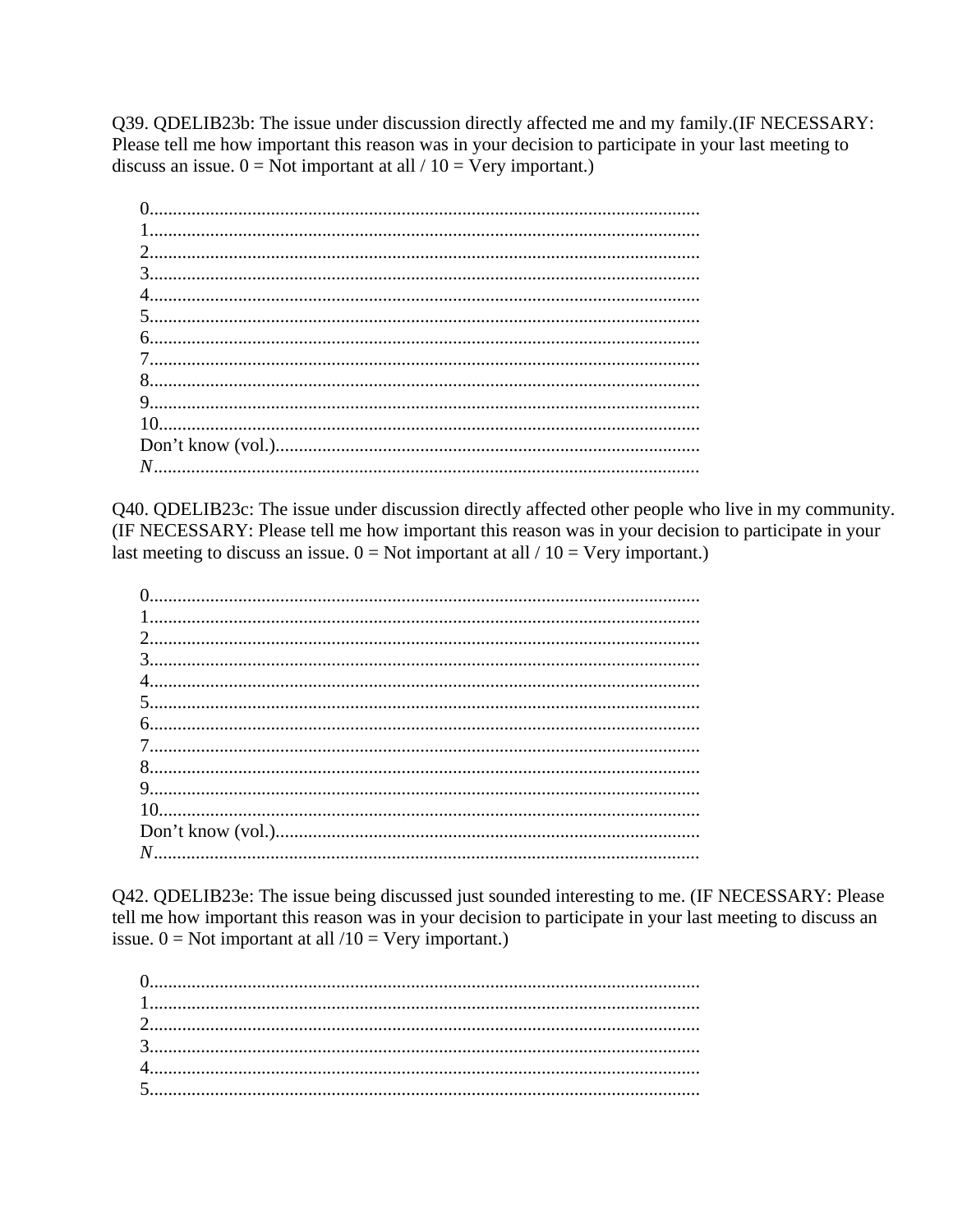| 10 |
|----|
|    |
|    |
|    |
|    |

Q43. QDELIB23f: It was a chance to meet or talk to other people who share my interests. (IF NECESSARY: Please tell me how important this reason was in your decision to participate in your last meeting to discuss an issue.  $0 = Not$  important at all / 10 = Very important.)

Q44. QDELIB23g: Because I was personally asked by someone to participate. (IF NECESSARY: Please tell me how important this reason was in your decision to participate in your last meeting to discuss an issue.  $0 = Not$  important at all  $/10 = V$ ery important.)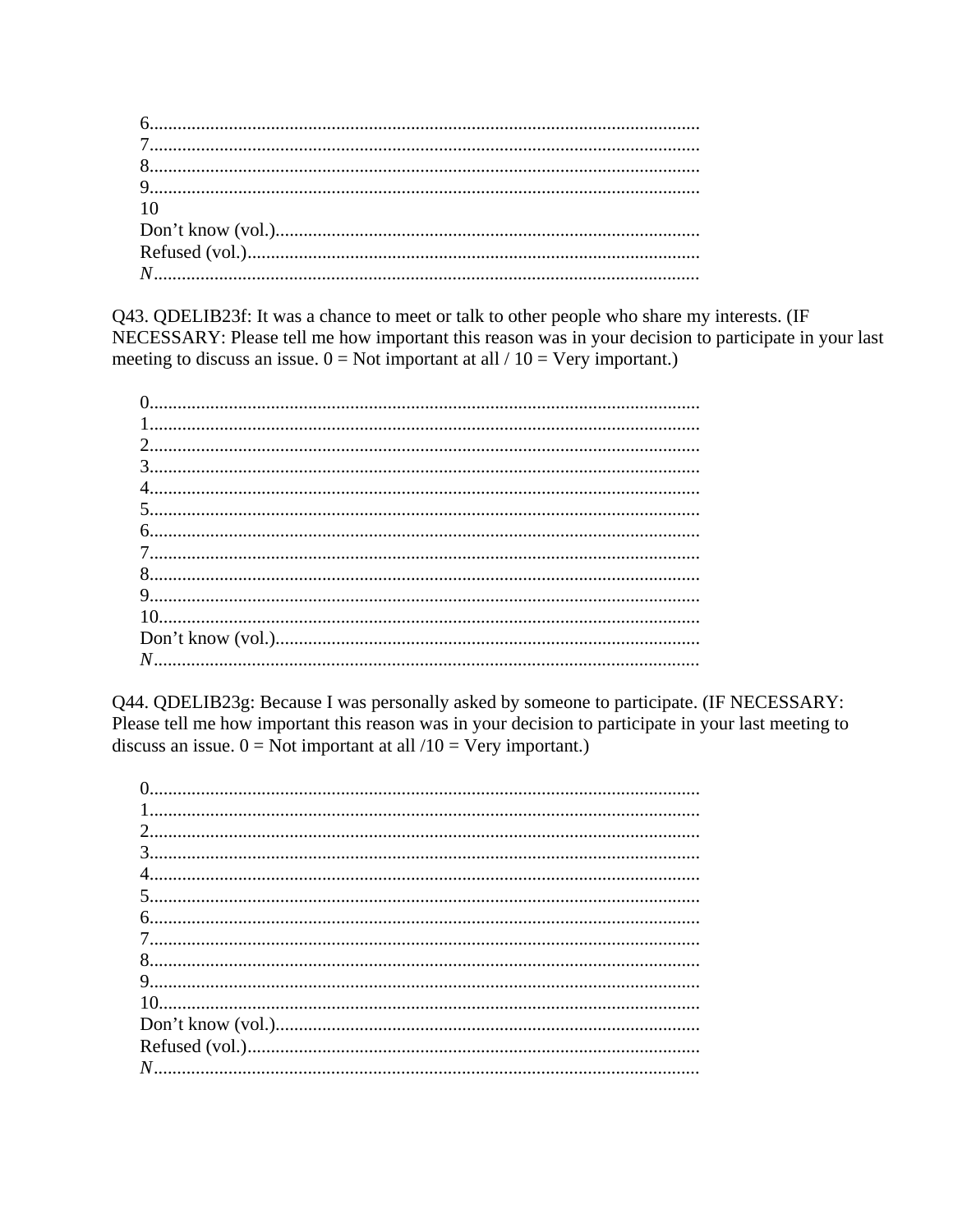Q45. QDELIB23h. Are there any other reasons why you participated in your last meeting to discuss a public issue? (IF YES, ASK: "What were they?" AND RECORD VERBATIM)

IQ46. QDELIB24. Now I'd like to ask you a few questions about your experiences in the last meeting you attended this year. I am going to read you a list of words or statements. On a scale from zero to ten, where zero is "not often at all" and ten is "very often," please tell me how often you felt the following ways during the last meeting you attended.

Q46. QDELIB24a. Enthusiastic (IF NECESSARY: "On a scale from zero to ten where zero is 'not often at all' and ten is 'very often,' how often did you feel this way during the meeting?")

<!COMP: OK TO LEAVE NUMBERING AS IS; AU SAYS NO QUESTIONS ARE MISSING AND RENUM. IS NOT ESSENTIAL. (SEE FINAL QUERIES MEMO RESP. TO ITEMS 13-23. !> Q49. QDELIB24d. Anxious (IF NECESSARY: "On a scale from zero to ten where zero is 'not often at all' and ten is 'very often,' how often did you feel this way during the meeting?")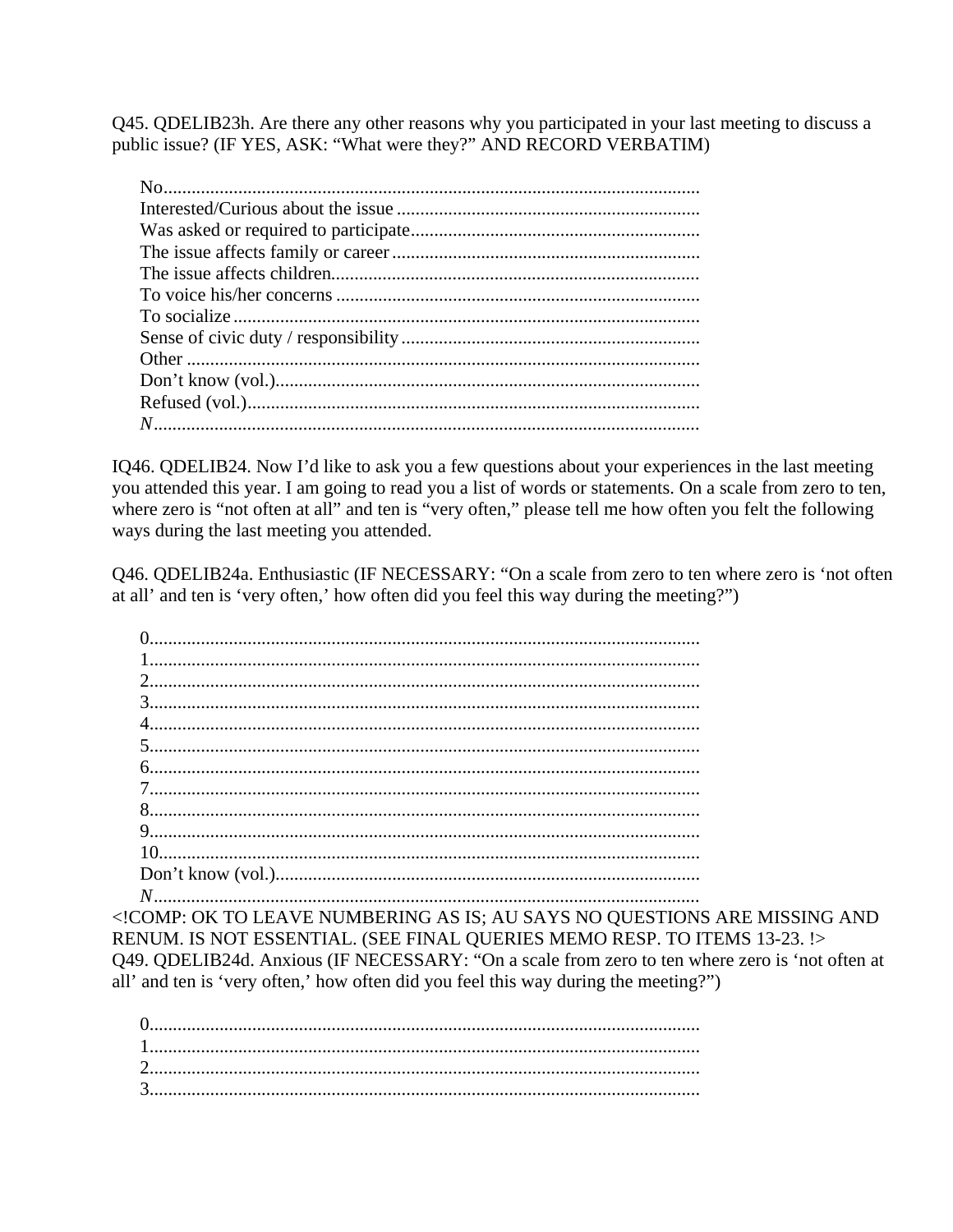Q50. QDELIB24e. Angry (IF NECESSARY: "On a scale from zero to ten where zero is 'not often at all' and ten is 'very often,' how often did you feel this way during the meeting?")

Q54. QDELIB24i. More understanding of different points of view. (IF NECESSARY: "On a scale from zero to ten where zero is 'not often at all' and ten is 'very often,' how often did you feel this way during the meeting?")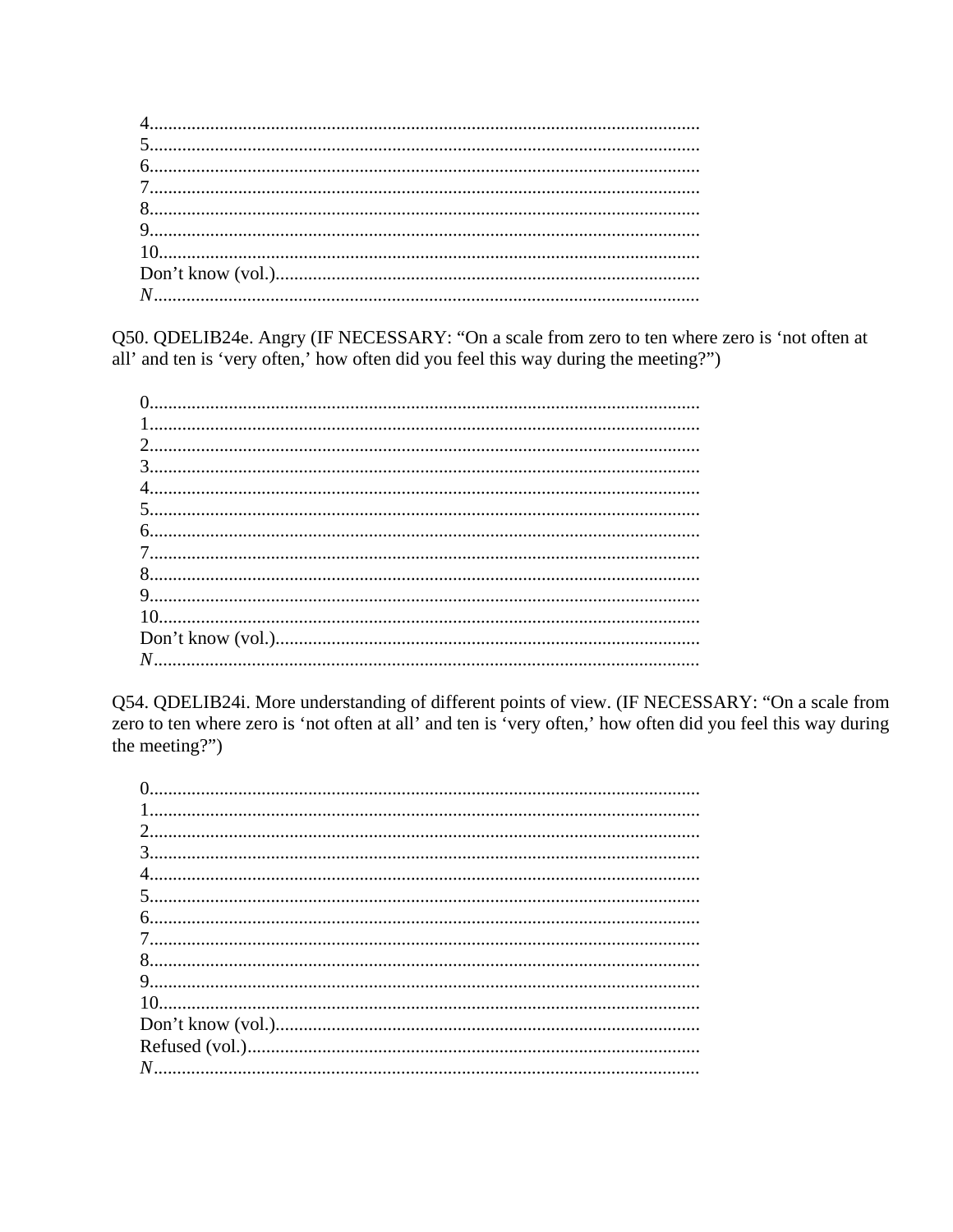Q. QDELIB25. Was any decision made at the last meeting you attended regarding what specifically should be done to address the issue that was being discussed?

| SKIP TO Q57 |
|-------------|
| SKIP TO Q57 |
|             |

Q56. QDELIB25a. Did you agree with this decision?

Q56A. QDELIB25B. Did the majority of the other participants agree with the decision, or did the majority of them disagree?

Q57. QDELIB26. Using a scale from zero to ten, where zero is "not likely at all" and ten is "very likely," please tell me how likely you are to attend another meeting to discuss a public issue in the next six months.

Q58. QDELIB27. People sometimes follow up their participation in public meetings with other kinds of activities intended to address the problem that was discussed. Have you engaged in any charitable, civic or political activities AS A DIRECT RESULT of the last meeting you attended about a public issue?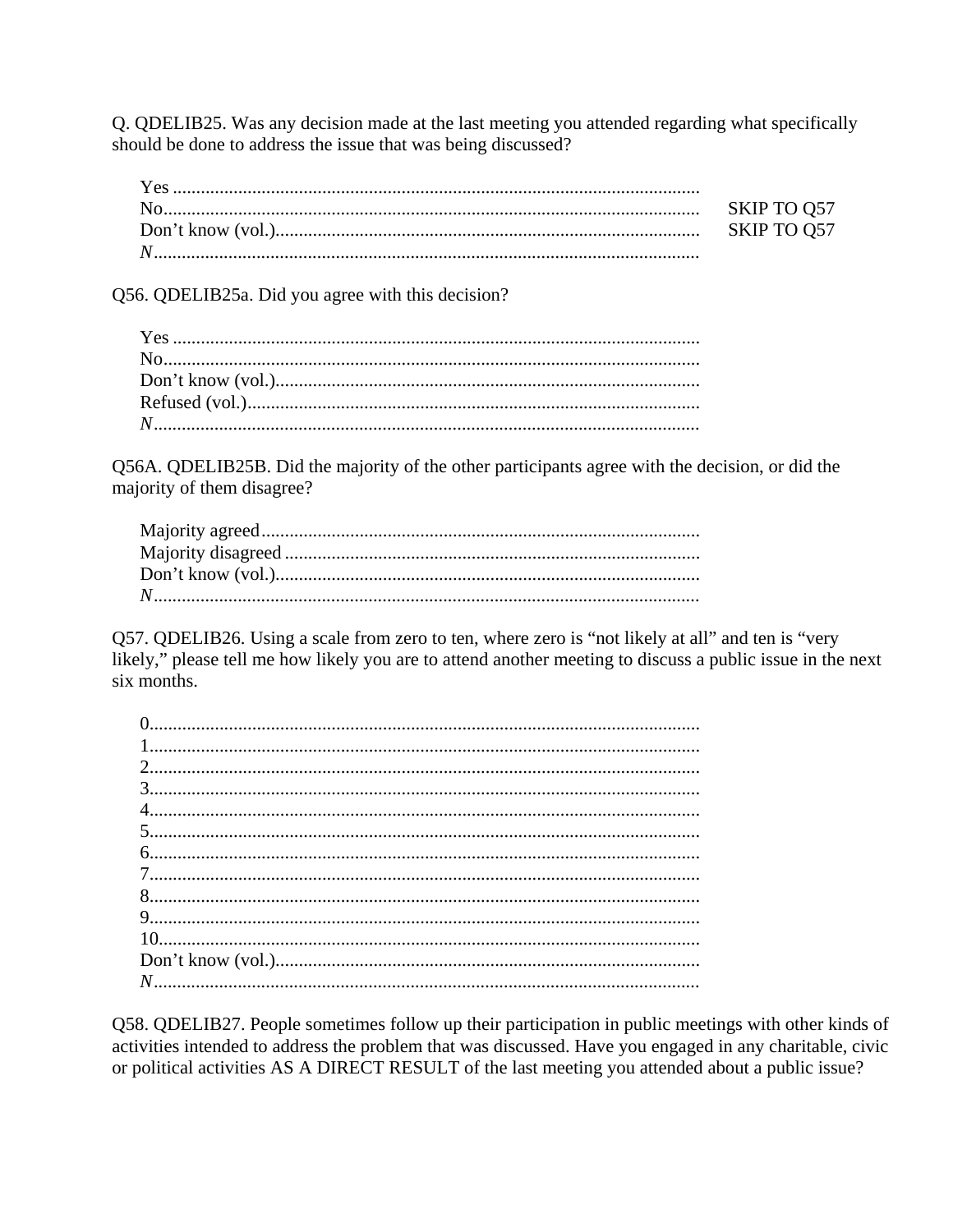Q59. QDELIB27a. What activity or activities did you do? (ASK OPEN-ENDED AND CODE INTO CATEGORIES. PROBE FOR "ANYTHING ELSE?" ACCEPT UP TO FOUR RESPONSES.)

# MULTIPLE MENTIONS

| Wrote, called or e-mailed a newspaper, magazine, or television news show                            |
|-----------------------------------------------------------------------------------------------------|
|                                                                                                     |
| Signed an e-mail or written petition about a political or social issue                              |
| Refused to buy something because of conditions under which it was made.                             |
| Refused to buy something because you dislike the conduct of the company that produces it            |
| Purchased a certain product or service because you like the conduct of the company that produces it |
|                                                                                                     |
|                                                                                                     |
| Volunteered or participated in some kind of community service                                       |
|                                                                                                     |
|                                                                                                     |
|                                                                                                     |
|                                                                                                     |
|                                                                                                     |
| Tried to persuade someone about your view on a public issue                                         |
|                                                                                                     |
|                                                                                                     |
|                                                                                                     |
|                                                                                                     |
|                                                                                                     |
|                                                                                                     |
|                                                                                                     |

Q60. QINTERNETSCREENERa. Do you currently use the World Wide Web, e-mail, or some other feature of the Internet from home, work, somewhere else, or do you not currently use the Internet?

Q61. QINTERNETSCREENERb. How many hours a day on average do you use the World Wide Web, e-mail, or some other feature of the Internet from home, work, or somewhere else?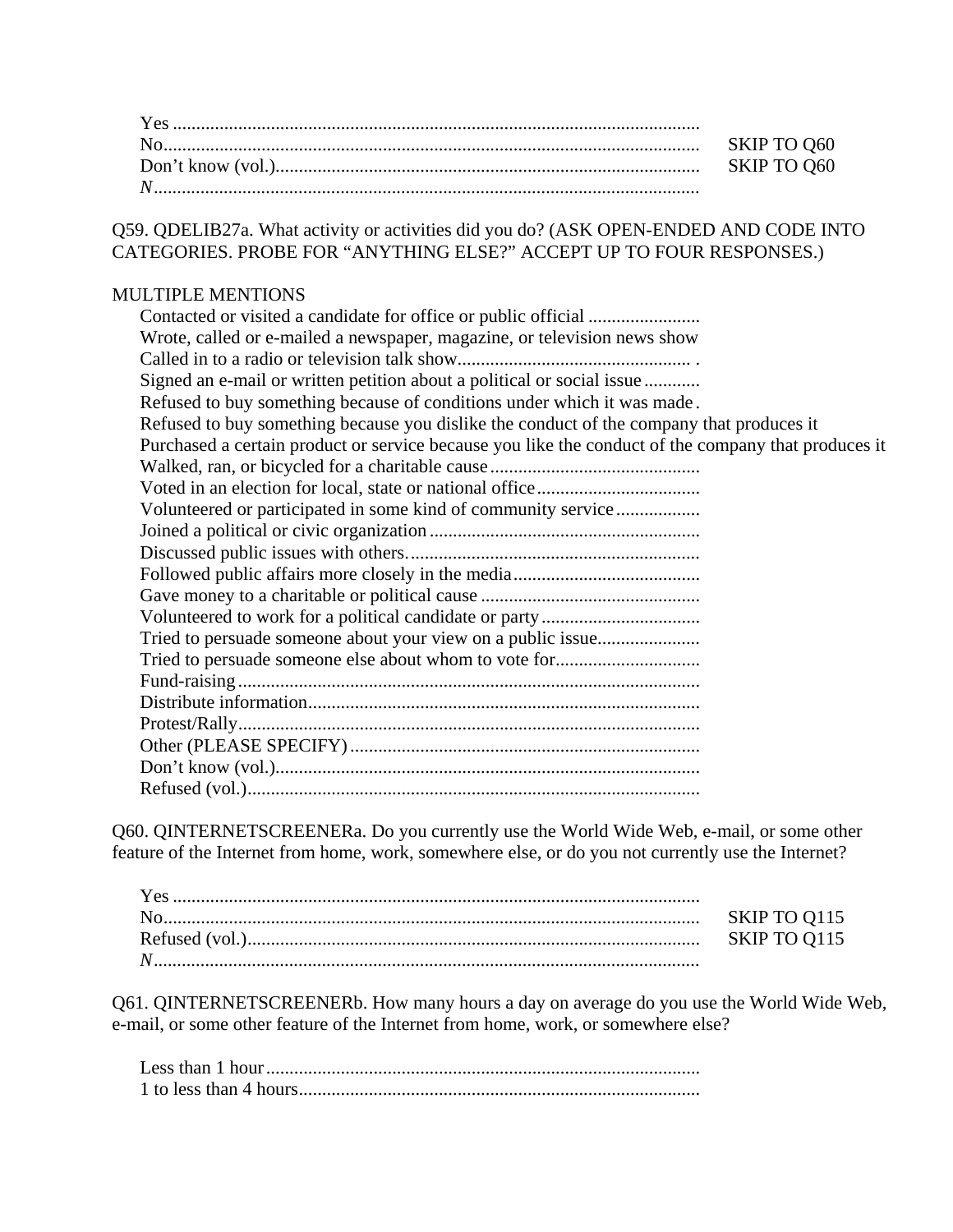Q62. QNETDELIBSCREENER. Just thinking about the time since the beginning of last year—that is since January 2002—have you participated in any INTERNET chat rooms, message boards, or other online discussion groups organized to SPECIFICALLY discuss a local, national, or international issue?

| No | SKIP TO Q106 |
|----|--------------|
| N  |              |

Q63. QNETDELIB1. Approximately how many such Internet chat rooms, message boards, or other online discussion groups have you participated in since January 1st of LAST year (2002)? (PROBE IF DK/REF: Just roughly how many? Just what you think? RECORD NUMBER1-997)

| 2   |
|-----|
|     |
|     |
|     |
|     |
|     |
|     |
|     |
| 12. |
|     |
| 13. |
| 15. |
|     |
| 30. |
| 45. |
| 50. |
| 70. |
|     |
|     |
|     |
|     |
|     |
|     |

Q64. QNETDELIB2. When was the last Internet chat room, message board, or other online discussion group that you participated in to specifically discuss a public issue? Was it within the last week, within the last month, within the last six months, or more than six months ago?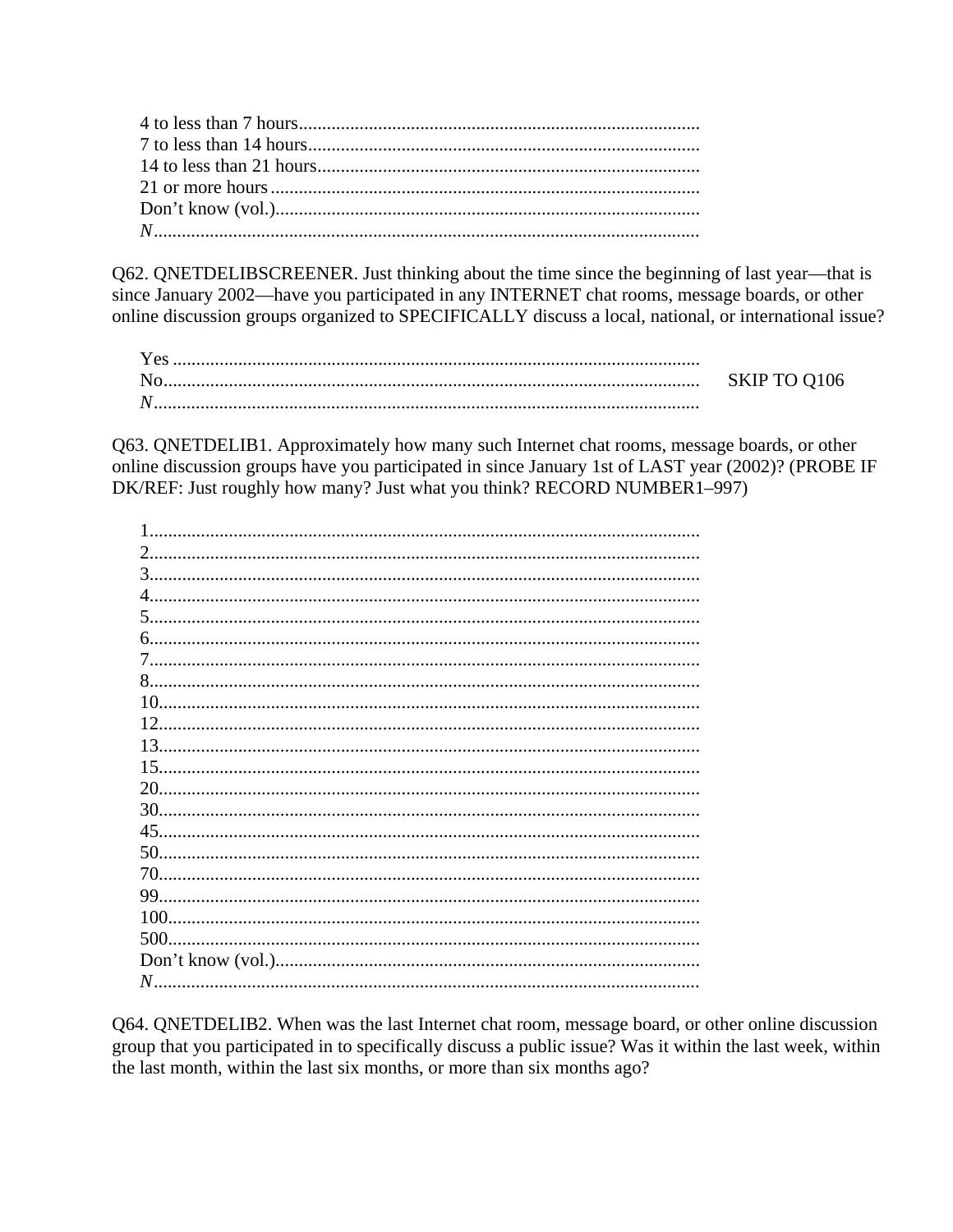Q65A. QNETDELIB3. Thinking about the LAST Internet chat room, message board, or online discussion group that you participated in, what public issue did you discuss? (ASK OPEN-ENDED)

| $\text{War/Terrorism/ Iraq/Peace.} \label{1.1}$ |  |
|-------------------------------------------------|--|
|                                                 |  |
|                                                 |  |
|                                                 |  |
|                                                 |  |
|                                                 |  |
|                                                 |  |
|                                                 |  |
|                                                 |  |
|                                                 |  |

# Q65B. QNETDELIB3. Is there anything else?

# Q65C. QNETDELIB3. Anything else?

Q65D. QNETDELIB3. And anything else?

|   | SKIP TO Q66 |
|---|-------------|
| N |             |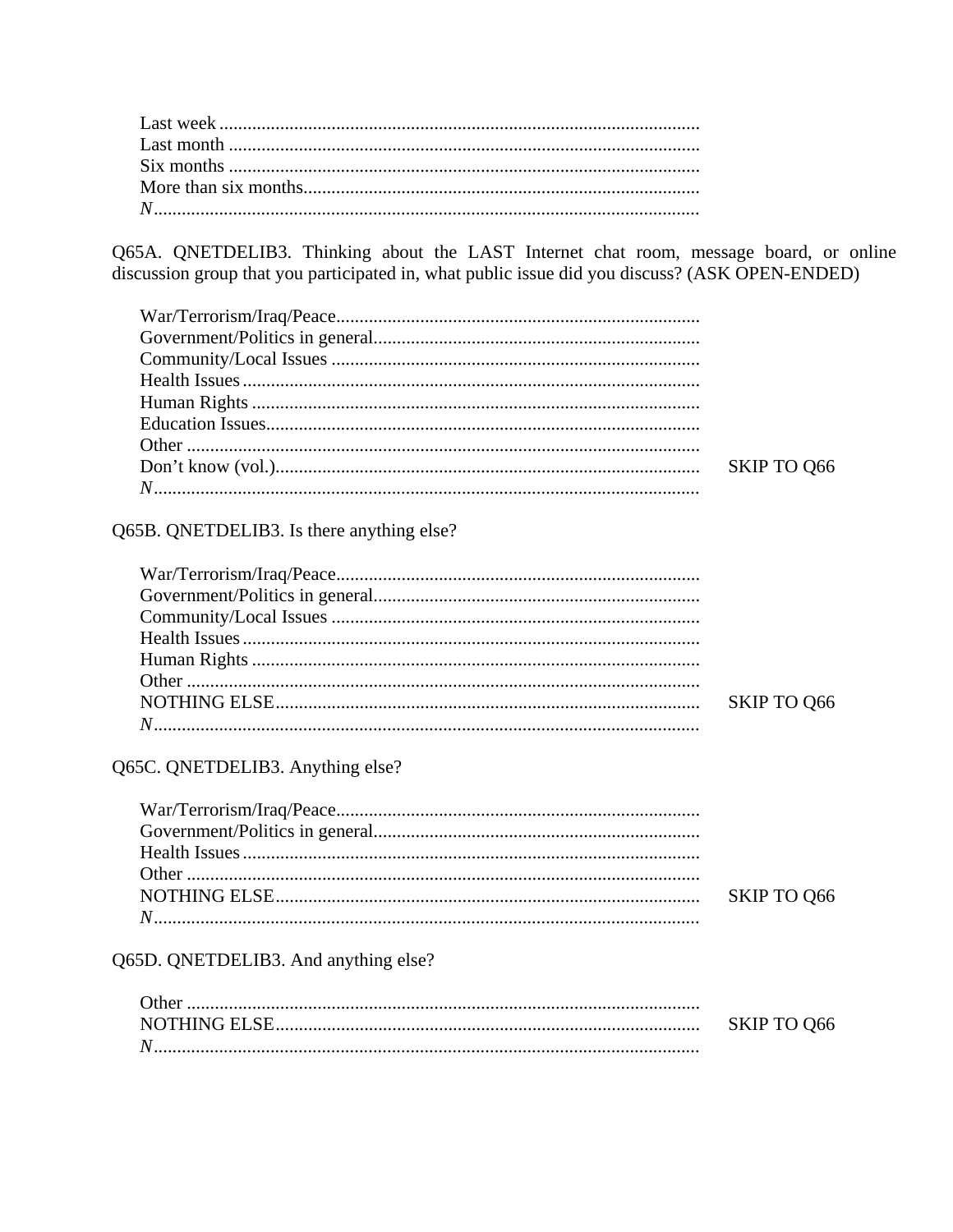Q66. QNETDELIB4. How many of the participants in the last Internet chat room message board, or online discussion group you were part of would you say you already knew or were acquainted with—All of the participants, most of them, some of them, or none of them? (PROBE IF UNCERTAIN: "What is your best sense?")

Q67. When participating in Internet chat rooms, message boards, or online discussion groups, it can sometimes be difficult to get a sense about the people with whom you are talking. Still thinking about the last Internet chat room, message board, or online discussion group you were part of, and using a scale from zero to ten, where zero is "not diverse at all" and ten is "very diverse," please tell me how diverse you think other participants were on each of the following characteristics.

Q68. QNETDELIB5a. How racially or ethnically diverse were the people in the last Internet chat room, message board, or online discussion group you were part of? (PROBE IF UNCERTAIN: "What is your best sense?" IF RESPONDENT DOES NOT KNOW MEANING OF DIVERSE, SAY "By 'not diverse at all,' we mean everyone had exactly the same racial or ethnic characteristic, and by 'very diverse,' we mean that there was a fairly equal mix of all examples of that racial or ethnic characteristics.")

Q69. QNETDELIB5b. How diverse were the people in the last Internet chat room, message board, or online discussion group you were part of by income? (PROBE IF UNCERTAIN: "What is your best sense?" Zero is "not diverse at all" and ten is "very diverse.")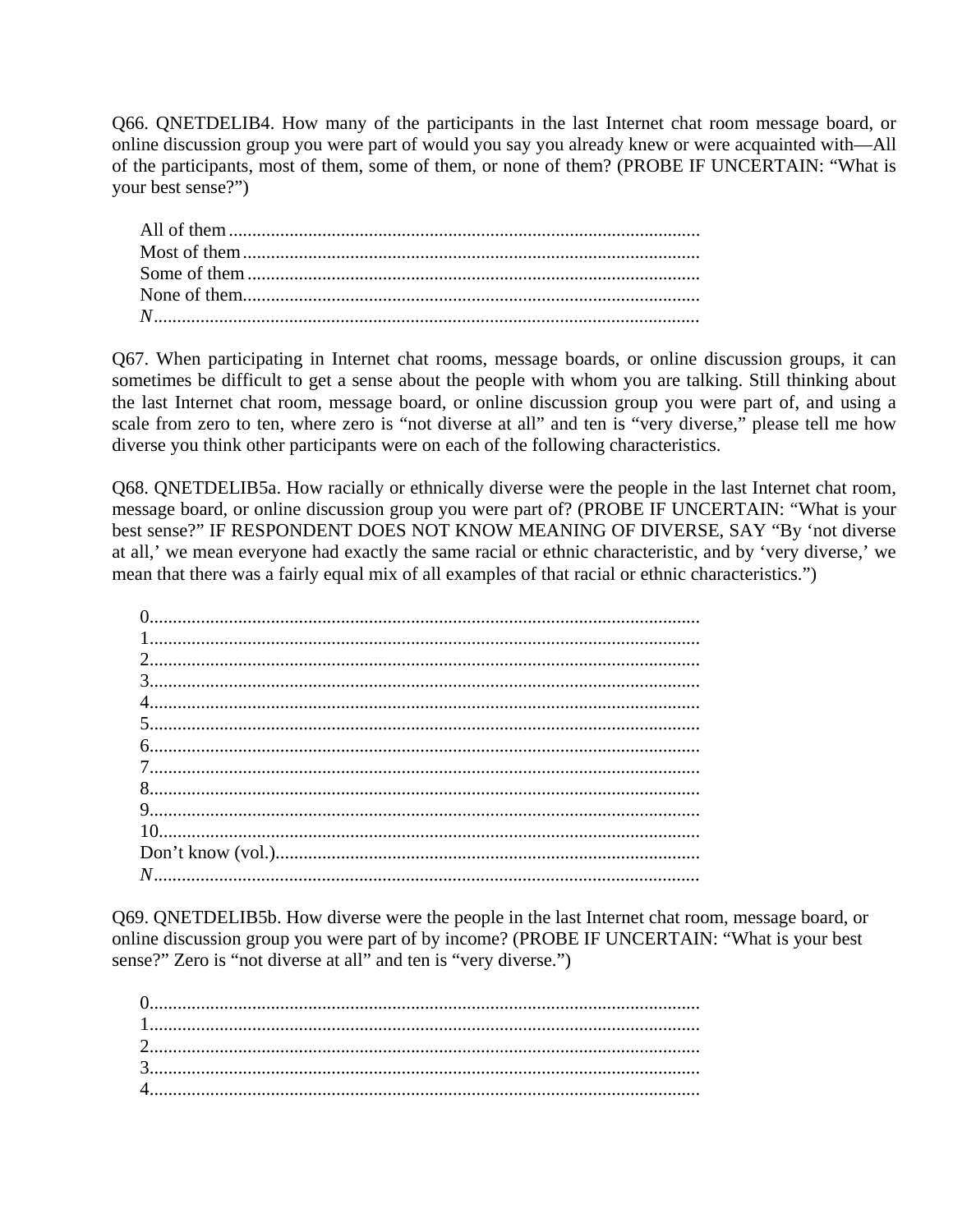Q70. QNETDELIB5c. How diverse were the people by age? (PROBE IF UNCERTAIN: "What is your best sense?" Zero is "not diverse at all" and ten is "very diverse.")

Q71. QNETDELIB5d. How diverse were the people participating in this online discussion by gender?<br>(PROBE IF UNCERTAIN: "What is your best sense?" Zero is "not diverse at all" and ten is "very  $diverse.$ ")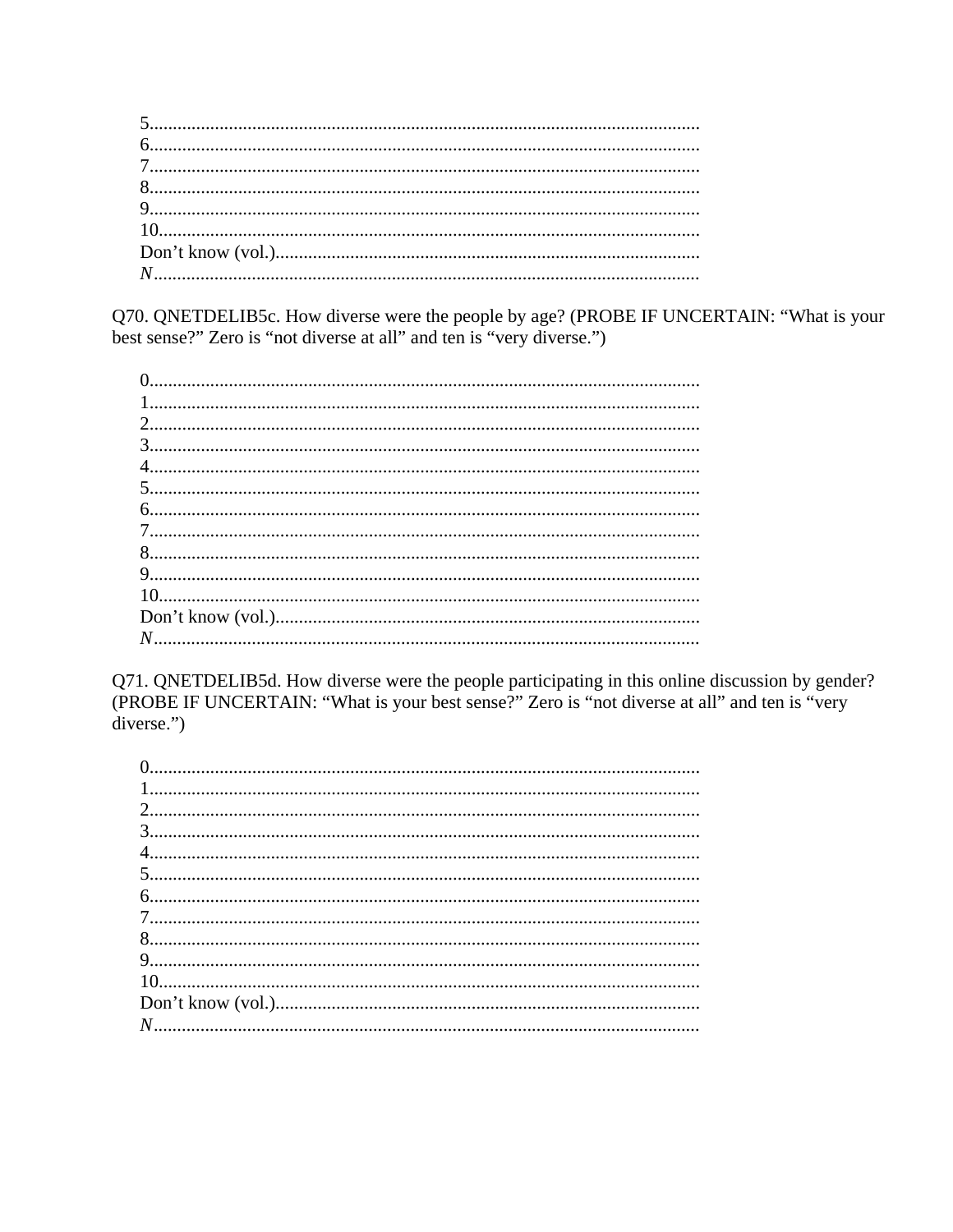Q72. QNETDELIB5e. And, using the same scale, how diverse were the points of view expressed during the online discussion? (PROBE IF UNCERTAIN: "What is your best sense?" Zero is "not diverse at all" and ten is "very diverse.")

Q73. QNETDELIB6. To the best of your knowledge, were other people participating in this session mainly from your local community, from your state, from all over the country or from all over the world? (PROBE IF UNCERTAIN: "What is your best sense?")

Q74. QNETDELIB7. How did you find out about the last Internet chat room, message board, or other online discussion group you participated in? (ASK OPEN-ENDED AND CODE INTO CATEGORIES. ACCEPT UP TO FOUR RESPONSES.)

#### **MULTIPLE MENTIONS**

Q75. QNETDELIB8. Was there someone participating in this last Internet chat room, message board, or other online discussion group who was officially responsible for leading or moderating the discussion?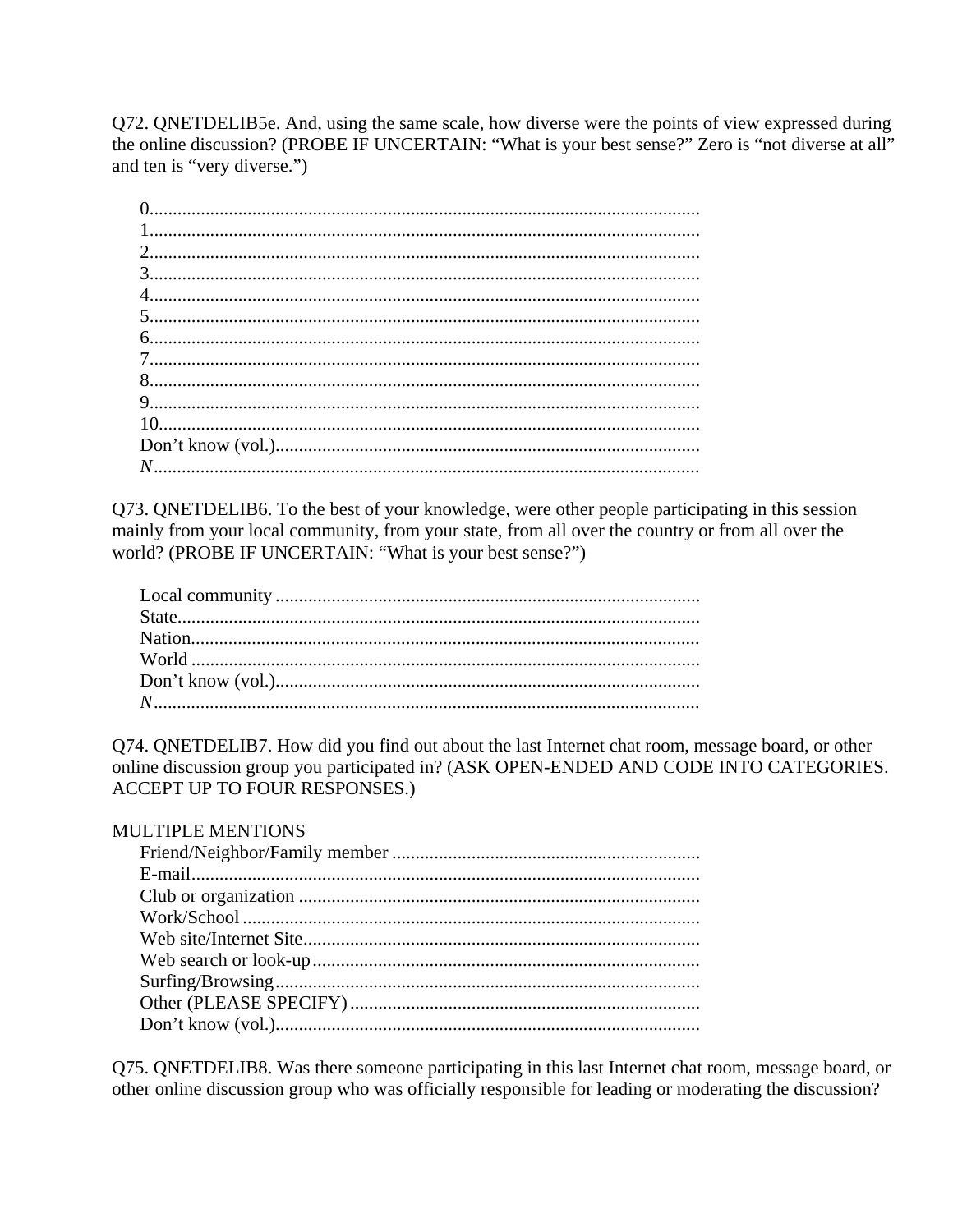Q76. QNETDELIB9. Were you sent any material before, during or after the last online discussion group you participated in to help you better understand or think about the issue?

| <b>Yes</b> |              |
|------------|--------------|
|            | SKIP TO IQ79 |
| N          |              |
|            |              |

Q77. QNETDELIB9a. When were you given this material—before your participation in the online discussion group, during your participation, or after participation?

Q78. QNETDELIB9b. Which of the following best describes this material? Would you say it was generally neutral and objective, generally balanced between different points of view, or generally biased in favor of a particular point of view?

IQ79. QNETDELIB10. Internet chat rooms, message boards, or online discussion groups designed to discuss public issues serve different purposes. Using a scale from zero to ten, where zero is "not important at all" and ten is "very important," please tell me how important each of the following goals were to the last Internet chat room, message board, or online discussion group you attended.

Q79. QNETDELIB10a. To teach people about the issue in a neutral, factual way. (IF NECESSARY: "On a scale from zero to ten, where zero is 'not important at all' and ten is 'very important,' how important was this goal to the last Internet chat room, message board, or online discussion group you attended?")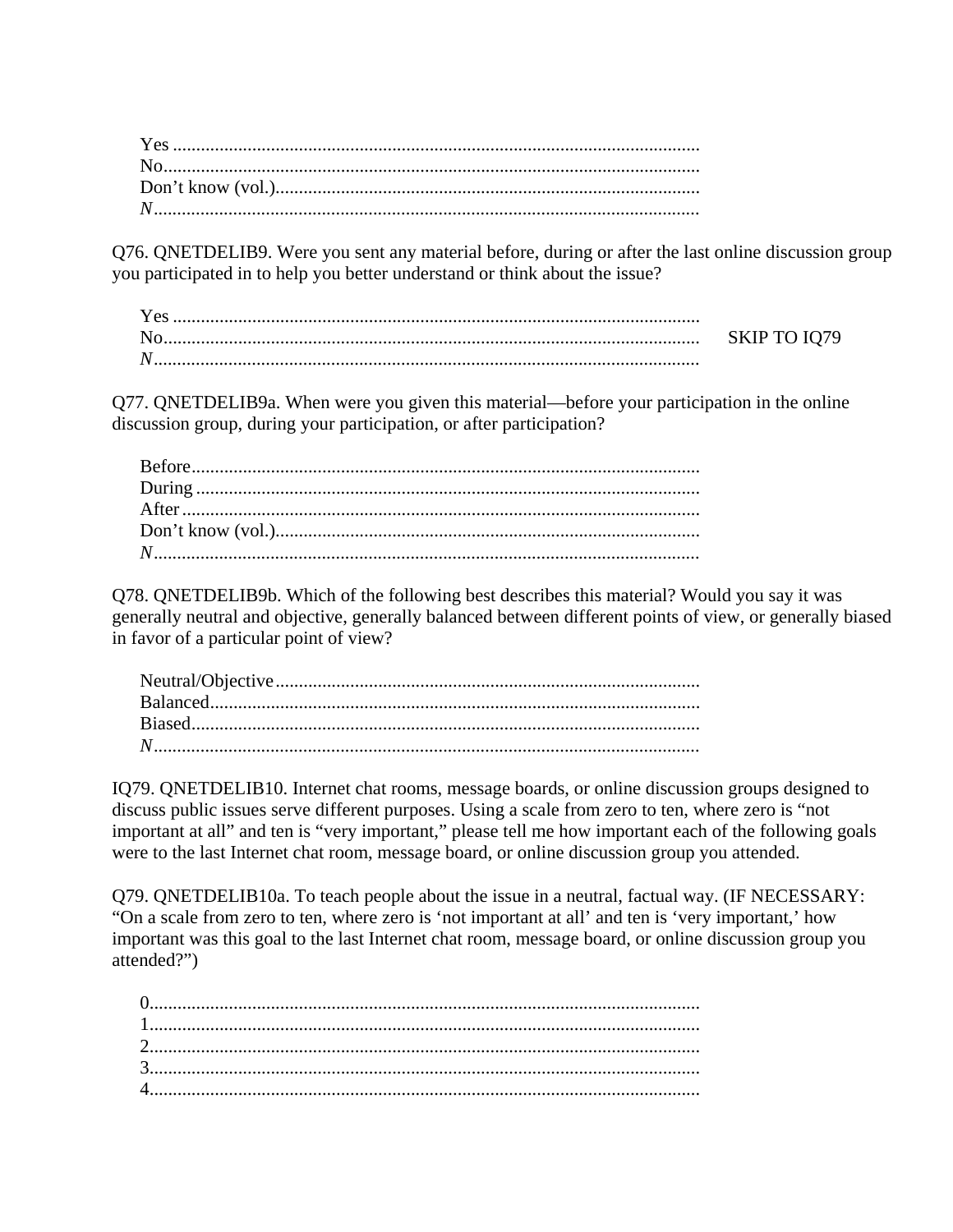Q80. QNETDELIB10b. To allow people to air differences of opinion and discuss different points of view. (IF NECESSARY: "On a scale from zero to ten, where zero is 'not important at all' and ten is 'very important,' how important was this goal to the last Internet chat room, message board, or online discussion group you attended?")

Q81. QNETDELIB10c. To allow people to come to agreement about the importance of the issue being discussed, its causes, and/or how it might be addressed. (IF NECESSARY: "On a scale from zero to ten, where zero is 'not important at all' and ten is 'very important,' how important was this goal to the last Internet chat room, message board, or online discussion group you attended?")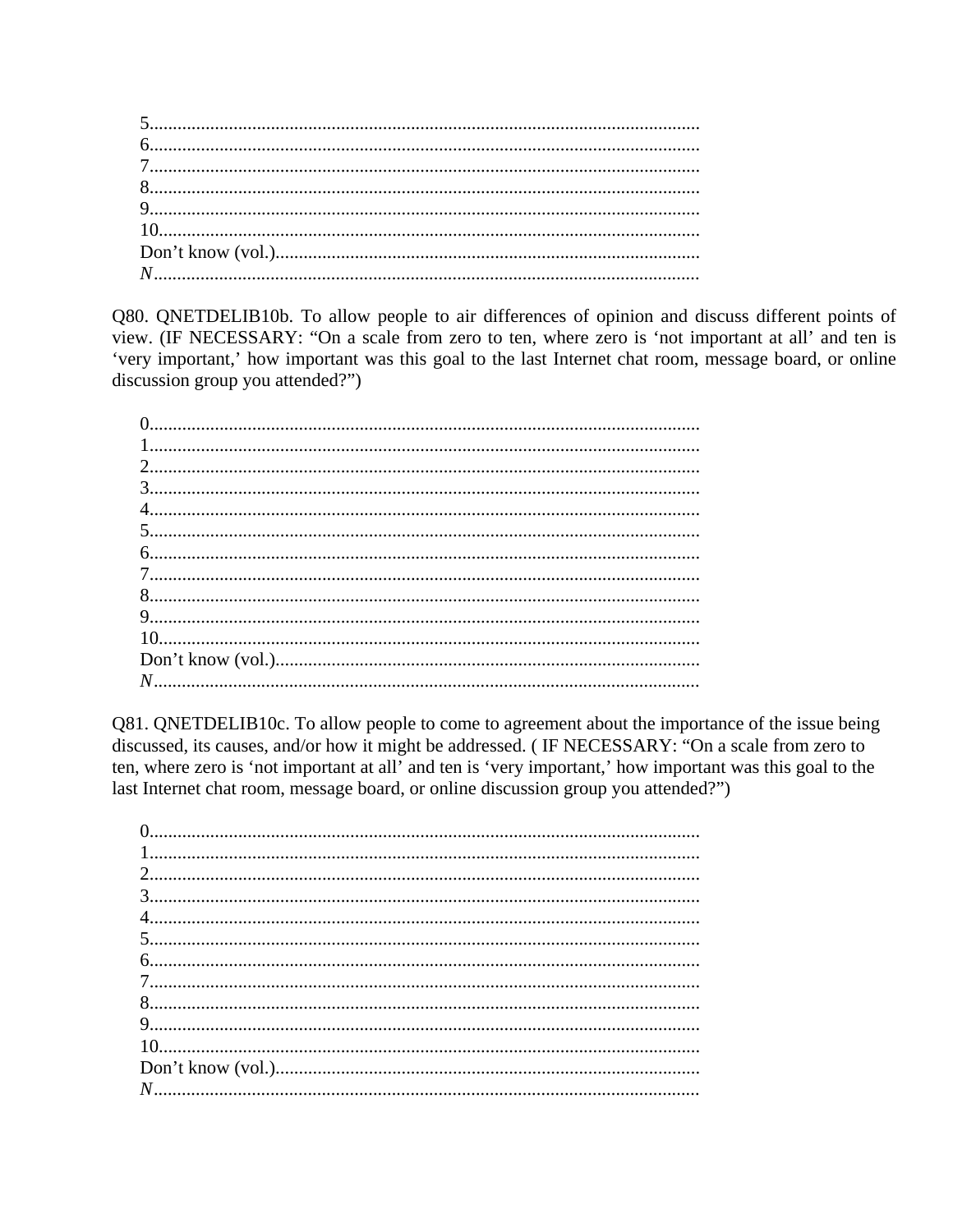Q82. QNETDELIB10d. To give people the opportunity to decide on concrete actions to take to address the issue. (IF NECESSARY: "On a scale from zero to ten, where zero is 'not important at all' and ten is 'very important,' how important was this goal to the last Internet chat room, message board, or online discussion group you attended?"

Q83. QNETDELIB11. Using a scale from zero to ten, where zero is "very little" and ten is "a great deal," how much would you say you personally participated in the discussion occurring in the last Internet chat room, message board, or online discussion group you participated in during the past year.

IQ84. QNETDELIB12. People participate in Internet chat rooms, message boards, and other online discussion groups for different reasons. Using a scale from zero to ten, where zero is "not important at all" and ten is "very important," please tell me how important each of the following reasons were to your decision to participate in the last online discussion group you visited.

Q84. QNETDELIB12a: I felt it was my duty as a citizen or member of the community. (IF NECESSARY: Please tell me how important this reason was in your decision to participate in your last online discussion group to discuss an issue. Zero = Not important at all; ten = Very important.)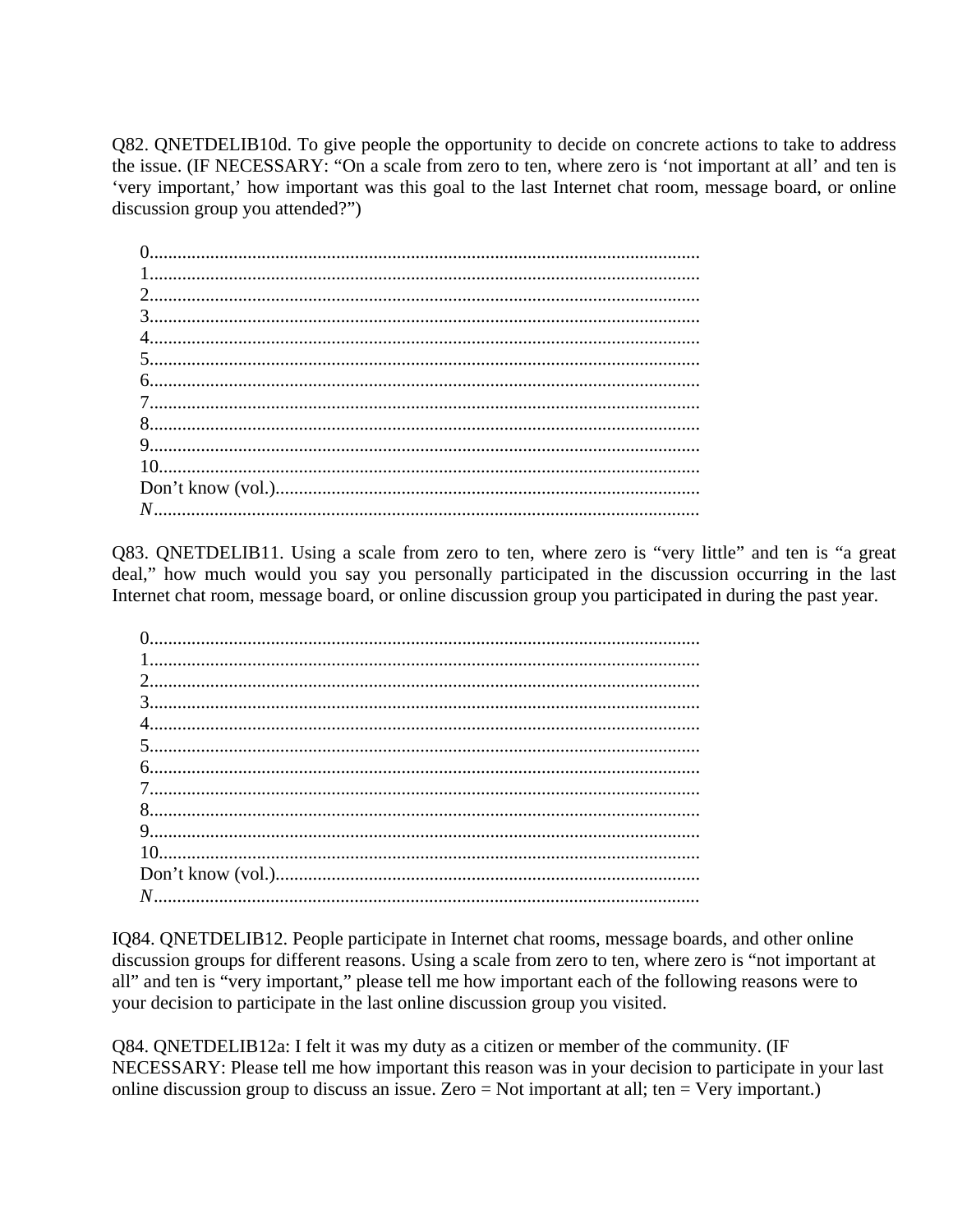Q85. QNETDELIB12b: The issue under discussion directly affected me and my family. (IF NECESSARY: Please tell me how important this reason was in your decision to participate in your last online discussion group to discuss an issue. Zero = Not important at all; ten = Very important.)

Q86. QNETDELIB12c: The issue under discussion directly affected other people who live in my community. (IF NECESSARY: Please tell me how important this reason was in your decision to participate in your last online discussion group to discuss an issue. Zero = Not important at all; ten = Very important.)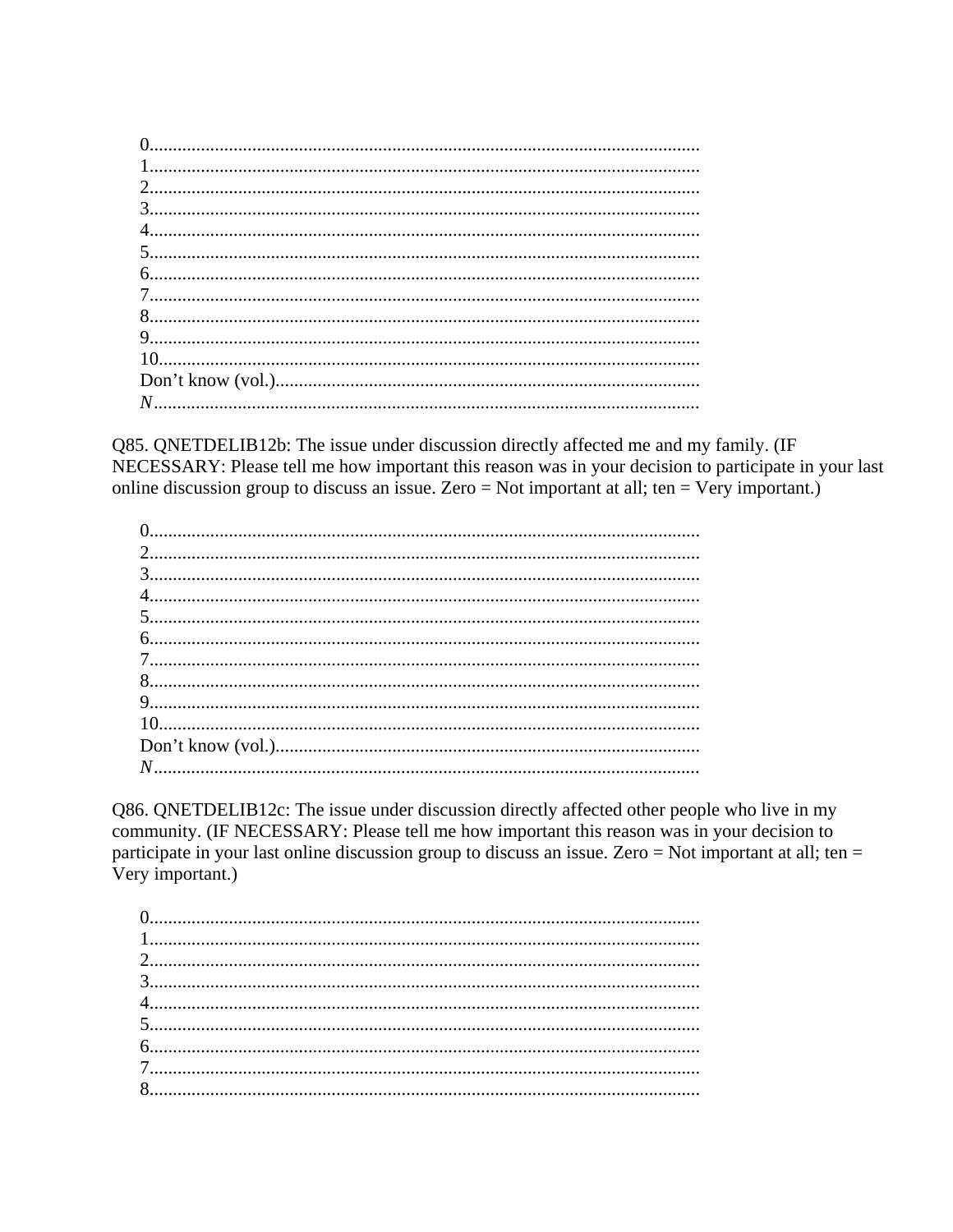Q87. QNETDELIB12d: I knew the people or was a member of the organization or group that called the meeting and felt it was my responsibility to participate. (IF NECESSARY: Please tell me how important this reason was in your decision to participate in your last online discussion group to discuss an issue. Zero = Not important at all; ten = Very important.)

Q88. QNETDELIB12e: The issue being discussed just sounded interesting to me. (IF NECESSARY: Please tell me how important this reason was in your decision to participate in your last online discussion group to discuss an issue. Zero = Not important at all; ten = Very important.)

Q89. QNETDELIB12f: It was a chance to meet or talk to other people who share my interests. (IF NECESSARY: Please tell me how important this reason was in your decision to participate in your last online discussion group to discuss an issue. Zero = Not important at all; ten = Very important.)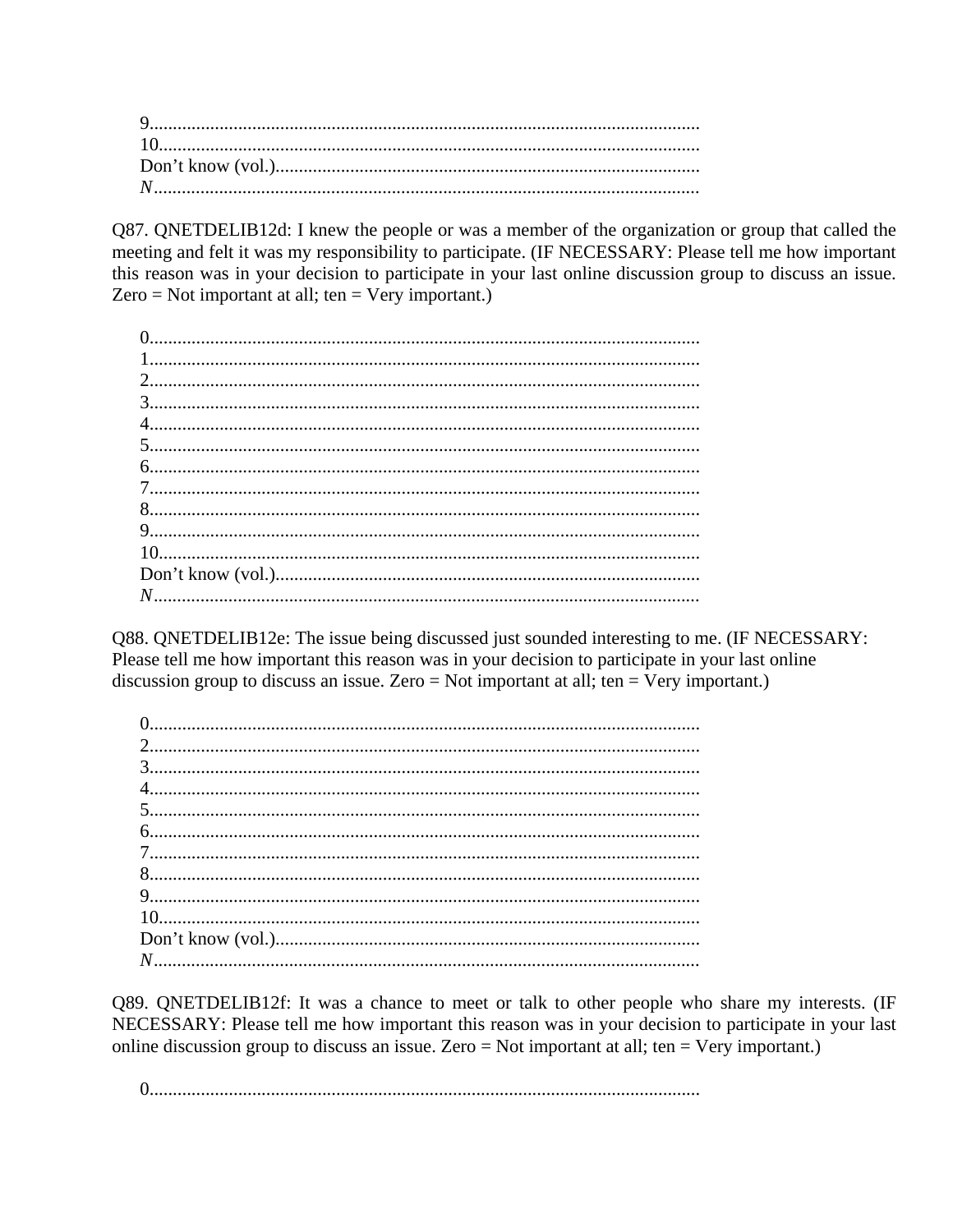Q90. QNETDELIB12g: Because I was personally asked by someone to participate. (IF NECESSARY: Please tell me how important this reason was in your decision to participate in your last online discussion group to discuss an issue. Zero = Not important at all; ten = Very important.)

Q91. QNETDELIB12h. Are there any other reasons why you participated in your last online discussion group to discuss a public issue? (IF YES, ASK: "What were they?" AND RECORD VERBATIM.)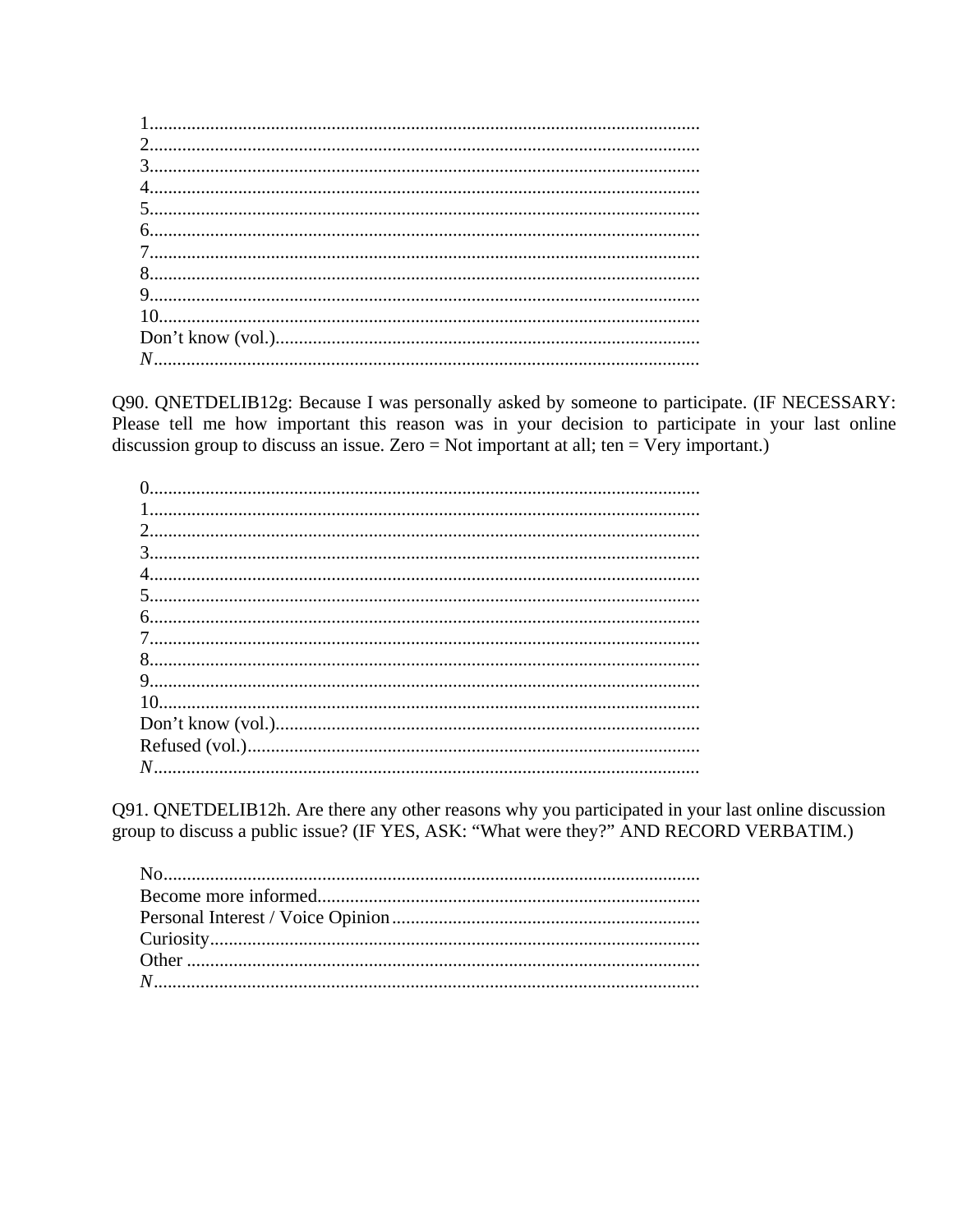IQ92. QNETDELIB13. Now I'd like to ask you a few questions about your experiences in the last Internet chat room, message board, or other online discussion group you participated in this year. I am going to read you a list of words or statements. On a scale from zero to ten, where zero is "not often at all" and ten is "very often," please tell me how often you felt the following ways during the last online discussion group you participated in.

Q92. QNETDELIB13a. Enthusiastic (IF NECESSARY: "On a scale from zero to ten, where zero is 'not often at all' and ten is 'very often,' how often did you feel this way during the last online discussion group you participated in?")

Q95. QNETDELIB13d. Anxious (IF NECESSARY: "On a scale from zero to ten, where zero is 'not often at all' and ten is 'very often,' how often did you feel this way during the last online discussion group you participated in?")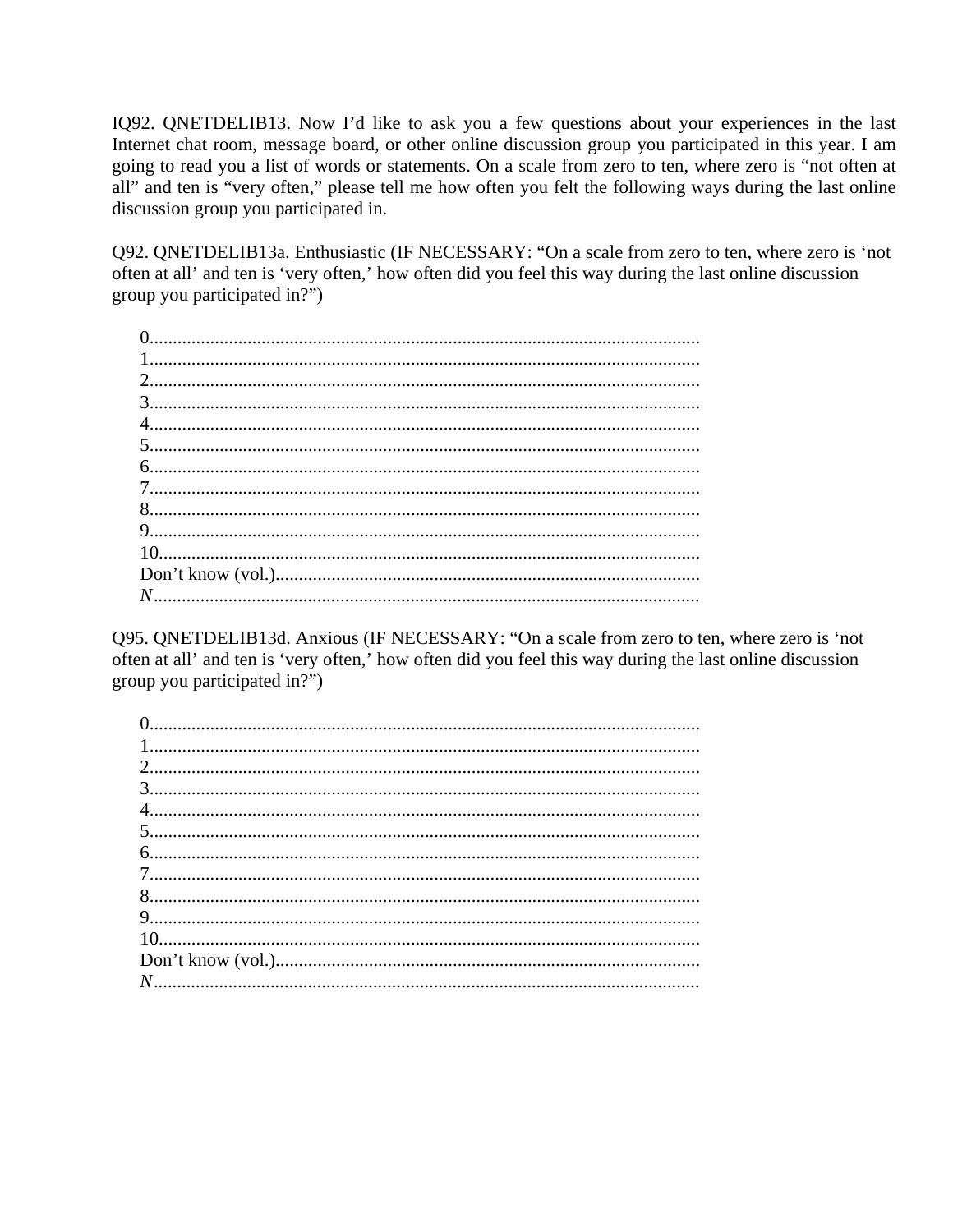Q96. QNETDELIB13e. Angry (IF NECESSARY: "On a scale from zero to ten, where zero is 'not often at all' and ten is 'very often,' how often did you feel this way during the last online discussion group you participated in?")

Q100. QNETDELIB13i. More understanding of different points of view. (IF NECESSARY: "On a scale from zero to ten, where zero is 'not often at all' and ten is 'very often,' how often did you feel this way during the last online discussion group you participated in?")

Q101. QNETDELIB14. Was any decision made at the last Internet chat room, message board, or other online discussion group you attended regarding what specifically should be done to address the issue that was being discussed?

| Yes |              |
|-----|--------------|
| Nο  | SKIP TO Q103 |
| N)  |              |
|     |              |

Q102. QNETDELIB14a. Did you agree with this decision?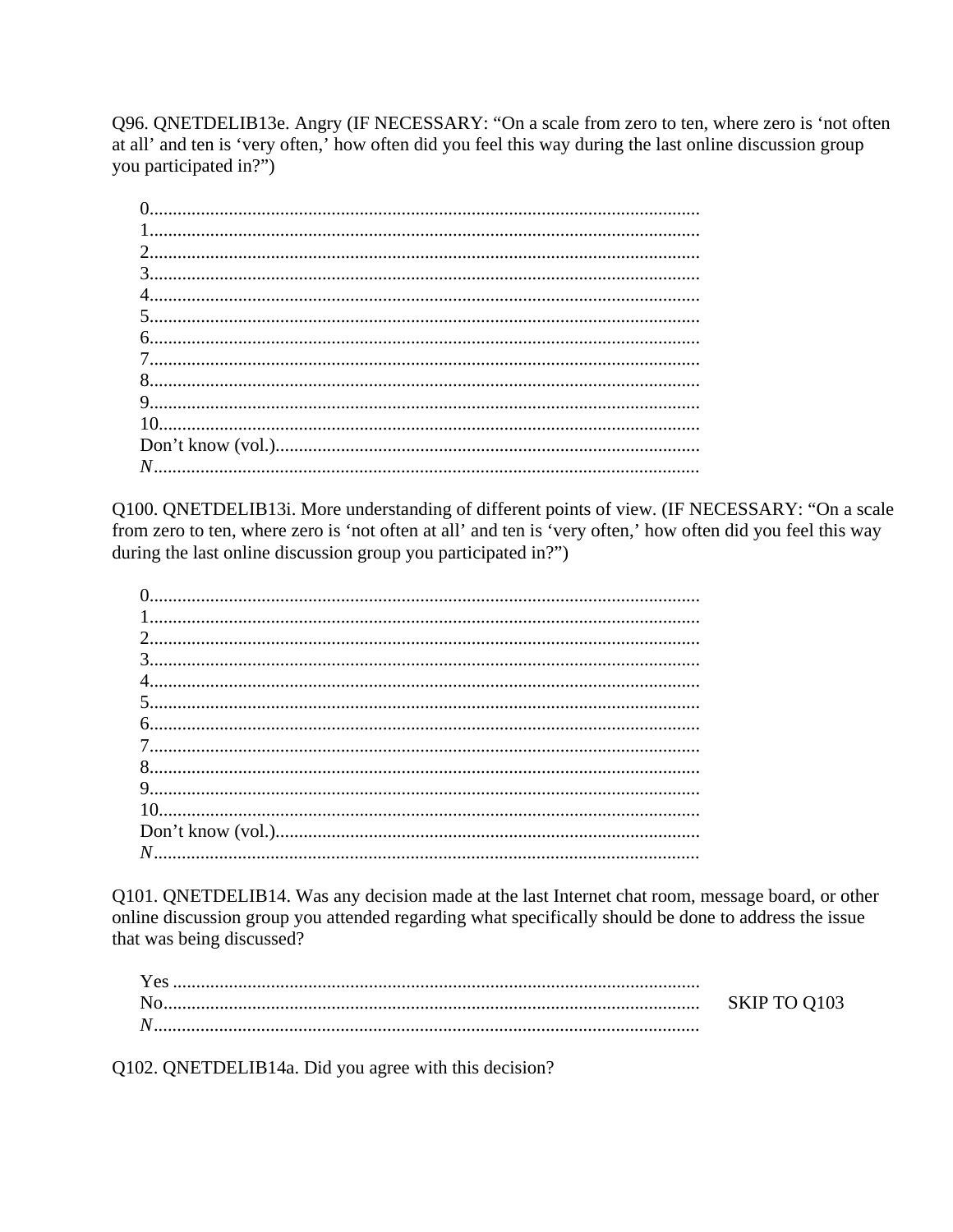Q102a. QNETDELIB14b. Did the majority of the other participants agree with the decision, or did the majority of them disagree?

Q103. QDELIB15. Using a scale from zero to ten, where zero is 'not likely at all' and ten is 'very likely,' please tell me how likely you are to participate in another Internet chat room, message board, or other online discussion group to discuss a public issue in the next six months.

Q104. QNETDELIB16. People sometimes follow up their participation in Internet chat rooms, message boards, or other online discussion groups with other kinds of activities intended to address the problem that was discussed. Have you engaged in any charitable, civic or political activities as a DIRECT RESULT of the last chat room, message board, or other online discussion group you attended about a public issue?

| No | SKIP TO Q106 |
|----|--------------|
| N  |              |

Q105. QNETDELIB16a. What activity or activities did you do? (ASK OPEN-ENDED. USE CODE LIST BELOW. PROBE FOR "ANYTHING ELSE?" ACCEPT UP TO FOUR RESPONSES.)

#### MULTIPLE MENTIONS

| Contacted or visited a candidate for office or public official at any level of government       |
|-------------------------------------------------------------------------------------------------|
| Wrote, called or e-mailed a newspaper, magazine or television news show to express your opinion |
|                                                                                                 |
| Signed an e-mail or written petition about a political or social issue                          |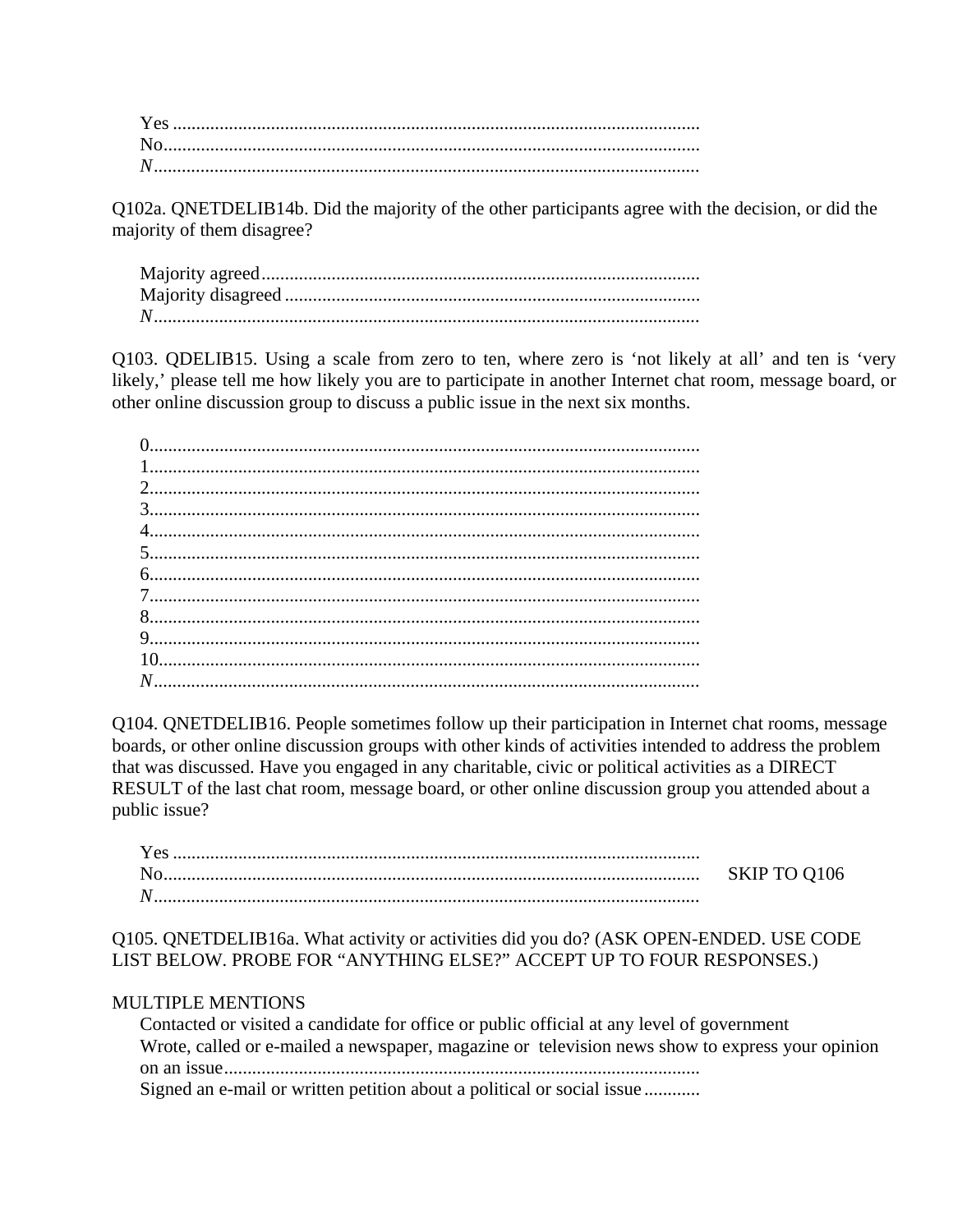| Volunteered or participated in some kind of community service |
|---------------------------------------------------------------|
|                                                               |
|                                                               |
|                                                               |
|                                                               |
|                                                               |
|                                                               |
|                                                               |

Q106. QNETTALKSCREENER. How often do you use e-mail or instant messaging to talk INFORMALLY with people you know about public issues that are local, national, or international concerns. Would you say you do this every day, a few times a week, once a week, a few times a month, or less often than this.

| SKIP TO Q115 |
|--------------|
| SKIP TO Q115 |
|              |
|              |

Q107. QNETTALK1. When was the last time you talked informally with someone via e-mail or instant messaging about a public issue? Was it today, this week, this month, or longer ago than this?

Q108. QNETTALK2. Who did you e-mail or instant message with?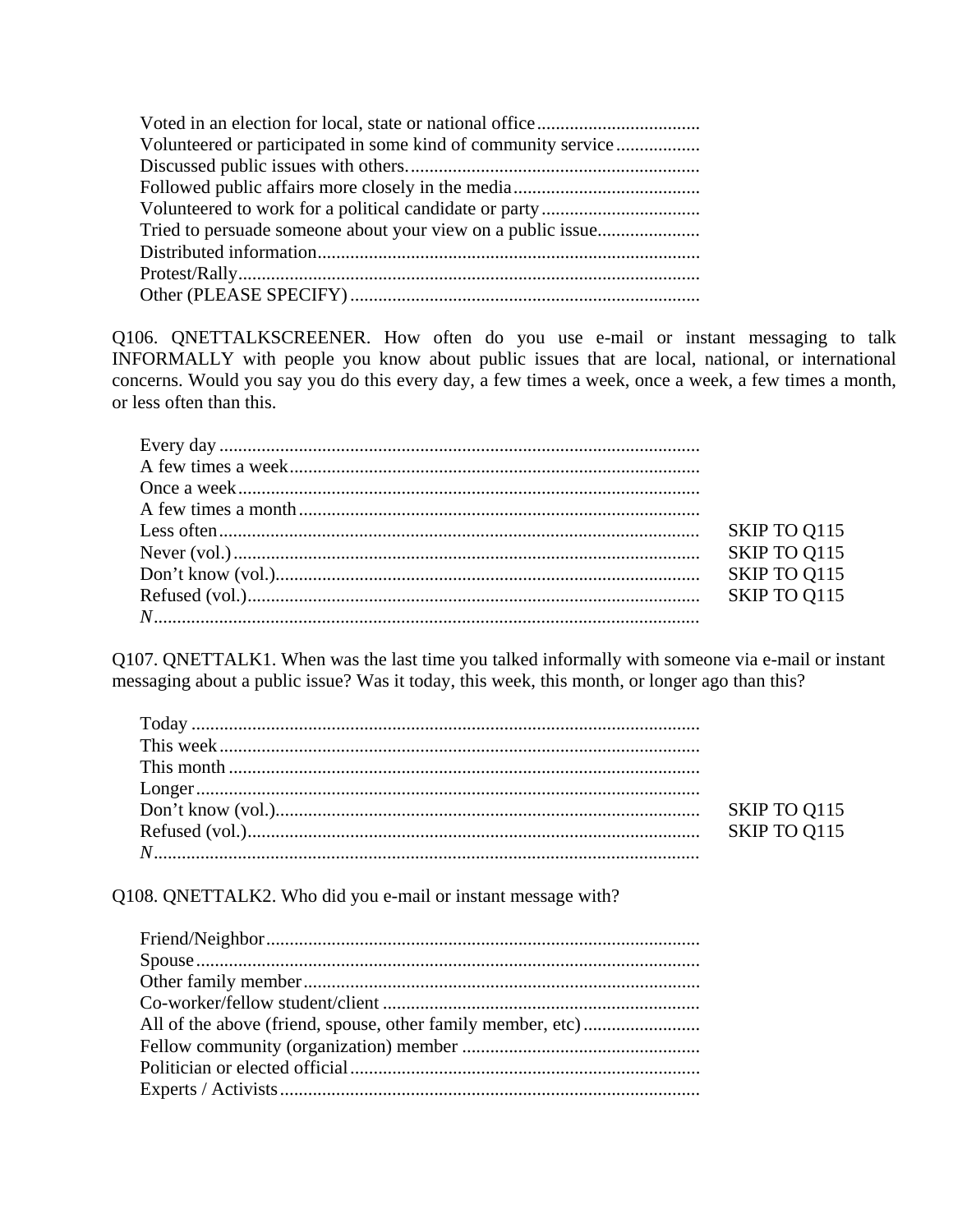Q109A. QNETTALK3. And what was the specific issue you e-mailed or instant messaged about? (ASK OPEN-ENDED.)

| SKIP TO IQ110 |
|---------------|
| SKIP TO IQ110 |
|               |

# Q109B. QNETTALK3. Is there anything else?

| Other various Domestic Public Policy Issues / Current Events |               |
|--------------------------------------------------------------|---------------|
|                                                              |               |
|                                                              |               |
|                                                              | SKIP TO IQ110 |
|                                                              | SKIP TO IQ110 |
|                                                              | SKIP TO IQ110 |
|                                                              |               |

# RECODE Q109C. QNETTALK3. Anything else?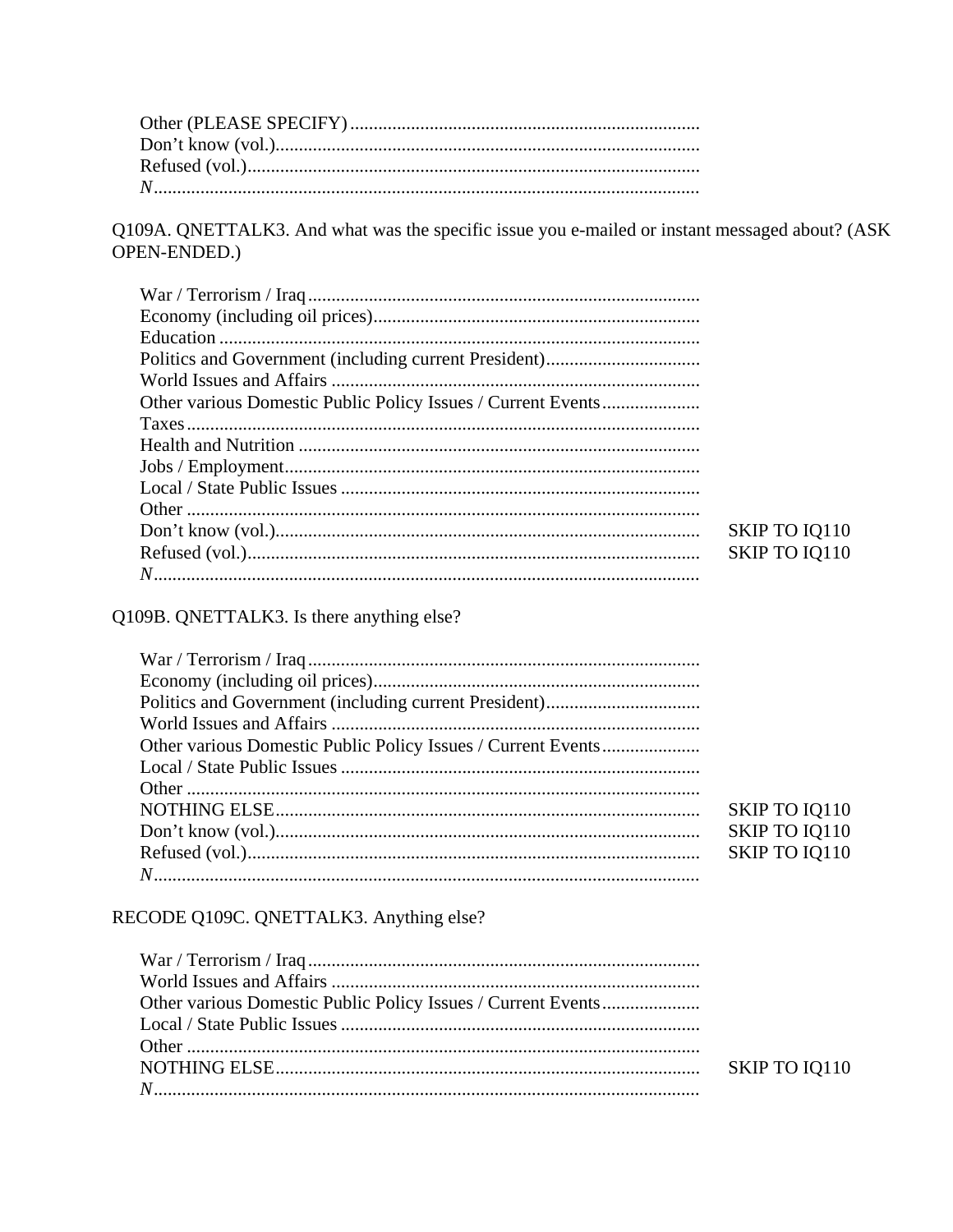RECODE Q109D. QNETTALK3. And anything else?

IQ110. QNETTALK4. People send electronic messages about public issues for different reasons. Using a scale from zero to ten, where zero is 'not important at all' and ten is 'very important,' please tell me how important each of the following reasons were to having your last Internet conversation about a public issue.

Q110. QNETTALK 5a. The issue I was discussing directly affected me and my family. (IF NECESSARY: Please tell me how important this reason was in having your last Internet conversation about a public issue. Zero = Not important at all; ten = Very important.)

Q111. QNETTALK 5b. The issue under discussion directly affected other people who live in my community. (IF NECESSARY: Please tell me how important this reason was in having your last Internet conversation about a public issue. Zero = Not important at all; ten = Very important.)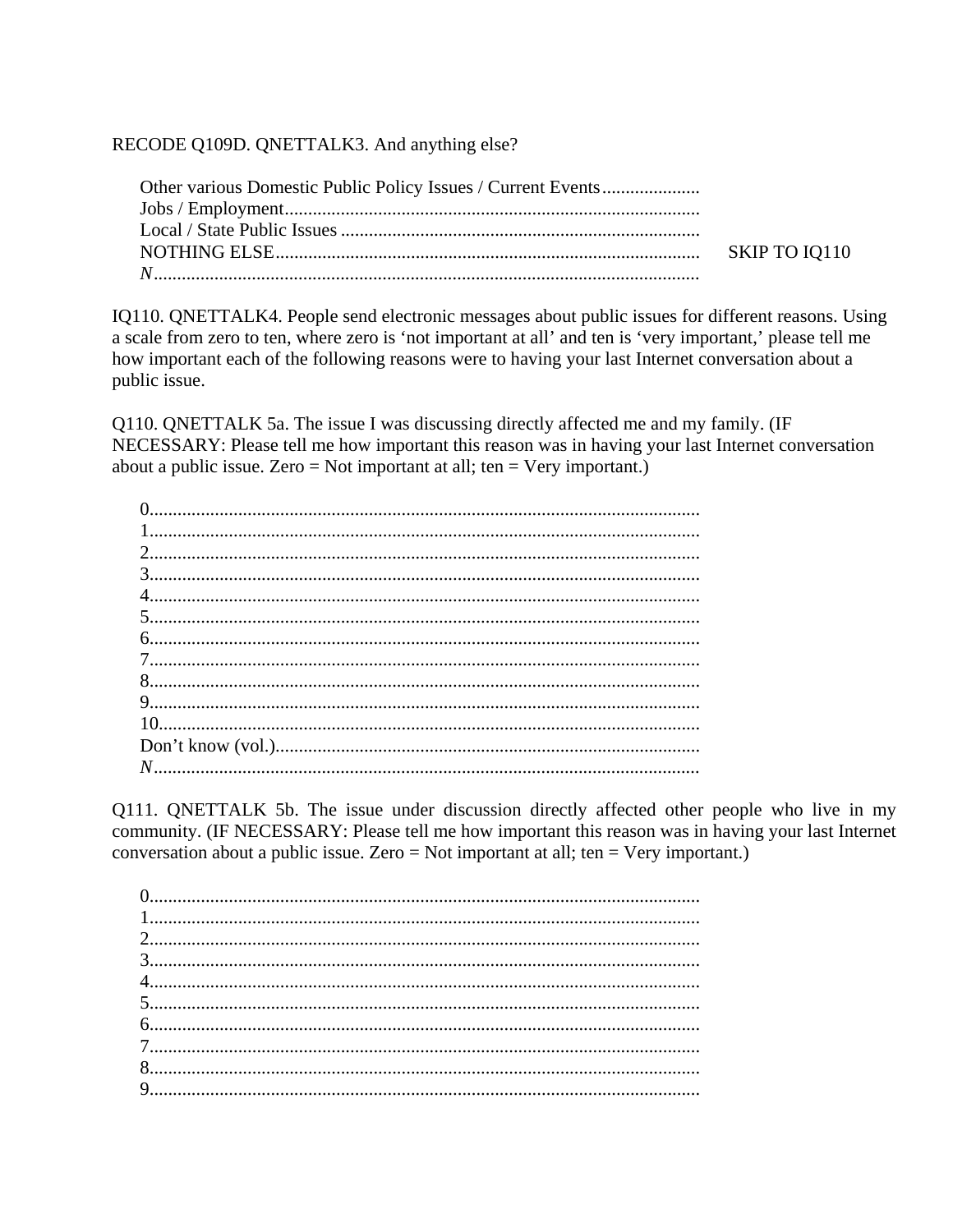Q112. QNETTALK 5c. The issue being discussed was just interesting to me. (IF NECESSARY: Please tell me how important this reason was in having your last Internet conversation about a public issue. Zero = Not important at all; ten = Very important.)

Q113. QNETTALK 5d. The person I was e-mailing or instant messaging with brought up the topic, and I felt forced to have a discussion. (IF NECESSARY: Please tell me how important this reason was in having your last Internet conversation about a public issue. Zero = Not important at all; ten = Very important.)

Q114. QNETTALK 5e. Are there any other reasons why you got involved in an Internet conversation about a public issue? ? (IF YES, ASK: "What were they?" AND RECORD VERBATIM.)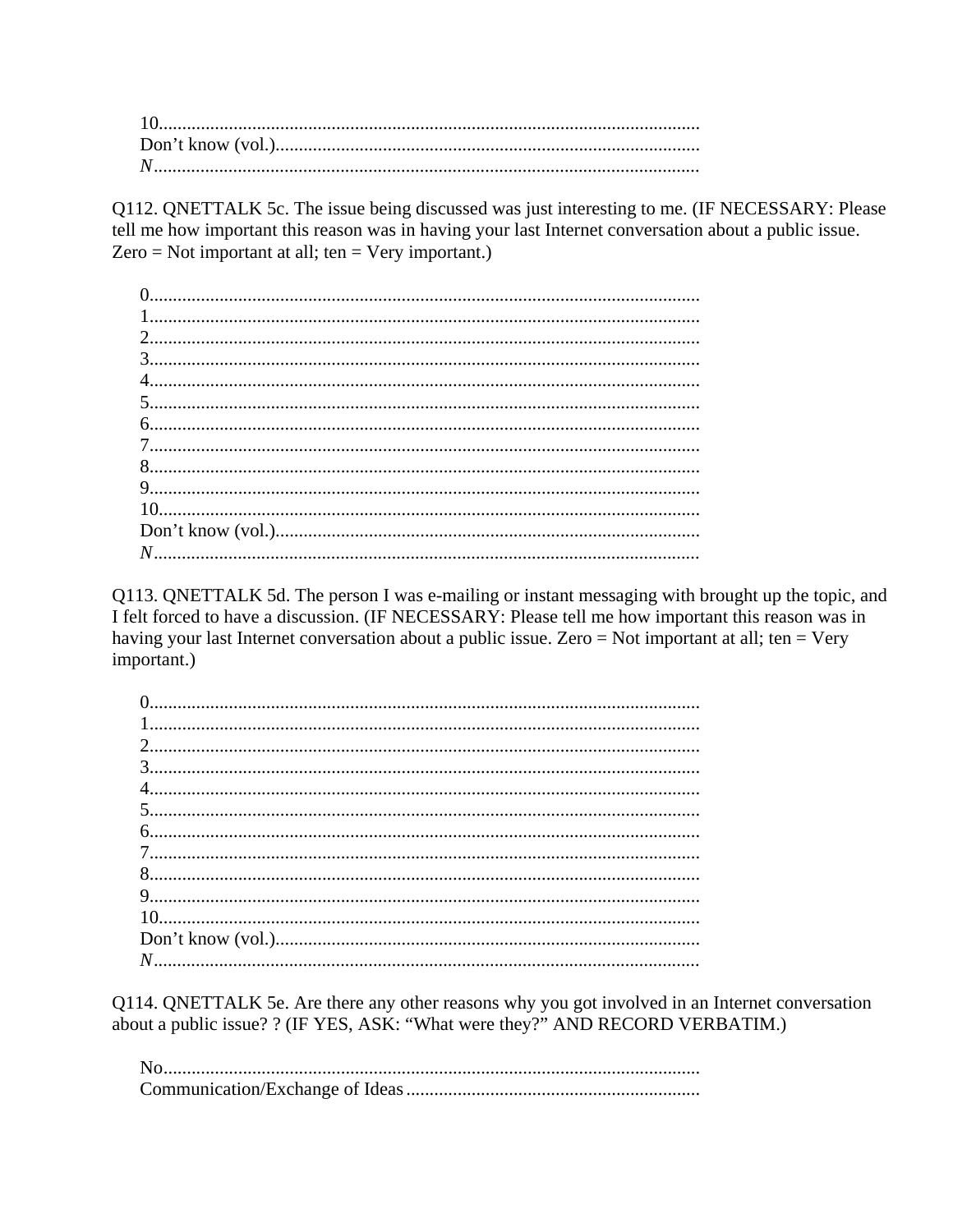Q115. QTALKSCREENER. How often do you have informal face-to-face or phone conversations or exchanges with people you know about public issues that are local, national, or international concerns? I'm talking about exchanges or conversations of any length. Would you say you do this every day, a few times a week, once a week, a few times a month, or less often than this.

|                                                                                                                                                                                                                                                                                                                                                         | SKIP TO Q125 |
|---------------------------------------------------------------------------------------------------------------------------------------------------------------------------------------------------------------------------------------------------------------------------------------------------------------------------------------------------------|--------------|
| Never $(v_0, 1, \ldots, 1, \ldots, 1, \ldots, 1, \ldots, 1, \ldots, 1, \ldots, 1, \ldots, 1, \ldots, 1, \ldots, 1, \ldots, 1, \ldots, 1, \ldots, 1, \ldots, 1, \ldots, 1, \ldots, 1, \ldots, 1, \ldots, 1, \ldots, 1, \ldots, 1, \ldots, 1, \ldots, 1, \ldots, 1, \ldots, 1, \ldots, 1, \ldots, 1, \ldots, 1, \ldots, 1, \ldots, 1, \ldots, 1, \ldots,$ | SKIP TO Q125 |
|                                                                                                                                                                                                                                                                                                                                                         | SKIP TO Q125 |
|                                                                                                                                                                                                                                                                                                                                                         |              |
|                                                                                                                                                                                                                                                                                                                                                         |              |

Q116. QTALK 1. Still thinking about these informal face-to-face or phone conversations about public issues that are local, national or international concerns, how often have they been in-depth conversations lasting more than five minutes or so? Would you say most, some, not many, or none of your conversations about public issues have lasted five minutes or more?

Q117. QTALK2. When was the last time you talked informally with someone either face-to-face or over the phone about a public issue? Was it today, this week, this month or longer ago than this?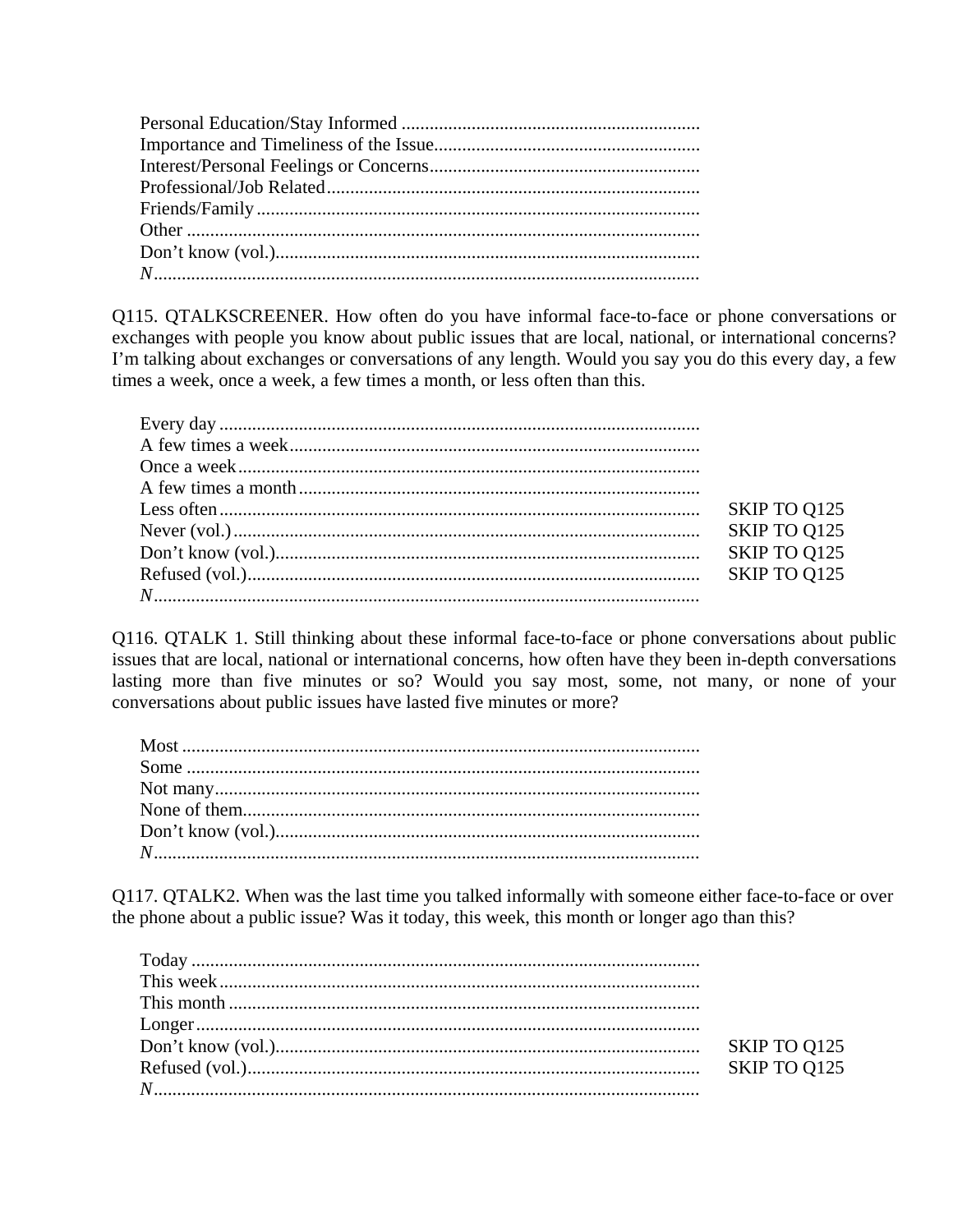Q118. QTALK3. Whom did you talk with?

Q119A. QTALK4. And what was the specific public issue that you talked about? (ASK OPEN-ENDED)

| SKIP TO IQ120 |
|---------------|
| SKIP TO IQ120 |
|               |

Q119B. QTALK4. Is there anything else?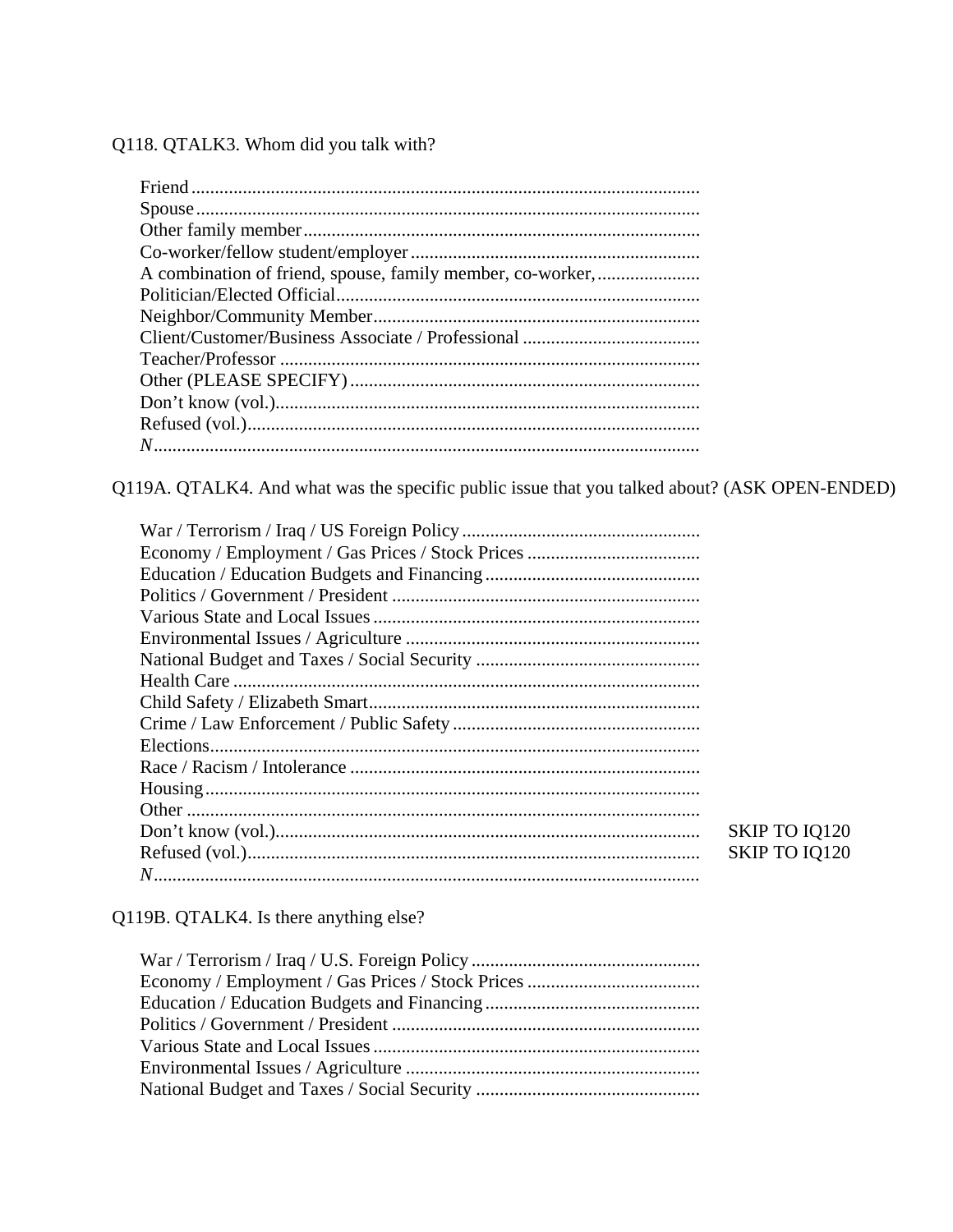| SKIP TO IQ120 |
|---------------|
| SKIP TO IQ120 |
| SKIP TO IQ120 |
|               |

# Q119C. QTALK4. Anything else?

| SKIP TO IQ120 |
|---------------|
| SKIP TO IQ120 |
|               |

Q119D. QTALK4. And anything else?

| SKIP TO IQ120 |
|---------------|
|               |

IQ120. QTALK5. People get together and talk about public issues for different reasons. Using a scale from zero to ten, where zero is 'not important at all' and ten is 'very important,' please tell me how important each of the following reasons were to having your last conversation about a public issue.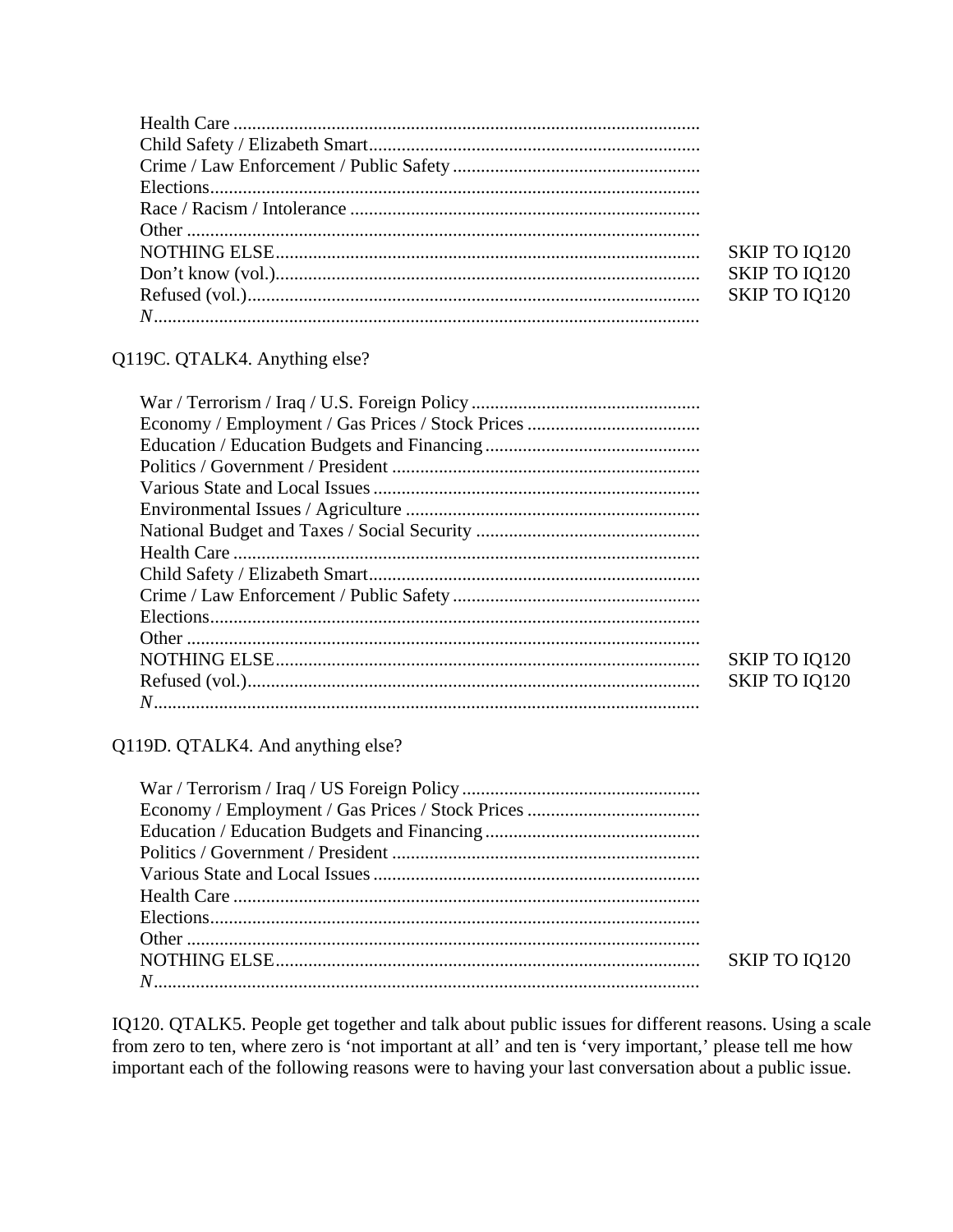Q120. QTALK 5a. The issue I was discussing directly affected me and my family.(IF NECESSARY: Please tell me how important this reason was in having your last conversation about a public issue. Zero  $=$  Not important at all; ten  $=$  Very important.)

Q121. QTALK 5b. The issue under discussion directly affected other people who live in my community. (IF NECESSARY: Please tell me how important this reason was in having your last conversation about a public issue. Zero = Not important at all; ten = Very important.)

Q122. QTALK5c. The issue being discussed was just interesting to me. (IF NECESSARY: Please tell me how important this reason was in having your last conversation about a public issue. Zero = Not important at all; ten = Very important.)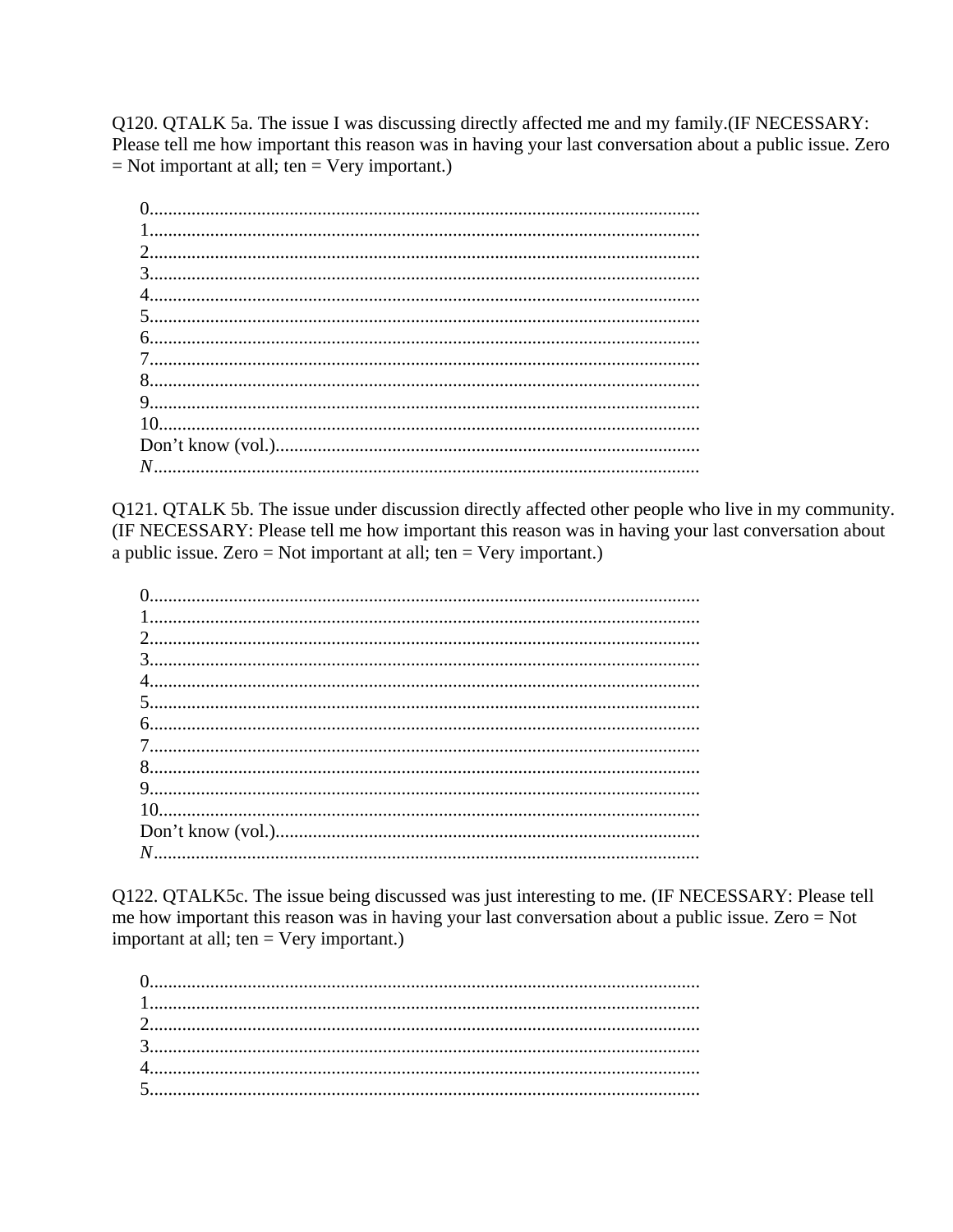Q123. QTALK5d. The person I was talking to brought up the topic, and I felt forced to have a discussion. (IF NECESSARY: Please tell me how important this reason was in having your last conversation about a public issue. Zero = Not important at all; ten = Very important.)

Q124. QTALK 5e. Are there any other reasons why you got involved in a discussion about a public issue? (IF YES, ASK: "What were they?" AND RECORD VERBATIM.)

Q125. POLTRUST1. How much of the time do you think you can trust the government to do what's right—just about always, most of the time, only some of the time, or never?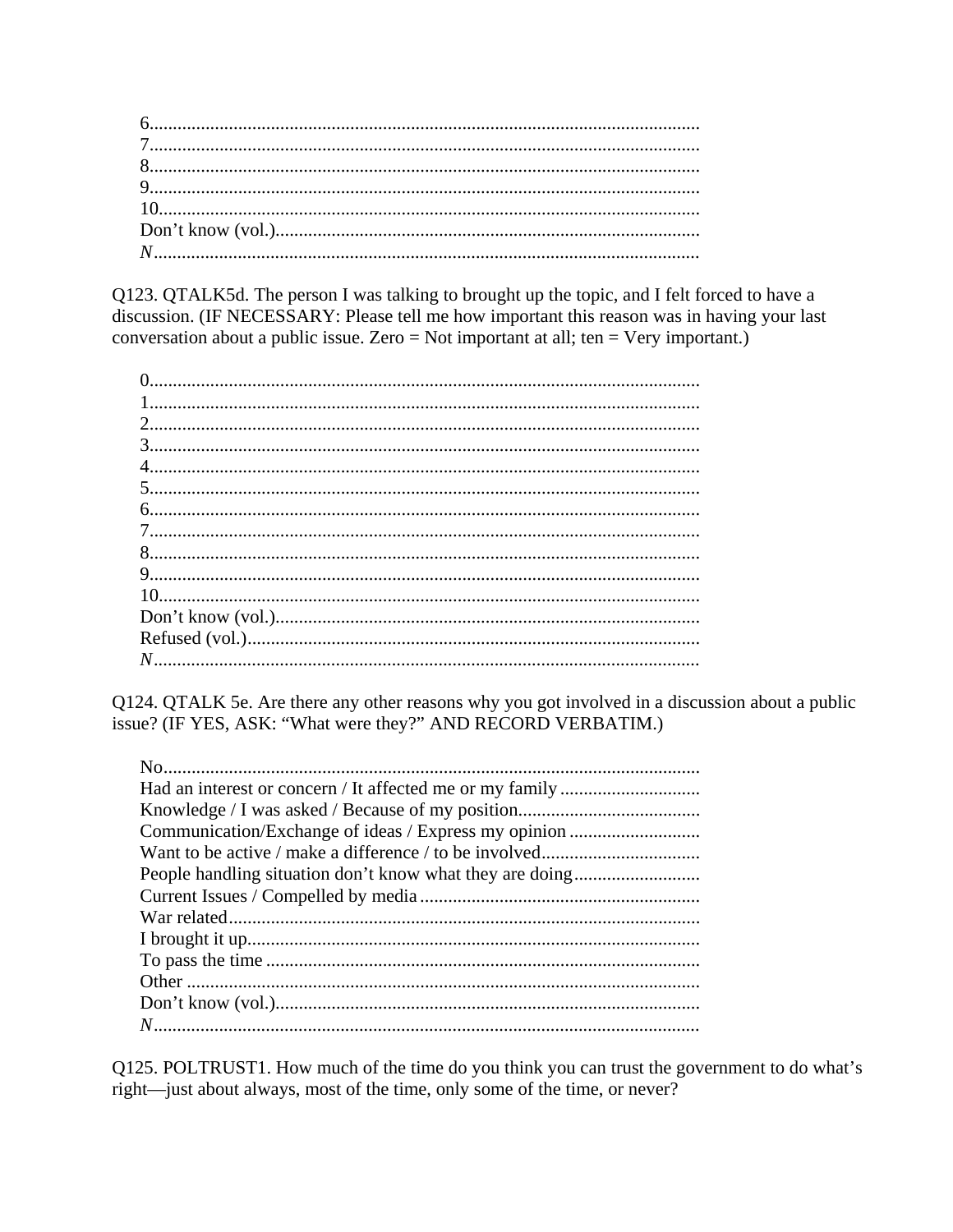Q126. POLTRUST2. Would you say the government is pretty much run by a few big interests looking out for themselves or that it is run for the benefit of all the people?

| Pretty much run by a few big interests looking out for themselves |
|-------------------------------------------------------------------|
|                                                                   |
|                                                                   |
|                                                                   |
|                                                                   |

IQ127. POLEFF. Next, I am going to read you several statements about government officials. For each one tell me whether you agree or disagree with it.

Q127. POLEFF1a. I don't think public officials care much about what people like me think. (PROBE: "Do you strongly or somewhat agree/disagree?")

Q128. POLEFF1b. People like me don't have any say about what the government does. (PROBE: "Do you strongly or somewhat agree/disagree?")

Q129. POLEFF1c. Sometimes politics and the government seem so complicated that a person like me can't really understand what's going on. (PROBE: "Do you strongly or somewhat agree/disagree?")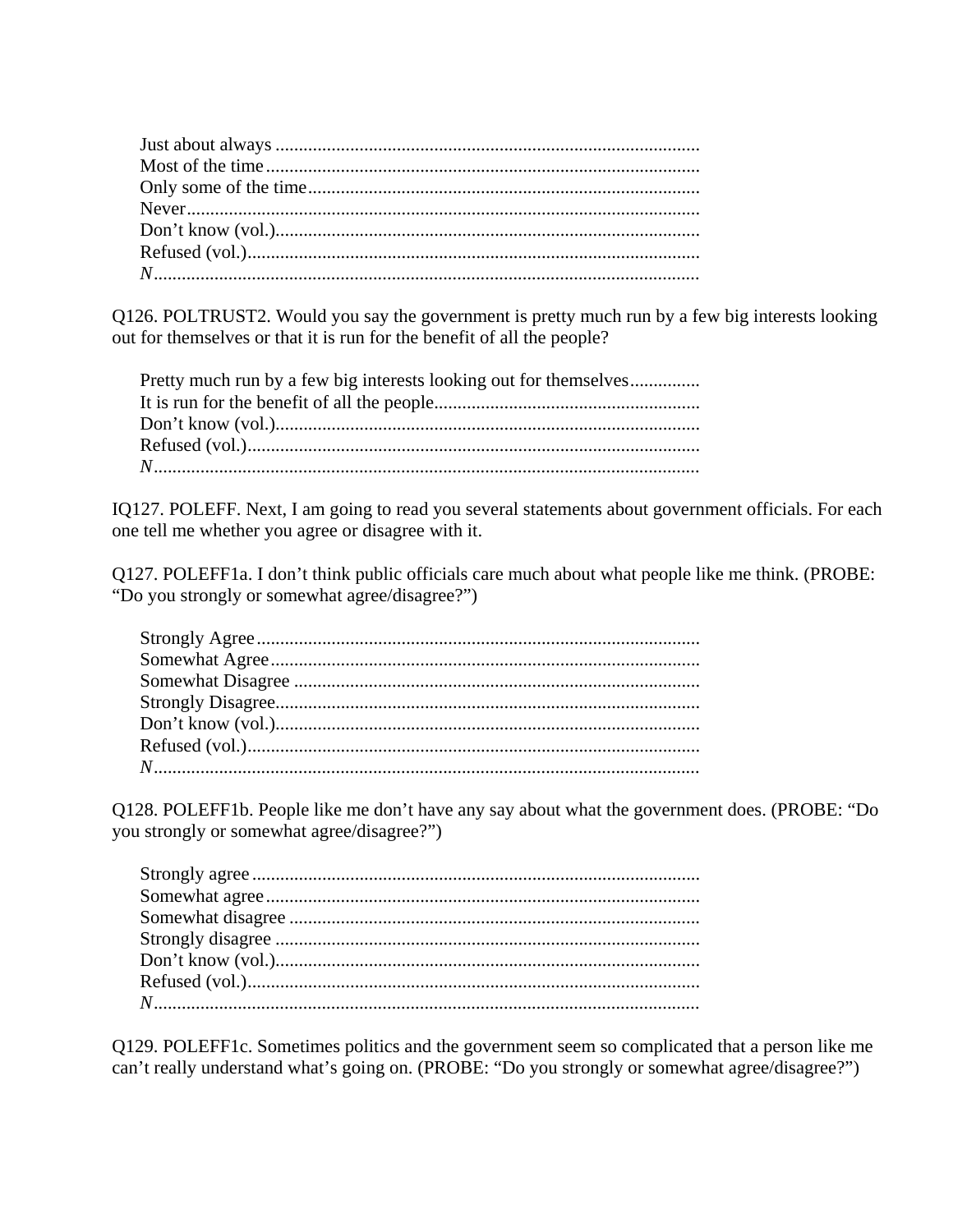Q130. INTERPERSONALTRUST1. Do you think most people would try to take advantage of you if they got a chance, or would they try to be fair?

Q131. INTERPERSONALTRUST2. Would you say that most of the time people try to be helpful, or that they mostly are just looking out for themselves?

Q132. INTERPERSONALTRUST3. Generally speaking, would you say that most people can be trusted or that you can't be too careful in dealing with people?

Q133. TOLERANCE1. Some people believe that because of 9/11 we should take away from radical Islamic Fundamentalist groups the freedom of speech and the right to organize. Others believe that the Bill of Rights guarantees these rights to all groups, including radical Islamic Fundamentalists. Which is closer to your view?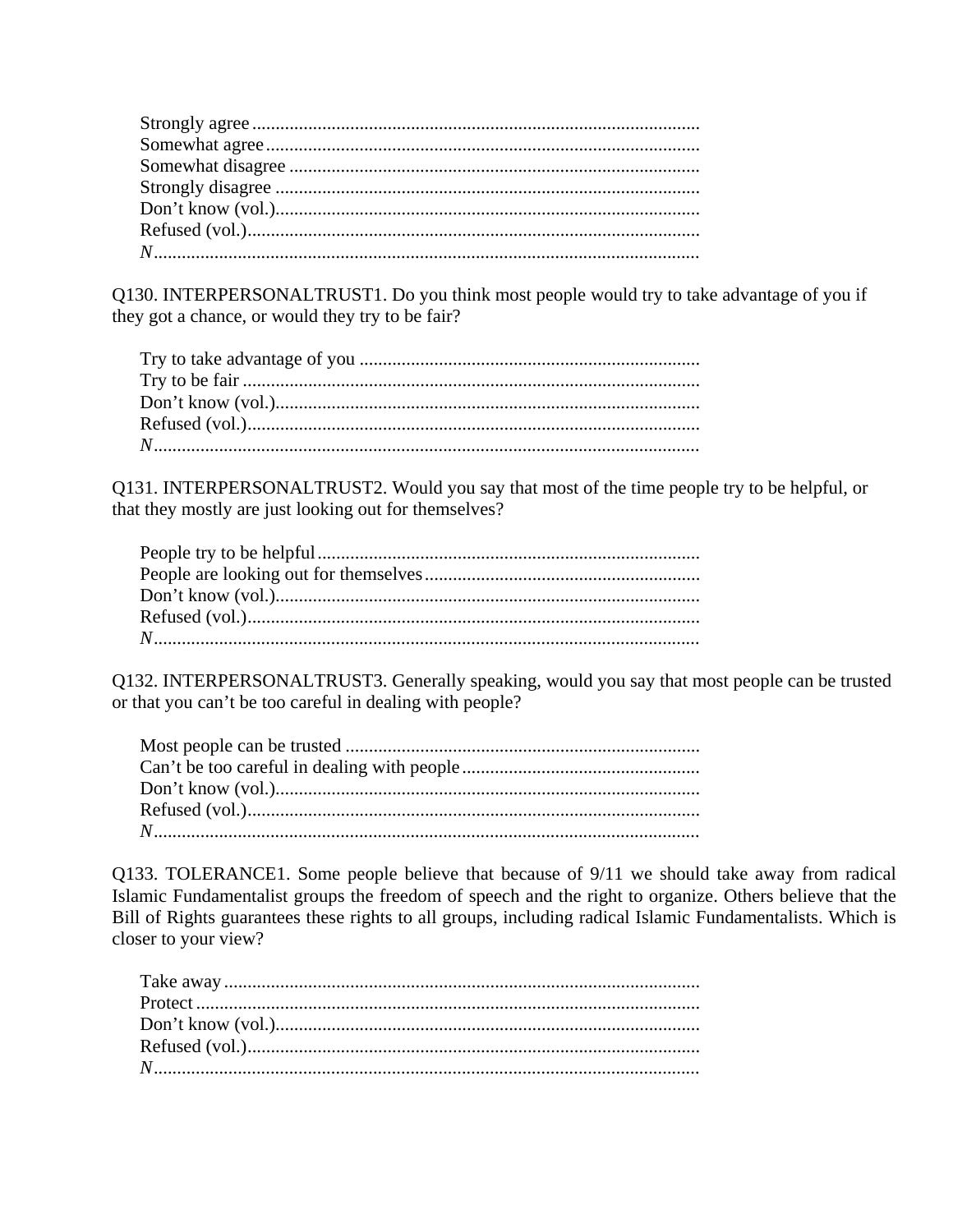Q. TOLERANCE2. Some people believe that because of hate crimes we need to take away from radical racists groups like the Ku Klux Klan the freedom of speech and the right to organize. Others believe that the Bill of Rights guarantees these rights to all groups, including the Klan. Which is closer to your view?

Q135. POLINTEREST. On a scale of zero to ten, with zero being "a total lack of interest" and 10 being "a great deal of interest," how interested are you in politics?

Q136. POLATTENTION. How much attention would you say you pay to politics and government—a lot, a fair amount, not much, none at all?

Q137. POLBEHAVE1. Did you vote in the 2000 presidential election between Al Gore and George Bush?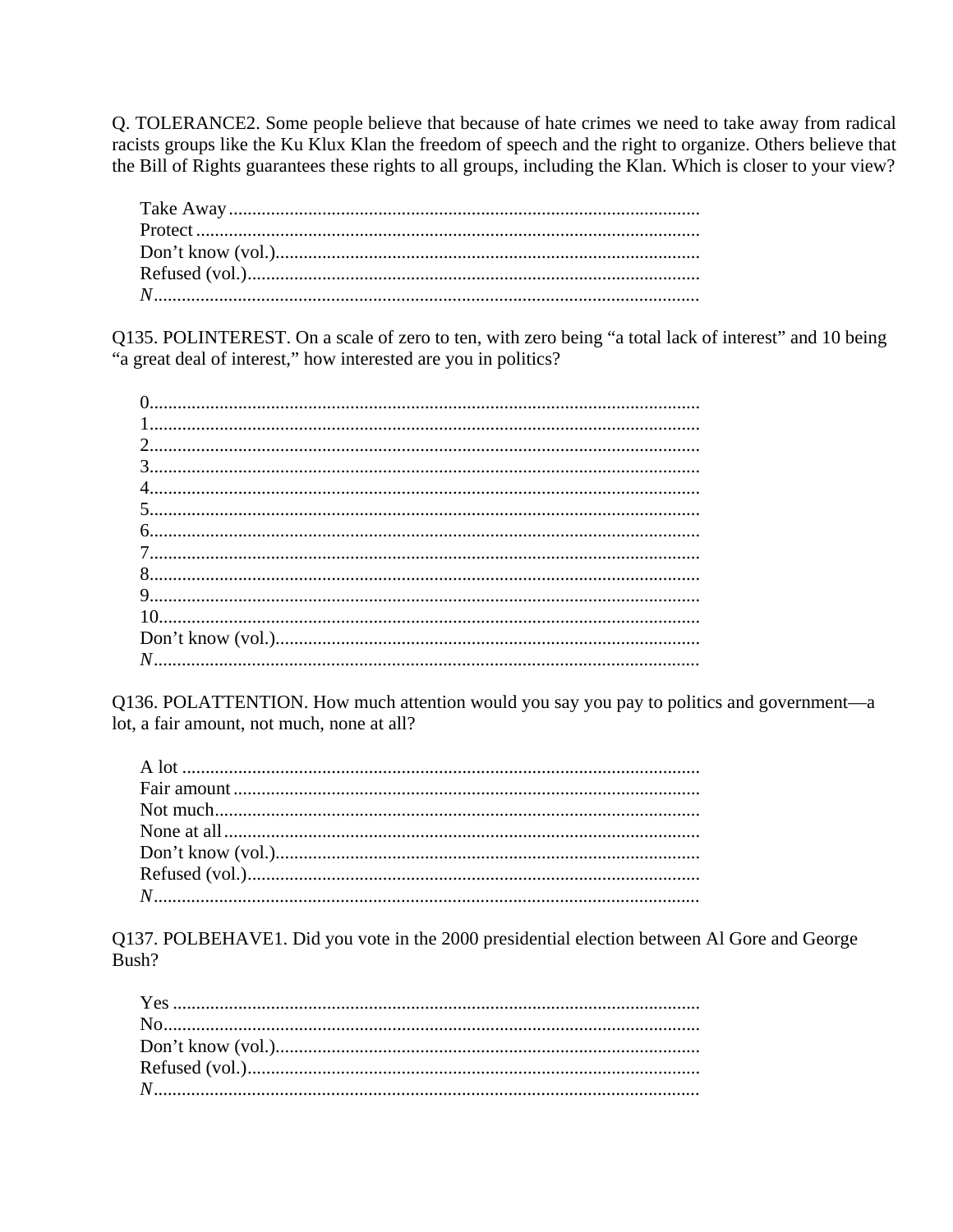Q138. POLBEHAVE2. And did you vote in the congressional elections that occurred in November 2002?

IQ139. POLBEHAVE3. People are active in their community and express their beliefs in many ways. I will now list some activities that people sometimes take part to stay active and to express their beliefs. For each, please tell me if you have done it in the last year—that is since January of 2002.

Q139. POLBEHAVE3a. Contacted or visited a candidate for office or public official at any level of government to express your opinion?

Q140. POLBEHAVE3b. Wrote, called or e-mailed a newspaper, magazine or television news show to express your opinion on an issue?

Q142. POLBEHAVE3d. Signed an e-mail or written petition about a political or social issue?

Q143. POLBEHAVE3e. Refused to buy something because of conditions under which the product is made, or because you dislike the conduct of the company that produces it?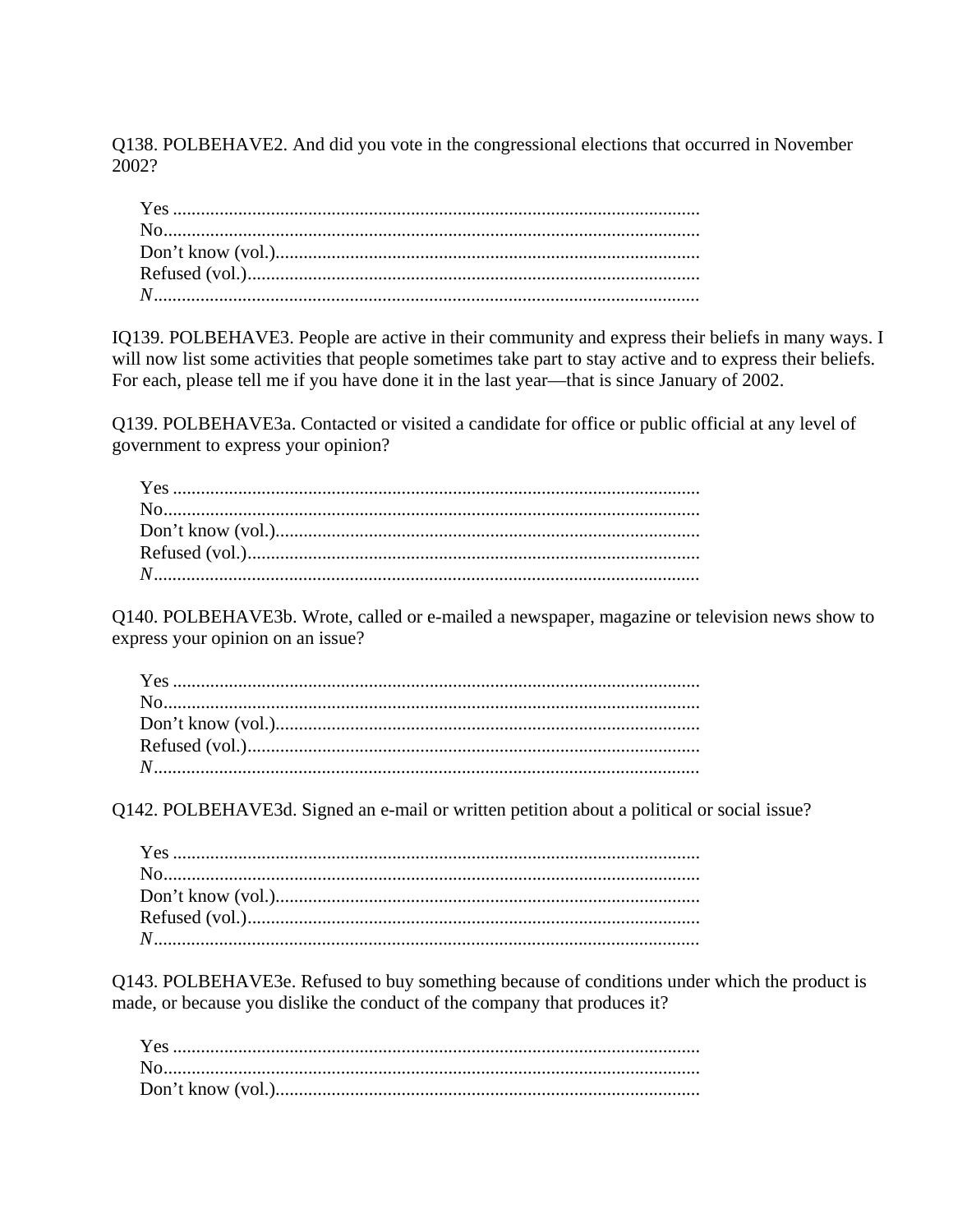Q147. POLBEHAVE3i. Volunteered or participated in some kind of community service?

Q150. POLBEHAVE31. Worked informally with others to solve a problem in the community where you live?

Q151. POLBEHAVE3m. Volunteered to work for a political candidate or party?

Q152. POLBEHAVE3n. Tried to persuade someone about your view on a public issue?

Q153. POLBEHAVE30. Tried to persuade someone else about whom to vote for in a local, state or national election?

IQ154. POLKNOW. Next we have a few questions about the government in Washington.

Q154a. Many people don't know the answers to these questions, so if there are some you don't know just tell me and we'll go on. (FORM A)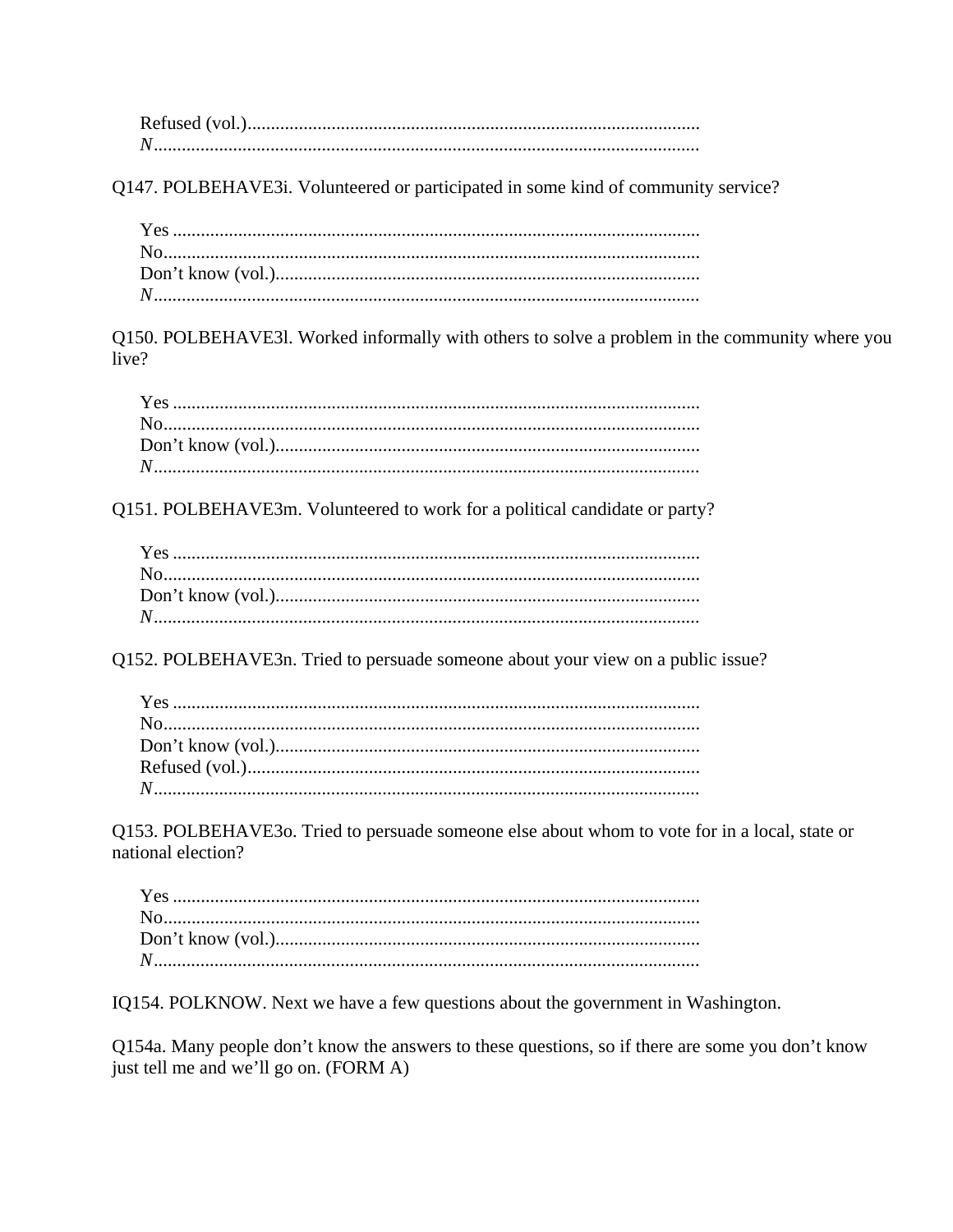Q154b. Many people don't know the answers to these questions. If you don't know please give us your best guess. (FORM B)

Q155. POLKNOW1. What job or political office is now held by Dick Cheney?

Q156. POLKNOW2. Whose responsibility is it to determine if a law is constitutional or not? Is it the president, the Congress, or the Supreme Court?

Q157. POLKNOW3. How much of a majority is required for the U.S. Senate and House to override a presidential veto?

Q158. POLKNOW4. Which party has the most members in the House of Representatives in Washington?

Q159. POLKNOW5. Would you say that one of the parties is more conservative than the other at the national level?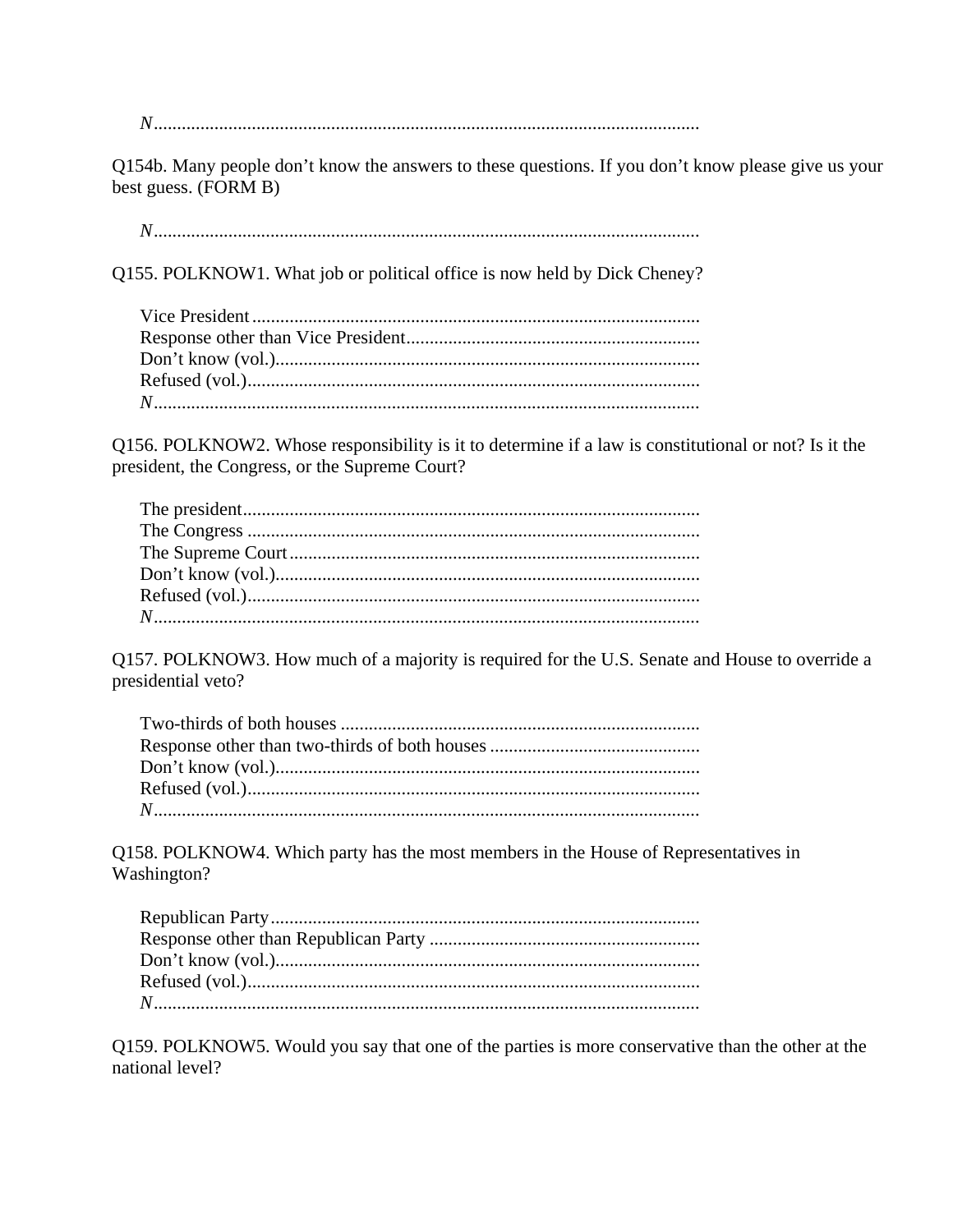| SKIP TO Q160 |
|--------------|
| SKIP TO Q160 |
| SKIP TO 0160 |
|              |

Q159a. Which party is more conservative?

Q160. IDEOLOGY. In politics today, do you consider yourself a liberal, moderate, or conservative? (PROBE: If conservative or liberal, ask, "and would that be strong or not so strong?")

Q161. PARTYID. Generally speaking, do you consider yourself a Democrat, Republican, Independent, or something else?

Q162. ORGMEMBERSHIP. Are you currently a member of any organization-for example, unions or professional associations, fraternal groups, recreational organizations, political issue organizations, community or school groups, or religious organizations?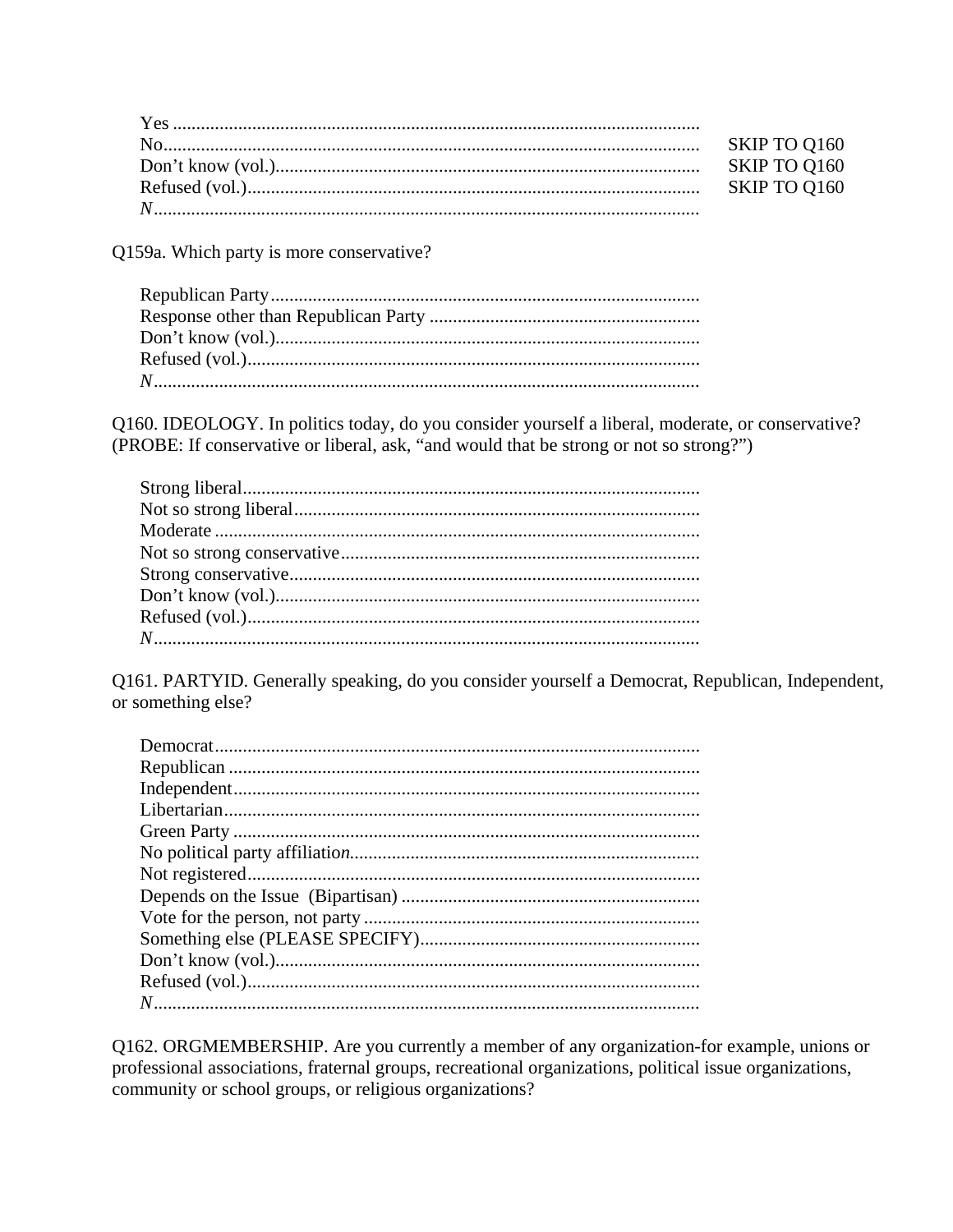Q163. ORGMEMBERSHIPb. Approximately how many such groups do you currently belong to? (RECORD NUMBER 1-97)

| $\mathcal{D}_{\mathcal{L}}$ |              |
|-----------------------------|--------------|
| 3                           |              |
| 4                           |              |
| 5                           |              |
| 6.                          |              |
|                             |              |
| 8                           |              |
| 9.                          |              |
| 10                          |              |
| 12<br>                      |              |
| 15                          |              |
| 20.                         |              |
|                             |              |
|                             |              |
|                             | SKIP TO Q164 |
|                             | SKIP TO Q164 |
|                             |              |

Q163a. Are you active in THIS GROUP/ANY OF THESE GROUPS—that is, do you regularly participate in meetings, events or other activities? (IF one group, say "this group"; if more than one group say "any of these groups.")

Q164. ORGMEMBERSHIPc. Do any of the groups you are a member of ever take stands on local, state, or national public issues or on candidates for elected office?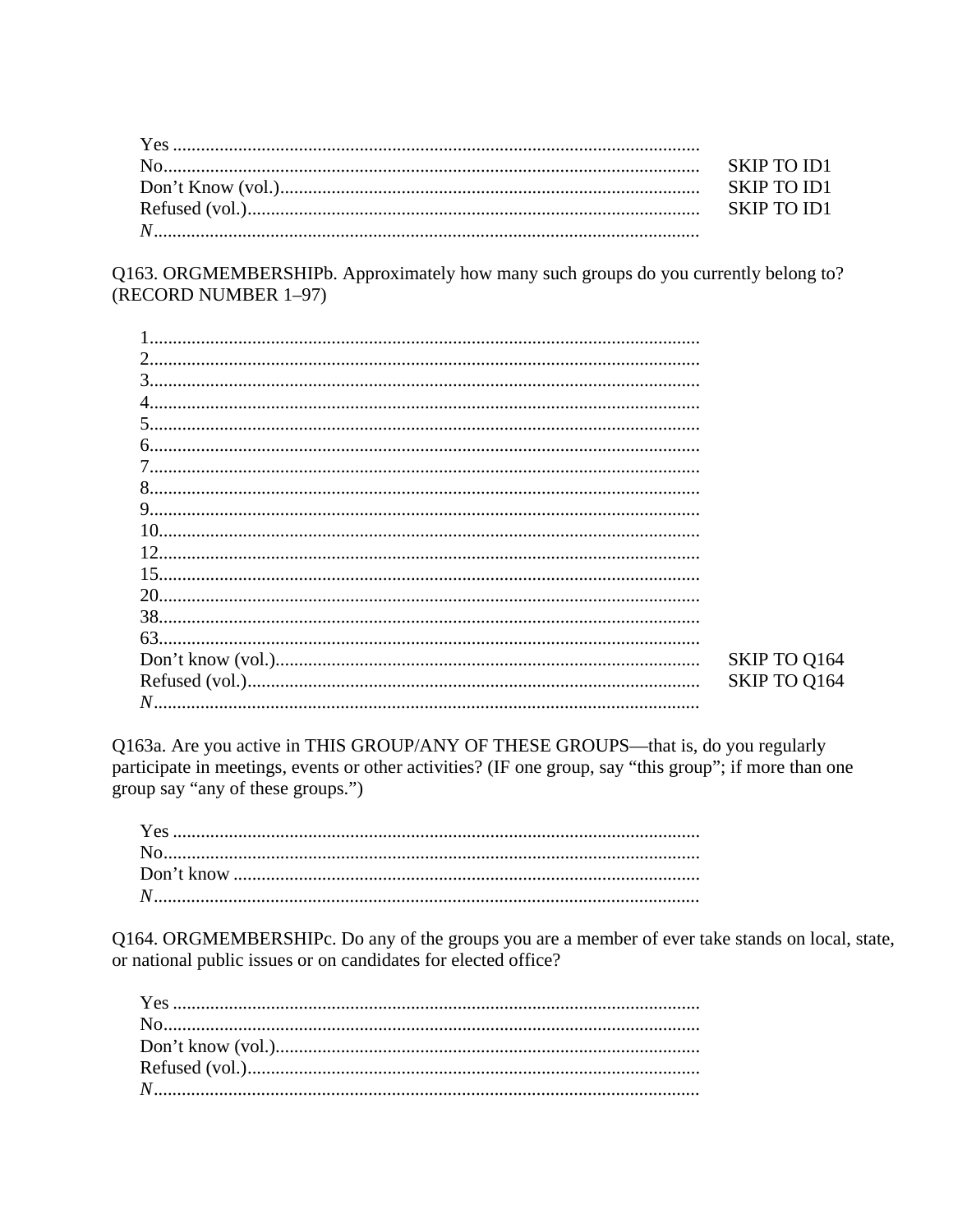ID1. I just have a few more questions for classification purposes only.

D1. What year were you born? (ENTER FOUR-DIGIT YEAR.)

RECODE D2. What racial or ethnic group or groups best describes you? (READ TOP SEVEN CHOICES.)

D3. About how much was your TOTAL FAMILY INCOME last year before taxes? Was it....

D4. How long have you lived in the town where you reside? (ENTER TWO DIGITS; RECORD YEARS IN WHOLE NUMBERS. ROUND UP IF ONE-HALF OR MORE.)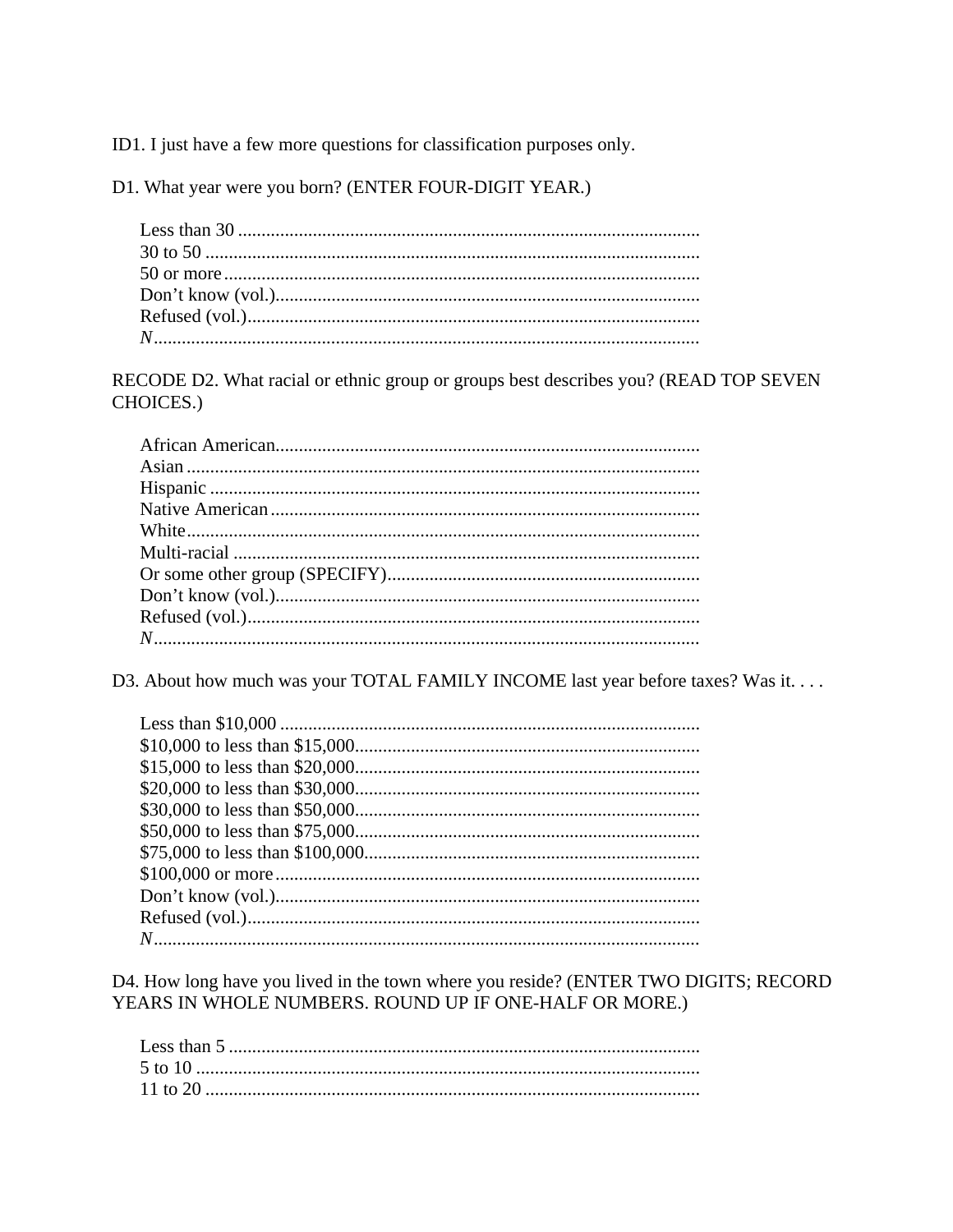D5. Are you  $\ldots$ 

D6. What is the highest grade of school, or year of college, you have completed and gotten credit for? (READ CHOICES 1-6)

RECODE D7. Is your religious preference Catholic, Protestant, Jewish, or something else?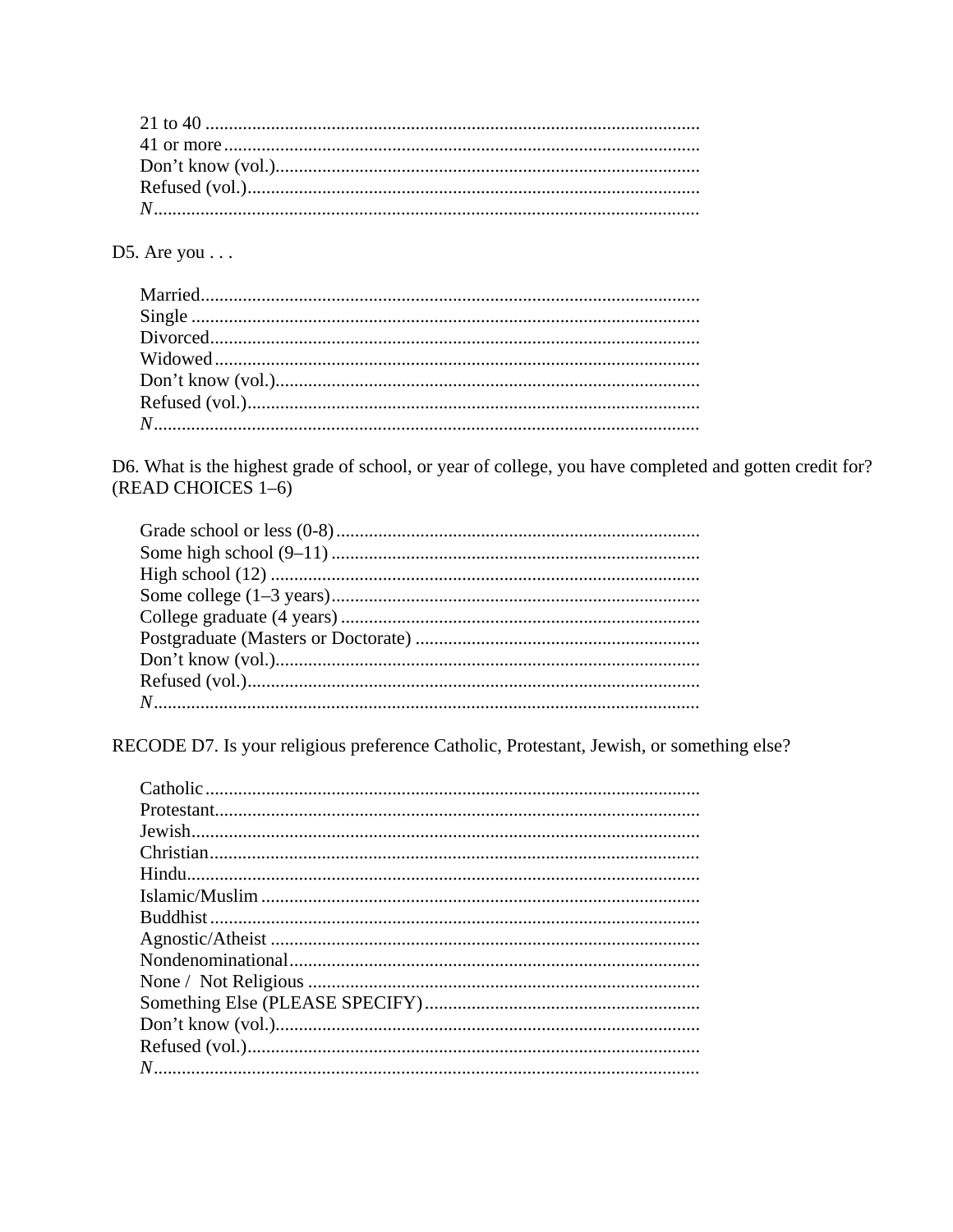D8. Besides weddings and funerals, how often do you attend religious services? (READ CHOICES  $1 - 7.$ 

D9. How many hours on average do you spend watching TV every day? (READ CHOICES 1-5.)

D10. How many hours on average do you spend reading the newspaper or magazines every day? (READ CHOICES 1-5.)

D11. How many hours on average do you spend listening to the radio every day? (READ CHOICES 1- $5.)$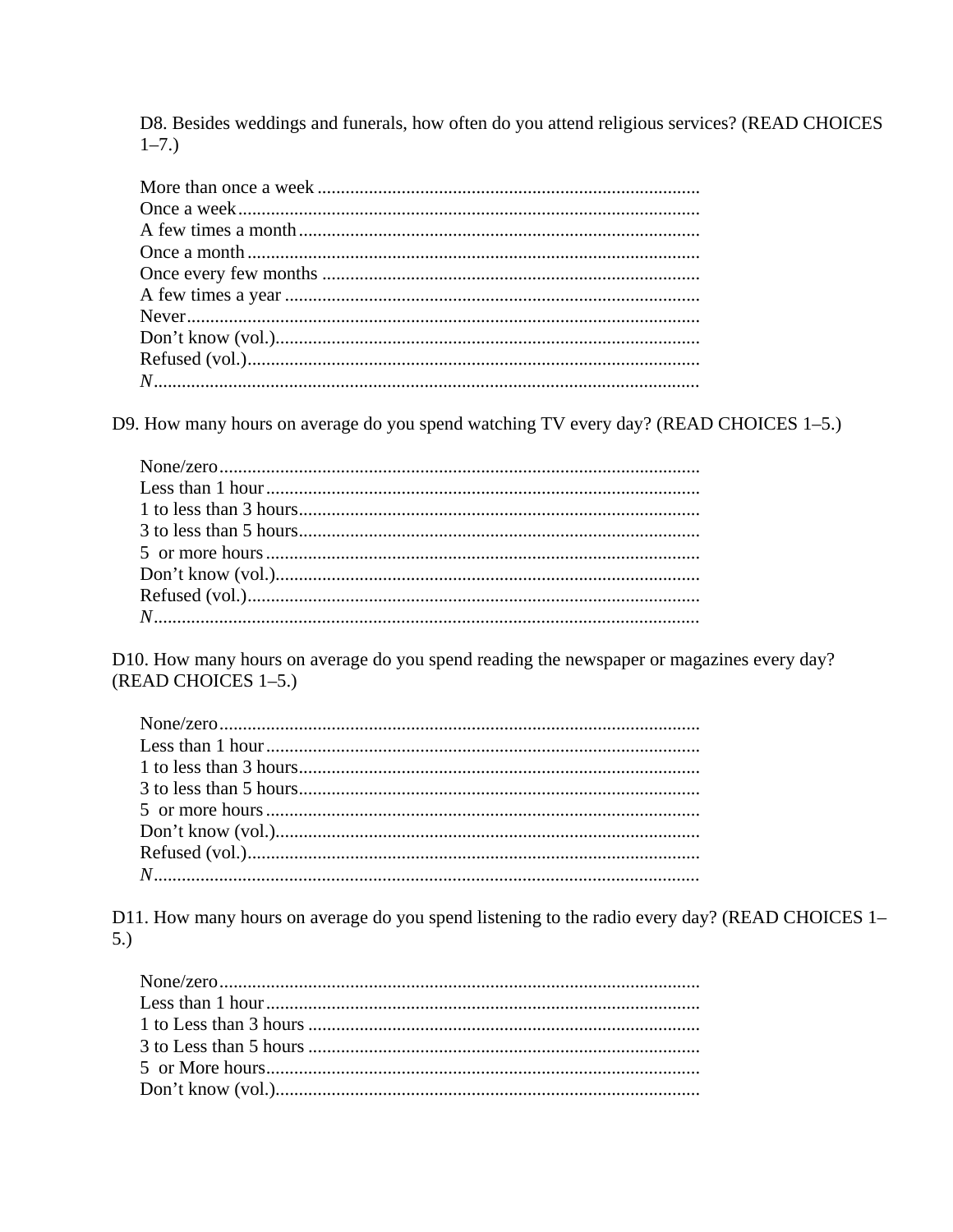D13. How many phone numbers do you have in your household that are connected to phones that can be answered by a person, NOT INCLUDING cell phones?

D14. How many adults live in this household who are eighteen years old or older?

D15. How many children live in this household who are seventeen years old or younger?

D15a. Are you currently employed full-time, employed part-time, retired, temporarily laid-off, or are you not employed?